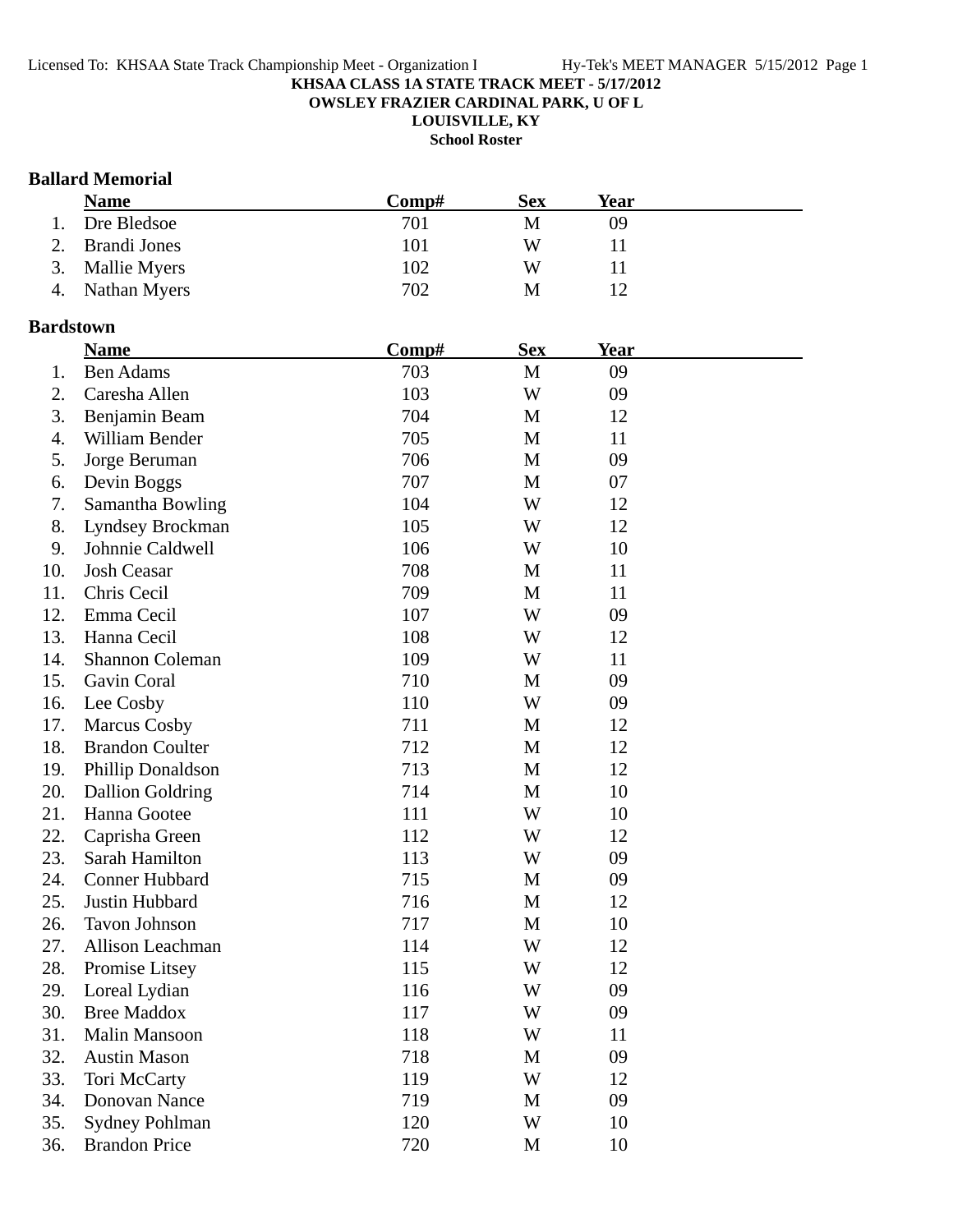**OWSLEY FRAZIER CARDINAL PARK, U OF L**

**LOUISVILLE, KY**

**School Roster**

### **Bardstown**

|     | <b>Name</b>                                                                               | Comp#      | <b>Sex</b> | Year                           |  |  |
|-----|-------------------------------------------------------------------------------------------|------------|------------|--------------------------------|--|--|
| 37. | Karis Rogers                                                                              | 121        | W          | 11                             |  |  |
| 38. | Katie Sidebottom                                                                          | 122        | W          | 09                             |  |  |
| 39. | <b>Trevvon Smith</b>                                                                      | 123        | W          | 09                             |  |  |
| 40. | <b>Sigrad Steinsland</b>                                                                  | 124        | W          | 11                             |  |  |
| 41. | Carlso Sustaita                                                                           | 721        | M          | 09                             |  |  |
| 42. | Deion Tonge                                                                               | 722        | M          | 10                             |  |  |
| 43. | Andre Woodson                                                                             | 723        | M          | 11                             |  |  |
| 44. | Dee Yocum                                                                                 | 724        | M          | 11                             |  |  |
| 45. | Victoria Yocum                                                                            | 125        | W          | 11                             |  |  |
|     | <b>Relay</b>                                                                              | <b>Sex</b> |            |                                |  |  |
| 1.  | Bardstown                                                                                 | W          |            | #11 Girls 4x100 Meter Relay 1A |  |  |
|     | #109 Shannon Coleman; #108 Hanna Cecil; #105 Lyndsey Brockman; #117 Bree Maddox           |            |            |                                |  |  |
|     | #103 Caresha Allen; #107 Emma Cecil; #115 Promise Litsey; #116 Loreal Lydian              |            |            |                                |  |  |
| 2.  | Bardstown                                                                                 | W          |            | #7 Girls 4x200 Meter Relay 1A  |  |  |
|     | #109 Shannon Coleman; #108 Hanna Cecil; #103 Caresha Allen; #121 Karis Rogers             |            |            |                                |  |  |
|     | #107 Emma Cecil; #117 Bree Maddox; #123 Trevvon Smith; #115 Promise Litsey                |            |            |                                |  |  |
| 3.  | Bardstown                                                                                 | W          |            | #23 Girls 4x400 Meter Relay 1A |  |  |
|     | #107 Emma Cecil; #119 Tori McCarty; #125 Victoria Yocum; #121 Karis Rogers                |            |            |                                |  |  |
|     | #118 Malin Mansoon; #124 Sigrad Steinsland; #110 Lee Cosby; #109 Shannon Coleman          |            |            |                                |  |  |
| 4.  | Bardstown                                                                                 | W          |            | #1 Girls 4x800 Meter Relay 1A  |  |  |
|     | #106 Johnnie Caldwell; #119 Tori McCarty; #122 Katie Sidebottom; #124 Sigrad Steinsland   |            |            |                                |  |  |
|     | #113 Sarah Hamilton; #107 Emma Cecil; #118 Malin Mansoon;                                 |            |            |                                |  |  |
| 5.  | Bardstown                                                                                 | M          |            | #12 Boys 4x100 Meter Relay 1A  |  |  |
|     | #718 Austin Mason; #722 Deion Tonge; #724 Dee Yocum; #712 Brandon Coulter                 |            |            |                                |  |  |
|     | #717 Tavon Johnson; #711 Marcus Cosby;                                                    |            |            |                                |  |  |
| 6.  | Bardstown                                                                                 | M          |            | #8 Boys 4x200 Meter Relay 1A   |  |  |
|     | #718 Austin Mason; #717 Tavon Johnson; #711 Marcus Cosby; #723 Andre Woodson              |            |            |                                |  |  |
|     | #724 Dee Yocum; #712 Brandon Coulter; #722 Deion Tonge;                                   |            |            |                                |  |  |
| 7.  | <b>Bardstown</b>                                                                          | M          |            | #24 Boys 4x400 Meter Relay 1A  |  |  |
|     | #704 Benjamin Beam; #716 Justin Hubbard; #715 Conner Hubbard; #719 Donovan Nance          |            |            |                                |  |  |
| 8.  | #705 William Bender; #703 Ben Adams; #714 Dallion Goldring; #707 Devin Boggs<br>Bardstown | M          |            | #2 Boys 4x800 Meter Relay 1A   |  |  |
|     | #708 Josh Ceasar; #715 Conner Hubbard; #720 Brandon Price; #721 Carlso Sustaita           |            |            |                                |  |  |
|     | #719 Donovan Nance; #706 Jorge Beruman;                                                   |            |            |                                |  |  |
|     |                                                                                           |            |            |                                |  |  |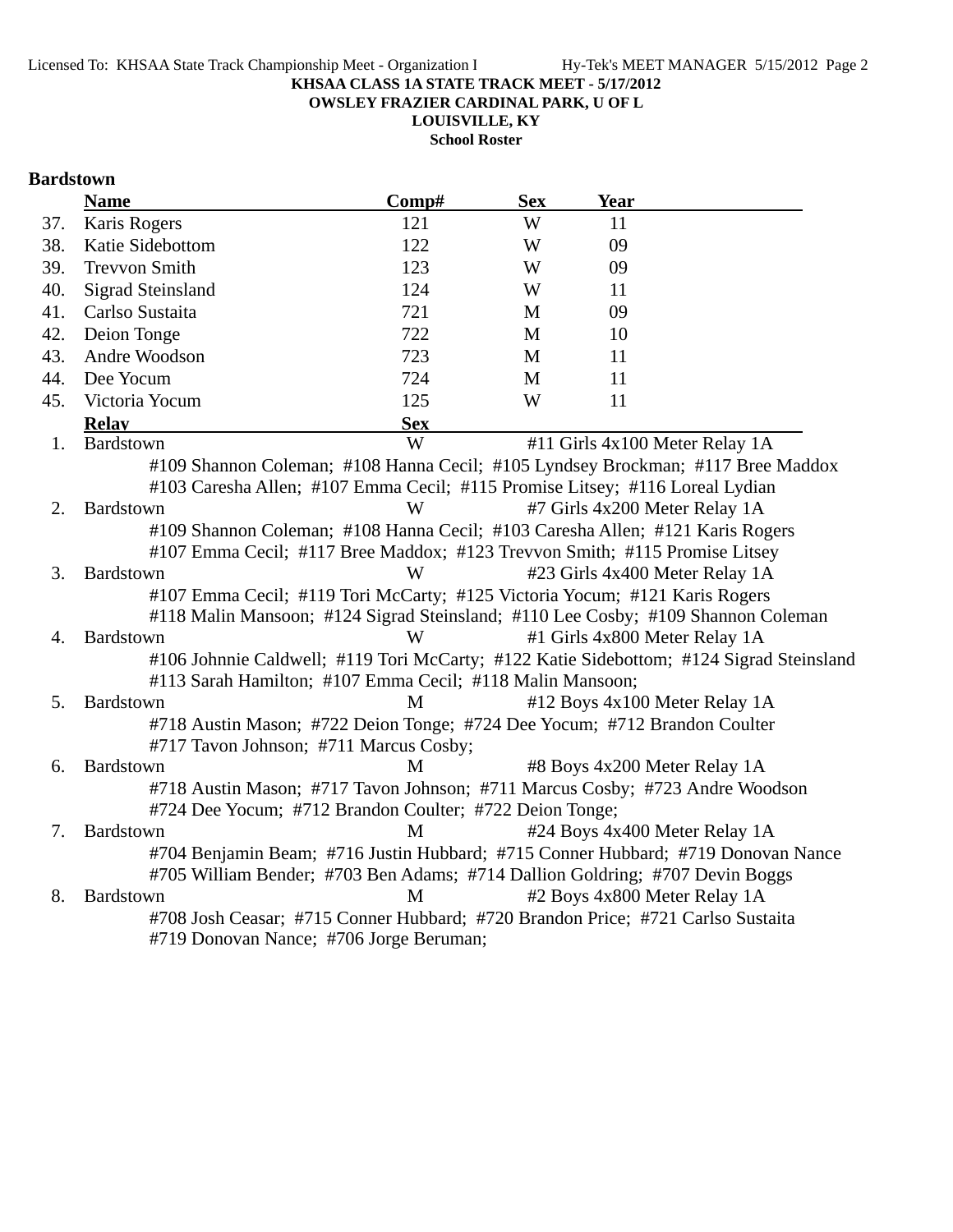**OWSLEY FRAZIER CARDINAL PARK, U OF L**

**LOUISVILLE, KY School Roster**

### **Bath County**

|     | <b>Name</b>                                                                           | Comp#      | <b>Sex</b> | <b>Year</b>                    |                                                                                      |
|-----|---------------------------------------------------------------------------------------|------------|------------|--------------------------------|--------------------------------------------------------------------------------------|
| 1.  | Sam Barker                                                                            | 725        | M          | 08                             |                                                                                      |
| 2.  | Cheyenne Begley                                                                       | 126        | W          | 07                             |                                                                                      |
| 3.  | <b>Jared Castle</b>                                                                   | 726        | M          | 11                             |                                                                                      |
| 4.  | Seth Christopher                                                                      | 727        | M          | 10                             |                                                                                      |
| 5.  | Cheyenne Coker                                                                        | 728        | M          | 12                             |                                                                                      |
| 6.  | JanaLee Michael Corum                                                                 | 127        | W          | 07                             |                                                                                      |
| 7.  | Morgan Crouch                                                                         | 128        | W          | 10                             |                                                                                      |
| 8.  | Dale Curtis                                                                           | 729        | M          | 09                             |                                                                                      |
| 9.  | <b>Nathan Dailey</b>                                                                  | 730        | M          | 11                             |                                                                                      |
| 10. | Donald Darden                                                                         | 731        | M          | 12                             |                                                                                      |
| 11. | Savannah Day                                                                          | 129        | W          | 10                             |                                                                                      |
| 12. | Gary Dickerson                                                                        | 732        | M          | 11                             |                                                                                      |
| 13. | Chris Elder                                                                           | 733        | M          | 12                             |                                                                                      |
| 14. | Emilia Ellett                                                                         | 130        | W          | 12                             |                                                                                      |
| 15. | Alex Emmons                                                                           | 131        | W          | 10                             |                                                                                      |
| 16. | <b>Taylor Everman</b>                                                                 | 132        | W          | 10                             |                                                                                      |
| 17. | <b>Breion Hodge</b>                                                                   | 734        | M          | 10                             |                                                                                      |
| 18. | <b>Josh Jones</b>                                                                     | 735        | M          | 12                             |                                                                                      |
| 19. | Kevin Jones                                                                           | 736        | M          | 09                             |                                                                                      |
| 20. | Hali Miller                                                                           | 133        | W          | 11                             |                                                                                      |
| 21. | <b>Trey Ratliff</b>                                                                   | 737        | M          | 08                             |                                                                                      |
| 22. | Loretta Robinson                                                                      | 134        | W          | 12                             |                                                                                      |
| 23. | Evan Staviski                                                                         | 738        | M          | 11                             |                                                                                      |
| 24. | Hannah Staviski                                                                       | 135        | W          | 11                             |                                                                                      |
| 25. | Christina Thompson                                                                    | 136        | W          | 10                             |                                                                                      |
|     | <b>Relav</b>                                                                          | <b>Sex</b> |            |                                |                                                                                      |
| 1.  | <b>Bath County</b>                                                                    | W          |            | #11 Girls 4x100 Meter Relay 1A |                                                                                      |
|     | #133 Hali Miller; #136 Christina Thompson; #132 Taylor Everman; #128 Morgan Crouch    |            |            |                                |                                                                                      |
|     | #129 Savannah Day; #130 Emilia Ellett; #131 Alex Emmons; #135 Hannah Staviski         |            |            |                                |                                                                                      |
| 2.  | <b>Bath County</b>                                                                    | W          |            | #7 Girls 4x200 Meter Relay 1A  |                                                                                      |
|     | #133 Hali Miller; #136 Christina Thompson; #132 Taylor Everman; #134 Loretta Robinson |            |            |                                |                                                                                      |
|     |                                                                                       |            |            |                                | #128 Morgan Crouch; #135 Hannah Staviski; #126 Cheyenne Begley; #127 JanaLee Michael |
| 3.  | <b>Bath County</b>                                                                    | M          |            | #12 Boys 4x100 Meter Relay 1A  |                                                                                      |
|     | #725 Sam Barker; #731 Donald Darden; #728 Cheyenne Coker; #730 Nathan Dailey          |            |            |                                |                                                                                      |
|     | #734 Breion Hodge; #732 Gary Dickerson; #737 Trey Ratliff; #727 Seth Christopher      |            |            |                                |                                                                                      |
| 4.  | <b>Bath County</b>                                                                    | M          |            | #8 Boys 4x200 Meter Relay 1A   |                                                                                      |
|     | #726 Jared Castle; #730 Nathan Dailey; #728 Cheyenne Coker; #725 Sam Barker           |            |            |                                |                                                                                      |
|     | #737 Trey Ratliff; #734 Breion Hodge; #729 Dale Curtis;                               |            |            |                                |                                                                                      |
| 5.  | <b>Bath County</b>                                                                    | M          |            | #2 Boys 4x800 Meter Relay 1A   |                                                                                      |
|     | #735 Josh Jones; #738 Evan Staviski; #729 Dale Curtis; #727 Seth Christopher          |            |            |                                |                                                                                      |
|     | #736 Kevin Jones;                                                                     |            |            |                                |                                                                                      |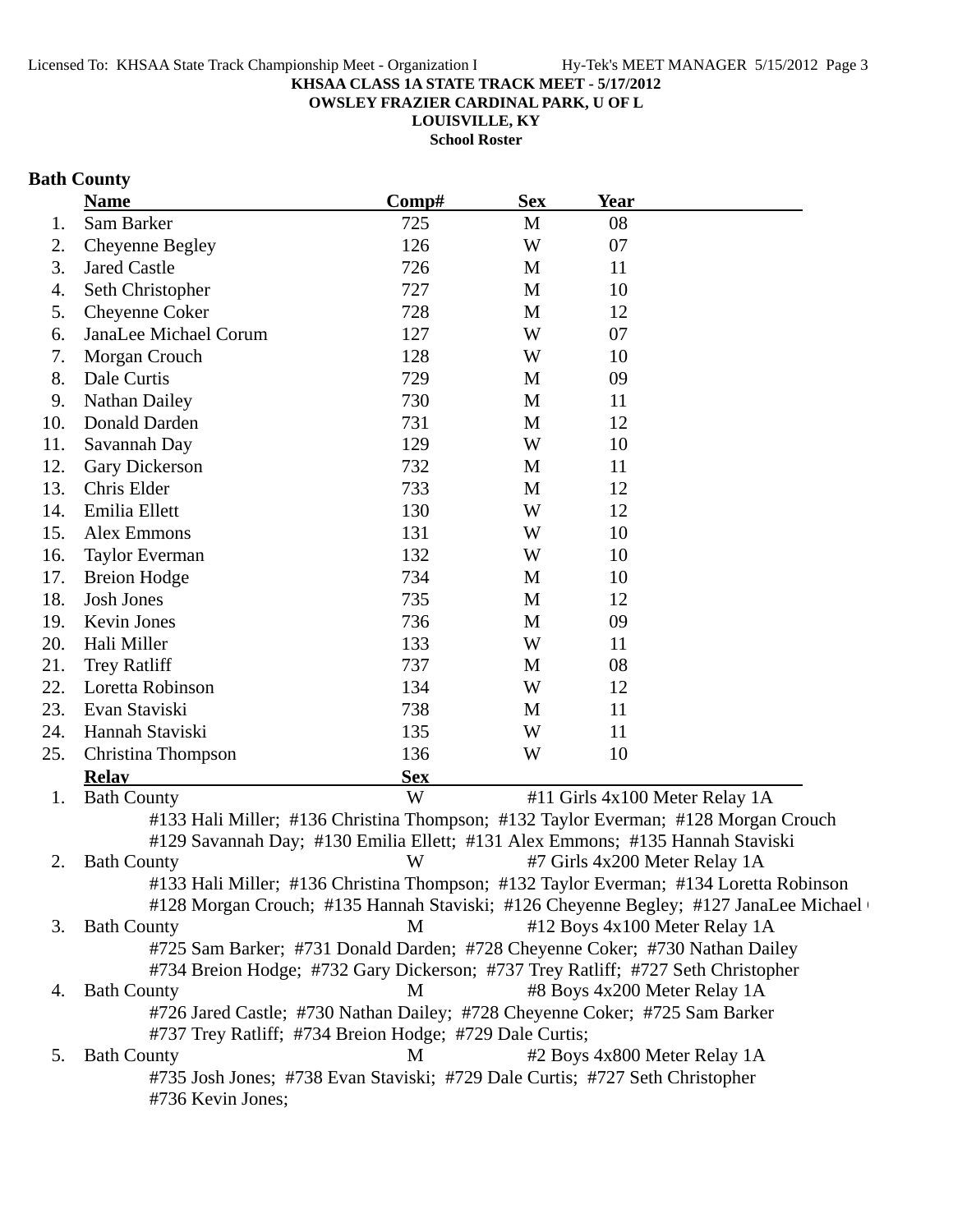**OWSLEY FRAZIER CARDINAL PARK, U OF L**

**LOUISVILLE, KY**

**School Roster**

### **Beechwood**

|     | <b>Name</b>              | Comp#      | <b>Sex</b> | <b>Year</b>                                                                         |  |
|-----|--------------------------|------------|------------|-------------------------------------------------------------------------------------|--|
| 1.  | Grant Birindelli         | 739        | M          | 08                                                                                  |  |
| 2.  | Alexis Bradford          | 137        | W          | 12                                                                                  |  |
| 3.  | Alex Brennen             | 740        | M          | 12                                                                                  |  |
| 4.  | Corey Cruse              | 741        | M          | 12                                                                                  |  |
| 5.  | <b>Brooke Dosker</b>     | 138        | W          | 09                                                                                  |  |
| 6.  | Gage Erdman              | 742        | M          | 11                                                                                  |  |
| 7.  | Chad Evans               | 743        | M          | 11                                                                                  |  |
| 8.  | Dane Everett             | 744        | M          | 12                                                                                  |  |
| 9.  | <b>Mackenzie Fessler</b> | 139        | W          | 10                                                                                  |  |
| 10. | <b>Bailey Halpin</b>     | 140        | W          | 08                                                                                  |  |
| 11. | Jaylen Hayden            | 745        | M          | 09                                                                                  |  |
| 12. | <b>Trey Hicks</b>        | 746        | M          | 10                                                                                  |  |
| 13. | <b>Alexis Hunter</b>     | 141        | W          | 11                                                                                  |  |
| 14. | Sarah Irwin              | 142        | W          | 11                                                                                  |  |
| 15. | Leah Johnson             | 143        | W          | 07                                                                                  |  |
| 16. | Alex Keller              | 144        | W          | 10                                                                                  |  |
| 17. | Nathan Kinman            | 747        | M          | 11                                                                                  |  |
| 18. | Sarah Laake              | 145        | W          | 08                                                                                  |  |
| 19. | <b>Scott Mescher</b>     | 748        | M          | 12                                                                                  |  |
| 20. | Daniel Middendorf        | 749        | M          | 11                                                                                  |  |
| 21. | Lauren Miller            | 146        | W          | 12                                                                                  |  |
| 22. | Olivia Miniard           | 147        | W          | 12                                                                                  |  |
| 23. | Max Nussbaum             | 750        | M          | 11                                                                                  |  |
| 24. | <b>Taylor Overstreet</b> | 751        | M          | 11                                                                                  |  |
| 25. | Shannon Redfield         | 148        | W          | 11                                                                                  |  |
| 26. | Roman Richmond           | 752        | M          | 09                                                                                  |  |
| 27. | Mackenzie Rylee          | 149        | W          | 08                                                                                  |  |
| 28. | Max Shover               | 753        | M          | 10                                                                                  |  |
| 29. | Sabina Shoyat            | 150        | W          | 09                                                                                  |  |
| 30. | Rebecca Slagle           | 151        | W          | 08                                                                                  |  |
| 31. | <b>Natalie Sweasy</b>    | 152        | W          | 07                                                                                  |  |
| 32. | <b>Cameron Vocke</b>     | 754        | M          | 12                                                                                  |  |
| 33. | <b>Taylor Weibel</b>     | 153        | W          | 10                                                                                  |  |
|     | <b>Relay</b>             | <b>Sex</b> |            |                                                                                     |  |
| 1.  | Beechwood                | W          |            | #11 Girls 4x100 Meter Relay 1A                                                      |  |
|     |                          |            |            | #142 Sarah Irwin; #147 Olivia Miniard; #141 Alexis Hunter; #144 Alex Keller         |  |
|     |                          |            |            | #137 Alexis Bradford; #139 Mackenzie Fessler; #143 Leah Johnson; #150 Sabina Shoyat |  |
| 2.  | Beechwood                | W          |            | #7 Girls 4x200 Meter Relay 1A                                                       |  |

#147 Olivia Miniard; #137 Alexis Bradford; #139 Mackenzie Fessler; #144 Alex Keller #141 Alexis Hunter; #143 Leah Johnson; #153 Taylor Weibel

3. Beechwood W #23 Girls 4x400 Meter Relay 1A #137 Alexis Bradford; #153 Taylor Weibel; #140 Bailey Halpin; #149 Mackenzie Rylee #143 Leah Johnson; #142 Sarah Irwin; #144 Alex Keller; #152 Natalie Sweasy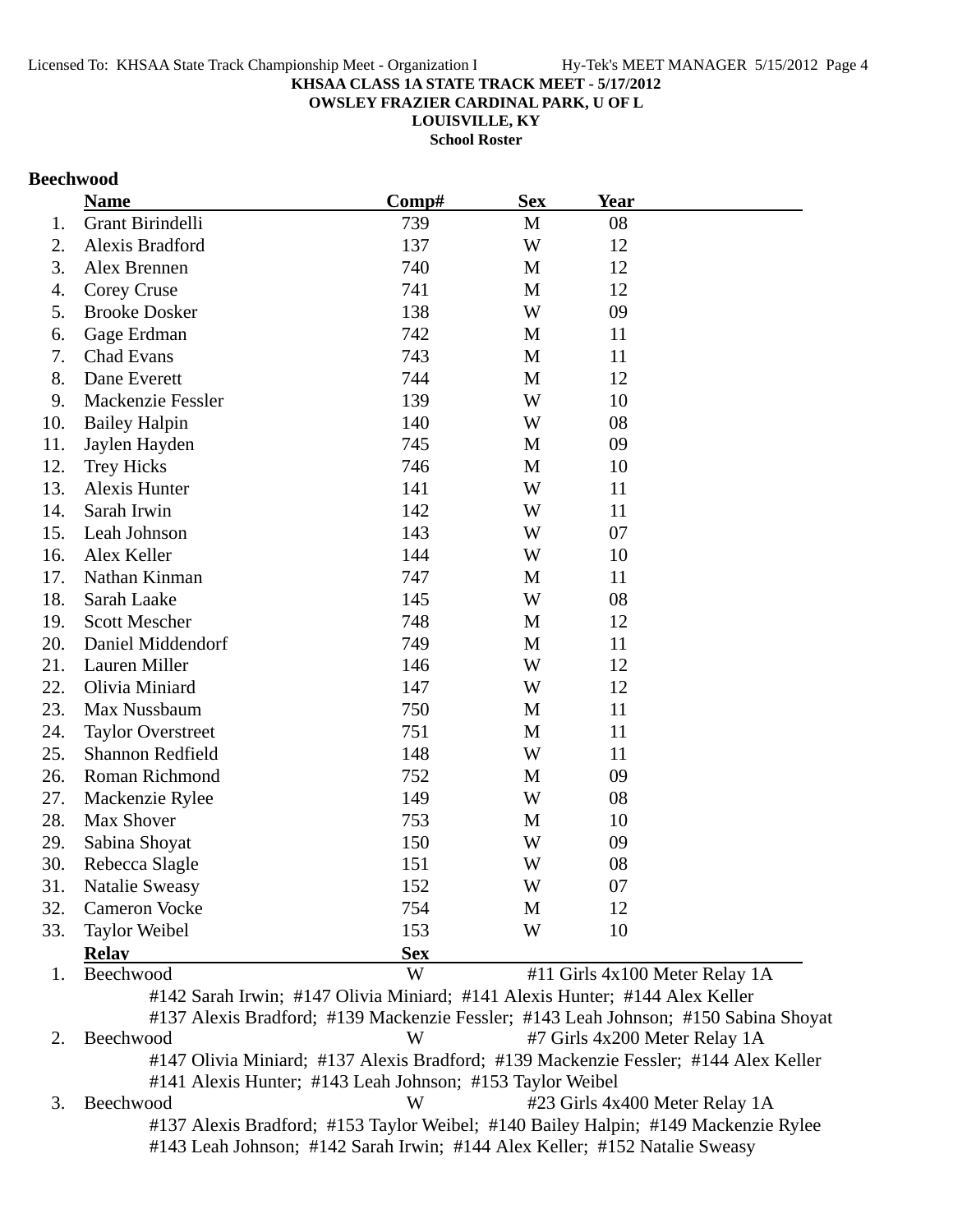**School Roster**

## **Beechwood**

|    | <b>Relay</b> |                                                                                 | <b>Sex</b>                                                                         |
|----|--------------|---------------------------------------------------------------------------------|------------------------------------------------------------------------------------|
| 4. | Beechwood    | W                                                                               | #1 Girls 4x800 Meter Relay 1A                                                      |
|    |              |                                                                                 | #145 Sarah Laake; #148 Shannon Redfield; #149 Mackenzie Rylee; #152 Natalie Sweasy |
|    |              | #138 Brooke Dosker; #140 Bailey Halpin; #150 Sabina Shoyat; #153 Taylor Weibel  |                                                                                    |
|    | Beechwood    | M                                                                               | $#12$ Boys 4x100 Meter Relay 1A                                                    |
|    |              |                                                                                 | #750 Max Nussbaum; #754 Cameron Vocke; #740 Alex Brennen; #742 Gage Erdman         |
|    |              |                                                                                 | #744 Dane Everett; #752 Roman Richmond; #753 Max Shover; #749 Daniel Middendorf    |
| 6. | Beechwood    | M                                                                               | #8 Boys 4x200 Meter Relay 1A                                                       |
|    |              | #744 Dane Everett; #740 Alex Brennen; #750 Max Nussbaum; #742 Gage Erdman       |                                                                                    |
|    |              | #745 Jaylen Hayden; #754 Cameron Vocke; #747 Nathan Kinman; #746 Trey Hicks     |                                                                                    |
|    | Beechwood    | M                                                                               | #24 Boys 4x400 Meter Relay 1A                                                      |
|    |              | #744 Dane Everett; #740 Alex Brennen; #739 Grant Birindelli; #748 Scott Mescher |                                                                                    |
|    |              |                                                                                 | #754 Cameron Vocke; #747 Nathan Kinman; #745 Jaylen Hayden; #753 Max Shover        |

### **Bellevue**

|     | <b>Name</b>                                                                      | Comp#      | <b>Sex</b> | <b>Year</b>                   |  |
|-----|----------------------------------------------------------------------------------|------------|------------|-------------------------------|--|
| 1.  | Justin Babb                                                                      | 755        | M          | 11                            |  |
| 2.  | <b>Cameron Chase</b>                                                             | 756        | M          | 08                            |  |
| 3.  | <b>Bryson Combs</b>                                                              | 757        | M          | 08                            |  |
| 4.  | <b>Adam Hazeres</b>                                                              | 758        | M          | 07                            |  |
| 5.  | Alec Hazeres                                                                     | 759        | M          | 09                            |  |
| 6.  | Tony Isbell                                                                      | 760        | M          | 09                            |  |
| 7.  | JD Morgan                                                                        | 761        | M          | 11                            |  |
| 8.  | <b>Tyler Noonchester</b>                                                         | 762        | M          | 08                            |  |
| 9.  | Cameron Pangallo                                                                 | 763        | M          | 11                            |  |
| 10. | Nolan Rechtin                                                                    | 764        | M          | 11                            |  |
| 11. | Chris Riehl                                                                      | 765        | M          | 08                            |  |
| 12. | Jordan Roberts                                                                   | 766        | M          | 11                            |  |
| 13. | <b>Sawyer Sprague</b>                                                            | 767        | M          | 08                            |  |
| 14. | <b>Ethan Tolliver</b>                                                            | 768        | M          | 11                            |  |
|     | <b>Relay</b>                                                                     | <b>Sex</b> |            |                               |  |
| 1.  | Bellevue                                                                         | M          |            | #12 Boys 4x100 Meter Relay 1A |  |
|     | #759 Alec Hazeres; #764 Nolan Rechtin; #766 Jordan Roberts; #768 Ethan Tolliver  |            |            |                               |  |
|     | #765 Chris Riehl; #757 Bryson Combs; #761 JD Morgan; #767 Sawyer Sprague         |            |            |                               |  |
| 2.  | Bellevue                                                                         | M          |            | #8 Boys 4x200 Meter Relay 1A  |  |
|     | #757 Bryson Combs; #759 Alec Hazeres; #764 Nolan Rechtin; #766 Jordan Roberts    |            |            |                               |  |
|     | #767 Sawyer Sprague; #761 JD Morgan; #756 Cameron Chase; #763 Cameron Pangallo   |            |            |                               |  |
| 3.  | Bellevue                                                                         | M          |            | #24 Boys 4x400 Meter Relay 1A |  |
|     | #759 Alec Hazeres; #760 Tony Isbell; #764 Nolan Rechtin; #766 Jordan Roberts     |            |            |                               |  |
|     | #757 Bryson Combs; #756 Cameron Chase; #758 Adam Hazeres; #762 Tyler Noonchester |            |            |                               |  |

| <b>Berea</b> |                    |       |     |      |  |
|--------------|--------------------|-------|-----|------|--|
|              | <b>Name</b>        | Comp# | Sex | Year |  |
|              | 1. CJ Isaacs       | 769   | M   |      |  |
|              | 2. Sydney Sandefur | 54    | W   |      |  |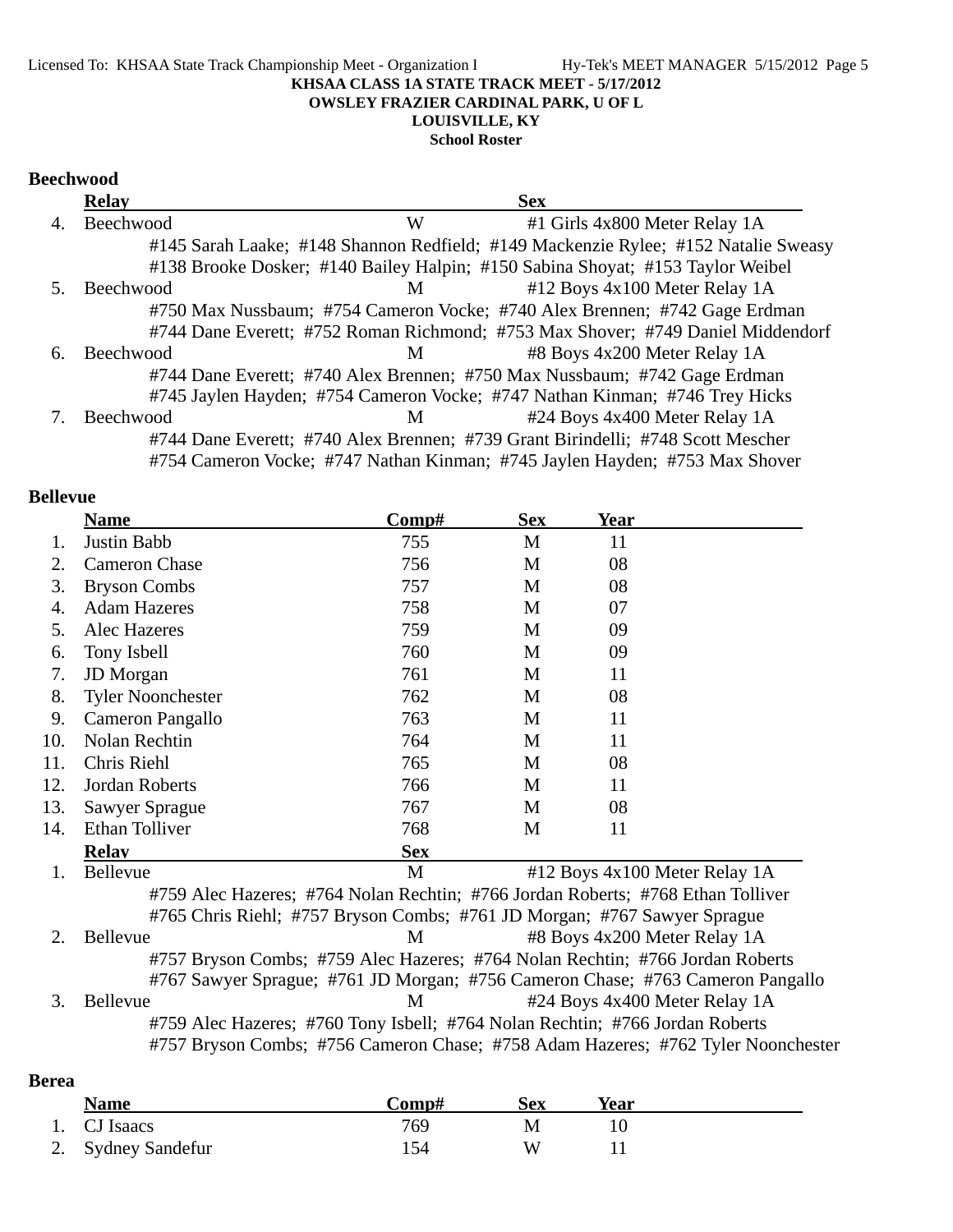### **Betsy Layne**

|     | Name                | `omp# | Sex | Year |  |
|-----|---------------------|-------|-----|------|--|
| . . | <b>Zack Tackett</b> | 770   | IVI | . .  |  |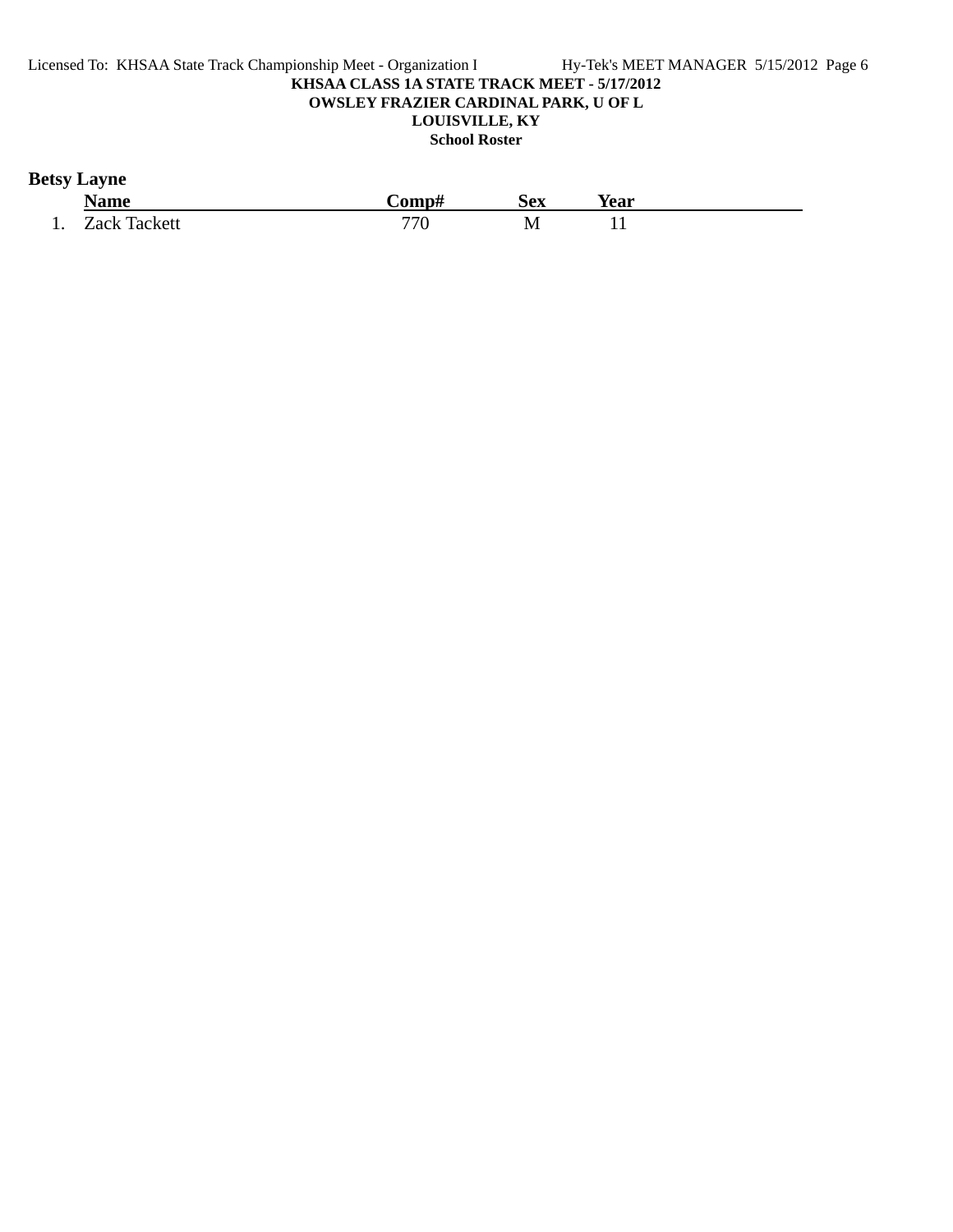**OWSLEY FRAZIER CARDINAL PARK, U OF L**

**LOUISVILLE, KY**

**School Roster**

### **Bishop Brossart**

|     | <b>Name</b>                | Comp#      | <b>Sex</b>   | <b>Year</b>                    |  |
|-----|----------------------------|------------|--------------|--------------------------------|--|
| 1.  | Drew Berkemeyer            | 771        | $\mathbf{M}$ | 10                             |  |
| 2.  | <b>Madison Bertram</b>     | 155        | W            | 09                             |  |
| 3.  | Suzi Brown                 | 156        | W            | 10                             |  |
| 4.  | <b>Josh Brugger</b>        | 772        | M            | 10                             |  |
| 5.  | Simon Burkhardt            | 773        | M            | 12                             |  |
| 6.  | Michael Caldwell           | 774        | M            | 10                             |  |
| 7.  | <b>Brian Clift</b>         | 775        | M            | 11                             |  |
| 8.  | Joe Donnelly               | 776        | M            | 09                             |  |
| 9.  | <b>Shannon Donnelly</b>    | 157        | W            | 11                             |  |
| 10. | Jacob Elbert               | 777        | M            | 11                             |  |
| 11. | Melanie Fleissner          | 158        | W            | 12                             |  |
| 12. | <b>Austin Frey</b>         | 778        | M            | 11                             |  |
| 13. | Lauren Goderwis            | 159        | W            | 11                             |  |
| 14. | Nicole Goderwis            | 160        | W            | 09                             |  |
| 15. | Mark Goller                | 779        | M            | 09                             |  |
| 16. | <b>Andrew Graus</b>        | 780        | M            | 10                             |  |
| 17. | Jacob Hartig               | 781        | M            | 11                             |  |
| 18. | Grace Jennings             | 161        | W            | 12                             |  |
| 19. | Olivia Johnston            | 162        | W            | 10                             |  |
| 20. | Kristin Klocke             | 163        | W            | 11                             |  |
| 21. | Sarah Klump                | 164        | W            | 11                             |  |
| 22. | <b>Andrew Kramer</b>       | 782        | M            | 10                             |  |
| 23. | Michael Landwehr           | 783        | M            | 11                             |  |
| 24. | Chris Loos                 | 784        | M            | 09                             |  |
| 25. | Drew Miller                | 785        | M            | 10                             |  |
| 26. | <b>Shelly Neiser</b>       | 165        | W            | 11                             |  |
| 27. | <b>Brian Neltner</b>       | 786        | M            | 12                             |  |
| 28. | <b>Elizabeth Patterson</b> | 166        | W            | 09                             |  |
| 29. | Jade Rauen                 | 167        | W            | 09                             |  |
| 30. | <b>Mallory Rolf</b>        | 168        | W            | 11                             |  |
| 31. | Sarah Sandfoss             | 169        | W            | 09                             |  |
| 32. | Alex Schwartz              | 787        | M            | 11                             |  |
| 33. | <b>Ronny Smith</b>         | 788        | M            | 09                             |  |
| 34. | Jenelle Spoonamore         | 170        | W            | 09                             |  |
|     | <b>Relay</b>               | <b>Sex</b> |              |                                |  |
| 1.  | <b>Bishop Brossart</b>     | W          |              | #11 Girls 4x100 Meter Relay 1A |  |

#166 Elizabeth Patterson; #160 Nicole Goderwis; #156 Suzi Brown; #159 Lauren Goderwis #161 Grace Jennings; #158 Melanie Fleissner; #155 Madison Bertram; #168 Mallory Rolf 2. Bishop Brossart W #7 Girls 4x200 Meter Relay 1A #159 Lauren Goderwis; #160 Nicole Goderwis; #166 Elizabeth Patterson; #165 Shelly Neiser #164 Sarah Klump; #155 Madison Bertram; #156 Suzi Brown; #158 Melanie Fleissner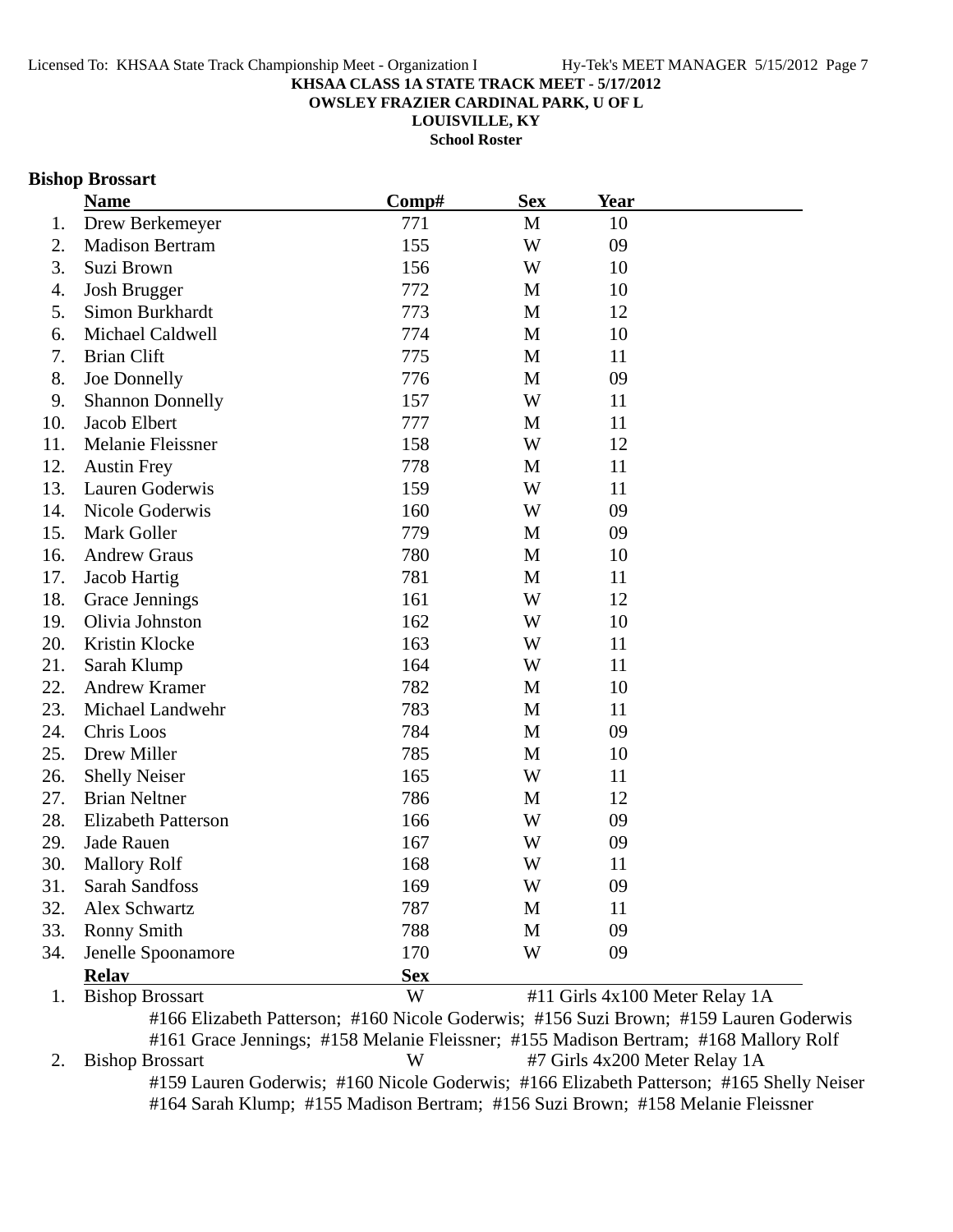#### **KHSAA CLASS 1A STATE TRACK MEET - 5/17/2012 OWSLEY FRAZIER CARDINAL PARK, U OF L**

### **LOUISVILLE, KY**

**School Roster**

| <b>Bishop Brossart</b> |
|------------------------|
| Relay                  |

|    | <b>Relay</b>           |   | <b>Sex</b>                                                                           |  |
|----|------------------------|---|--------------------------------------------------------------------------------------|--|
| 3. | <b>Bishop Brossart</b> | W | #23 Girls 4x400 Meter Relay 1A                                                       |  |
|    |                        |   | #159 Lauren Goderwis; #164 Sarah Klump; #165 Shelly Neiser; #160 Nicole Goderwis     |  |
|    |                        |   | #155 Madison Bertram; #156 Suzi Brown; #163 Kristin Klocke; #166 Elizabeth Patterson |  |
| 4. | <b>Bishop Brossart</b> | W | #1 Girls 4x800 Meter Relay 1A                                                        |  |
|    |                        |   | #155 Madison Bertram; #164 Sarah Klump; #157 Shannon Donnelly; #163 Kristin Klocke   |  |
|    |                        |   | #165 Shelly Neiser; #162 Olivia Johnston; #169 Sarah Sandfoss; #167 Jade Rauen       |  |
| 5. | <b>Bishop Brossart</b> | M | #12 Boys 4x100 Meter Relay 1A                                                        |  |
|    |                        |   | #785 Drew Miller; #781 Jacob Hartig; #787 Alex Schwartz; #777 Jacob Elbert           |  |
|    |                        |   | #771 Drew Berkemeyer; #783 Michael Landwehr; #772 Josh Brugger; #788 Ronny Smith     |  |
| 6. | <b>Bishop Brossart</b> | M | #8 Boys 4x200 Meter Relay 1A                                                         |  |
|    |                        |   | #771 Drew Berkemeyer; #783 Michael Landwehr; #777 Jacob Elbert; #787 Alex Schwartz   |  |
|    |                        |   | #781 Jacob Hartig; #785 Drew Miller; #772 Josh Brugger; #788 Ronny Smith             |  |
| 7. | <b>Bishop Brossart</b> | M | #24 Boys 4x400 Meter Relay 1A                                                        |  |
|    |                        |   | #774 Michael Caldwell; #782 Andrew Kramer; #780 Andrew Graus; #783 Michael Landwehr  |  |
|    |                        |   | #781 Jacob Hartig; #785 Drew Miller; #787 Alex Schwartz; #779 Mark Goller            |  |
| 8. | <b>Bishop Brossart</b> | M | #2 Boys 4x800 Meter Relay 1A                                                         |  |
|    |                        |   | #774 Michael Caldwell; #779 Mark Goller; #782 Andrew Kramer; #784 Chris Loos         |  |
|    |                        |   | #786 Brian Neltner; #788 Ronny Smith; #776 Joe Donnelly; #775 Brian Clift            |  |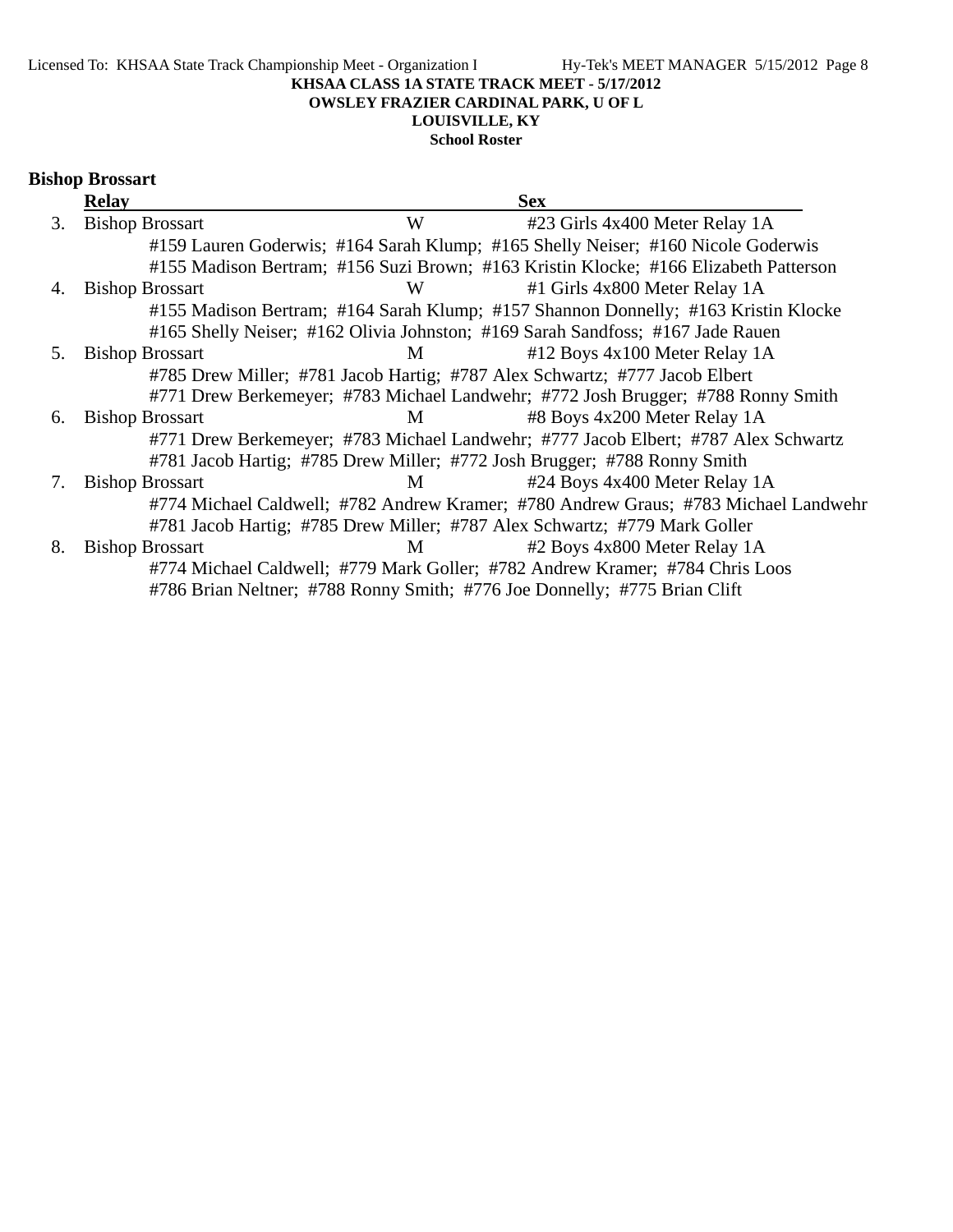**OWSLEY FRAZIER CARDINAL PARK, U OF L**

**LOUISVILLE, KY**

**School Roster**

### **Bracken County**

|     | <b>Name</b>                                                                       | $\bf Comp\#$ | <b>Sex</b> | Year |                                                                                     |
|-----|-----------------------------------------------------------------------------------|--------------|------------|------|-------------------------------------------------------------------------------------|
| 1.  | <b>Brookelynn Brindley</b>                                                        | 171          | W          | 10   |                                                                                     |
| 2.  | Devon Coleman                                                                     | 789          | M          | 09   |                                                                                     |
| 3.  | <b>Grant Crawford</b>                                                             | 790          | M          | 11   |                                                                                     |
| 4.  | <b>Breanna Cummins</b>                                                            | 172          | W          | 09   |                                                                                     |
| 5.  | <b>Steven Cummins</b>                                                             | 791          | M          | 10   |                                                                                     |
| 6.  | Conner Holleran                                                                   | 792          | M          | 11   |                                                                                     |
| 7.  | Logan Holleran                                                                    | 793          | M          | 11   |                                                                                     |
| 8.  | Jacob Houston                                                                     | 794          | M          | 11   |                                                                                     |
| 9.  | Gracie Kurtz                                                                      | 173          | W          | 08   |                                                                                     |
| 10. | Lydia Myers                                                                       | 174          | W          | 10   |                                                                                     |
| 11. | Devlin Pierson                                                                    | 795          | M          | 10   |                                                                                     |
| 12. | <b>Arthur Wallace</b>                                                             | 796          | M          | 09   |                                                                                     |
| 13. | Nick Ware                                                                         | 797          | M          | 10   |                                                                                     |
| 14. | <b>Andrew White</b>                                                               | 798          | M          | 10   |                                                                                     |
| 15. | Jordan Wills                                                                      | 175          | W          | 10   |                                                                                     |
|     | <b>Relav</b>                                                                      | <b>Sex</b>   |            |      |                                                                                     |
| 1.  | <b>Bracken County</b>                                                             | W            |            |      | #23 Girls 4x400 Meter Relay 1A                                                      |
|     | #175 Jordan Wills;                                                                |              |            |      | #171 Brookelynn Brindley; #172 Breanna Cummins; #173 Gracie Kurtz; #174 Lydia Myers |
| 2.  | <b>Bracken County</b>                                                             | M            |            |      | #24 Boys 4x400 Meter Relay 1A                                                       |
|     | #794 Jacob Houston; #790 Grant Crawford; #796 Arthur Wallace; #793 Logan Holleran |              |            |      |                                                                                     |
|     | #791 Steven Cummins; #792 Conner Holleran; #798 Andrew White;                     |              |            |      |                                                                                     |
| 3.  | <b>Bracken County</b>                                                             | M            |            |      | #2 Boys 4x800 Meter Relay 1A                                                        |
|     | #795 Devlin Pierson; #796 Arthur Wallace; #797 Nick Ware;                         |              |            |      | #790 Grant Crawford; #791 Steven Cummins; #792 Conner Holleran; #793 Logan Holleran |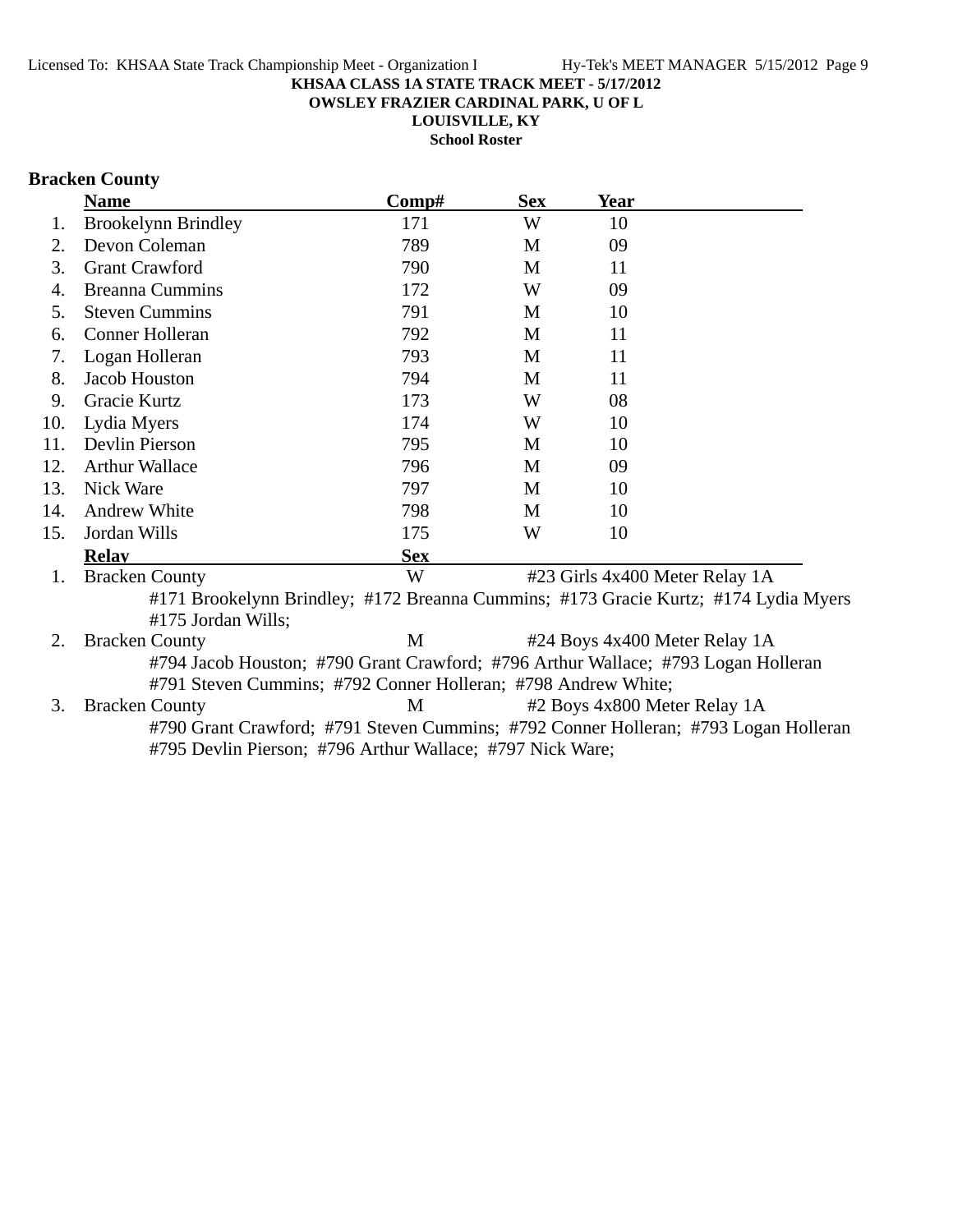**OWSLEY FRAZIER CARDINAL PARK, U OF L**

**LOUISVILLE, KY**

**School Roster**

### **Burgin**

|     | <b>Name</b>           |                           | Comp#                                                                                   | <b>Sex</b> | Year                          |  |
|-----|-----------------------|---------------------------|-----------------------------------------------------------------------------------------|------------|-------------------------------|--|
| 1.  |                       | Alex Beckerson            | 799                                                                                     | M          | 11                            |  |
| 2.  |                       | Nick Beckerson            | 800                                                                                     | M          | 10                            |  |
| 3.  | Randi Burke           |                           | 176                                                                                     | W          | 11                            |  |
| 4.  | <b>Summer Burke</b>   |                           | 177                                                                                     | W          | 10                            |  |
| 5.  | Zack Gullian          |                           | 801                                                                                     | M          | 10                            |  |
| 6.  | Emma Holland          |                           | 178                                                                                     | W          | 12                            |  |
| 7.  |                       | <b>Charles Holsinger</b>  | 802                                                                                     | M          | 11                            |  |
| 8.  | Megan Hughes          |                           | 179                                                                                     | W          | 10                            |  |
| 9.  | Emilee Hurt           |                           | 180                                                                                     | W          | 10                            |  |
| 10. |                       | <b>Gunnar Kehrt-Reese</b> | 803                                                                                     | M          | 11                            |  |
| 11. | Liz Marcinek          |                           | 181                                                                                     | W          | 10                            |  |
| 12. |                       | <b>Travis McEachern</b>   | 804                                                                                     | M          | 12                            |  |
| 13. | <b>Jared Powell</b>   |                           | 805                                                                                     | M          | 11                            |  |
| 14. | <b>Taylor Sanders</b> |                           | 182                                                                                     | W          | 11                            |  |
| 15. | Kayla Tyler           |                           | 183                                                                                     | W          | 08                            |  |
|     | <b>Relay</b>          |                           | <b>Sex</b>                                                                              |            |                               |  |
| 1.  | Burgin                |                           | W                                                                                       |            | #7 Girls 4x200 Meter Relay 1A |  |
|     |                       |                           | #177 Summer Burke; #178 Emma Holland; #183 Kayla Tyler; #181 Liz Marcinek               |            |                               |  |
|     |                       |                           | #179 Megan Hughes; #182 Taylor Sanders; #176 Randi Burke; #180 Emilee Hurt              |            |                               |  |
| 2.  | Burgin                |                           | M                                                                                       |            | #2 Boys 4x800 Meter Relay 1A  |  |
|     |                       |                           | #799 Alex Beckerson; #803 Gunnar Kehrt-Reese; #805 Jared Powell; #802 Charles Holsinger |            |                               |  |
|     |                       |                           | #800 Nick Beckerson; #804 Travis McEachern; #801 Zack Gullian;                          |            |                               |  |
|     |                       |                           |                                                                                         |            |                               |  |

### **Campbellsville**

|    | <b>Name</b>         | Comp# | Sex | Year |
|----|---------------------|-------|-----|------|
|    | Erica Crider        | 184   | W   |      |
|    | 2. Kelsey Feltner   | 185   | W   |      |
|    | 3. Michael Rafferty | 806   | M   |      |
| 4. | Nathan Riggs        | 807   | M   | 10   |
|    |                     |       |     |      |

### **Carroll County**

| <b>Name</b>                | Comp# | <b>Sex</b> | Year |  |
|----------------------------|-------|------------|------|--|
| Tre Burgin                 | 808   | M          | 10   |  |
| 2. Devin Gray              | 809   | М          | 12   |  |
| 3. Andrea Hardesty         | 186   | W          | 12   |  |
| 4. Dylan Jack              | 810   | M          | 12   |  |
| <b>Community Christian</b> |       |            |      |  |
| <b>Name</b>                | Comp# | <b>Sex</b> | Year |  |
| Christian Wingfield        | 811   | M          | 12   |  |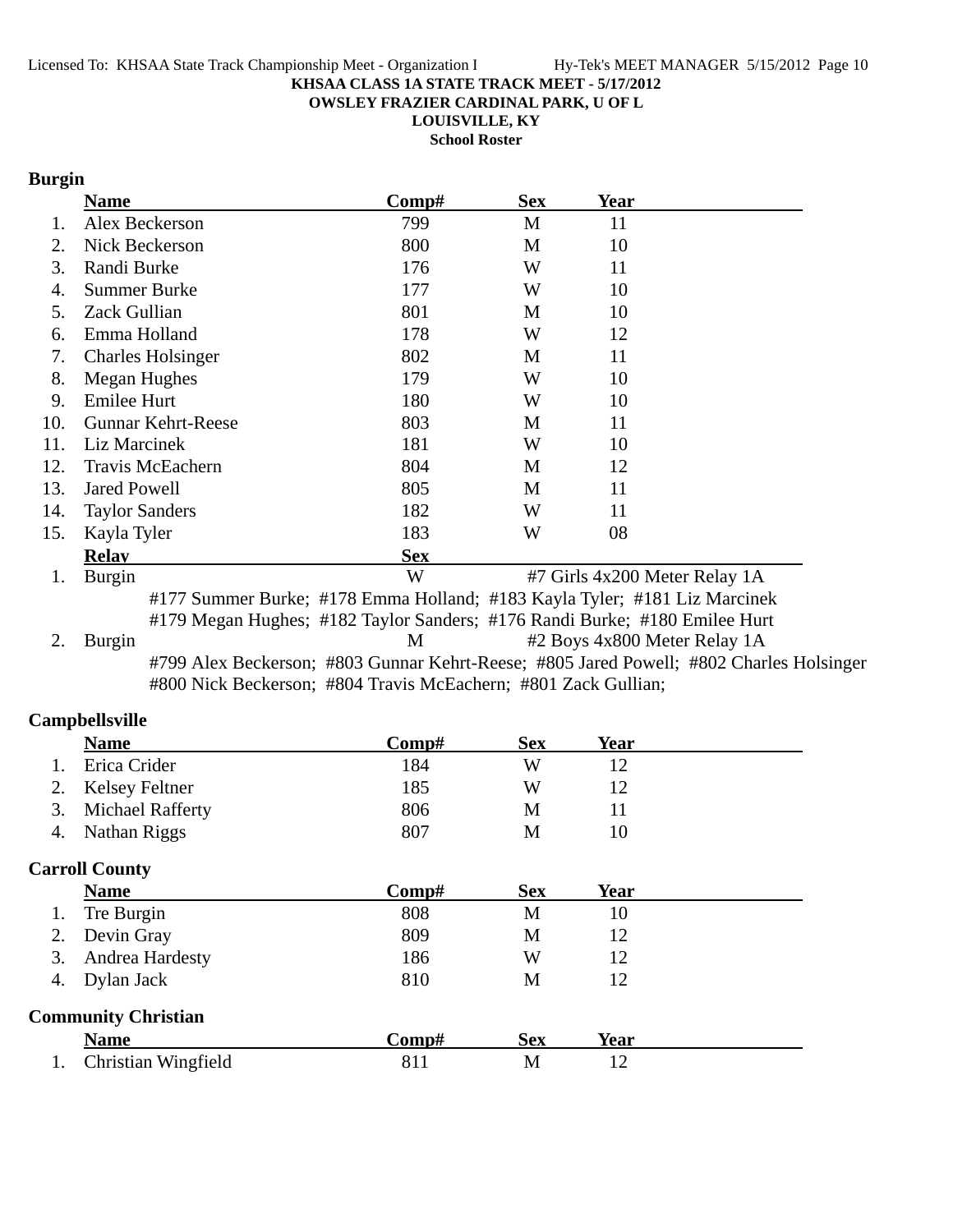**OWSLEY FRAZIER CARDINAL PARK, U OF L**

**LOUISVILLE, KY**

**School Roster**

### **Covington Latin**

|     | <b>Name</b>                                                                                                                                                                 | Comp#      | <b>Sex</b> | Year                           |  |
|-----|-----------------------------------------------------------------------------------------------------------------------------------------------------------------------------|------------|------------|--------------------------------|--|
| 1.  | Melissa Becker                                                                                                                                                              | 187        | W          | 09                             |  |
| 2.  | <b>Elizabeth Clements</b>                                                                                                                                                   | 188        | W          | 11                             |  |
| 3.  | <b>Emily Clements</b>                                                                                                                                                       | 189        | W          | 10                             |  |
| 4.  | Isabel Eliassen                                                                                                                                                             | 190        | W          | 08                             |  |
| 5.  | Emma Gripshover                                                                                                                                                             | 191        | W          | 11                             |  |
| 6.  | <b>Maddie Grote</b>                                                                                                                                                         | 192        | W          | 12                             |  |
| 7.  | <b>Emily Herzog</b>                                                                                                                                                         | 193        | W          | 11                             |  |
| 8.  | Bridgette Hildreth                                                                                                                                                          | 194        | W          | 11                             |  |
| 9.  | Anna Matchinga                                                                                                                                                              | 195        | W          | 11                             |  |
| 10. | Dodie Meyer                                                                                                                                                                 | 196        | W          | 08                             |  |
| 11. | Leona Nease                                                                                                                                                                 | 197        | W          | 11                             |  |
| 12. | Peter Rodgers                                                                                                                                                               | 812        | M          | 11                             |  |
| 13. | <b>Christine Smith</b>                                                                                                                                                      | 198        | W          | 11                             |  |
|     | <b>Relay</b>                                                                                                                                                                | <b>Sex</b> |            |                                |  |
| 1.  | Covington Latin                                                                                                                                                             | W          |            | #11 Girls 4x100 Meter Relay 1A |  |
|     | #192 Maddie Grote; #193 Emily Herzog; #191 Emma Gripshover; #194 Bridgette Hildreth<br>#197 Leona Nease; #195 Anna Matchinga; #187 Melissa Becker; #190 Isabel Eliassen     |            |            |                                |  |
| 2.  | Covington Latin                                                                                                                                                             | W          |            | #23 Girls 4x400 Meter Relay 1A |  |
|     | #198 Christine Smith; #192 Maddie Grote; #188 Elizabeth Clements; #191 Emma Gripshover<br>#193 Emily Herzog; #197 Leona Nease; #194 Bridgette Hildreth; #195 Anna Matchinga |            |            |                                |  |
| 3.  | Covington Latin                                                                                                                                                             | W          |            | #1 Girls 4x800 Meter Relay 1A  |  |
|     | #198 Christine Smith; #197 Leona Nease; #188 Elizabeth Clements; #194 Bridgette Hildreth<br>#196 Dodie Meyer; #187 Melissa Becker; #192 Maddie Grote; #189 Emily Clements   |            |            |                                |  |
|     | <b>Crittenden County</b>                                                                                                                                                    |            |            |                                |  |

|     | Name                | `omp# | Sex | Year |  |
|-----|---------------------|-------|-----|------|--|
| . . | <b>Thomas Scott</b> | ر د ب | M   | . .  |  |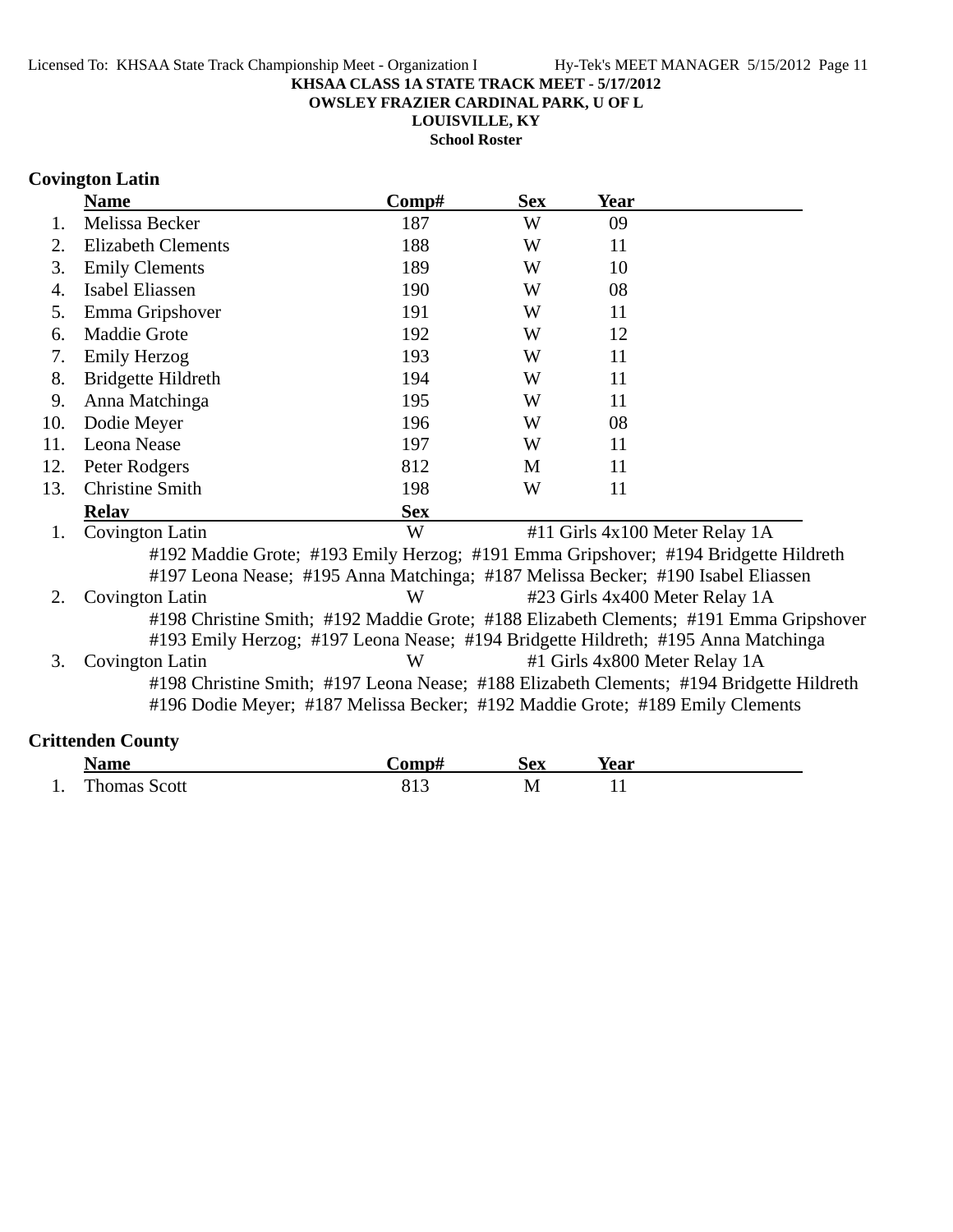**OWSLEY FRAZIER CARDINAL PARK, U OF L**

**LOUISVILLE, KY**

**School Roster**

#### **Cumberland County**

|     | <b>Name</b>                                                                | $\bf Comp\#$ | <b>Sex</b> | Year                         |                               |
|-----|----------------------------------------------------------------------------|--------------|------------|------------------------------|-------------------------------|
| 1.  | Justin Appleby                                                             | 814          | M          | 11                           |                               |
| 2.  | Alex Claywell                                                              | 815          | M          | 12                           |                               |
| 3.  | <b>Zack Farlee</b>                                                         | 816          | M          | 11                           |                               |
| 4.  | Patrick Groce                                                              | 817          | M          | 09                           |                               |
| 5.  | Ben Hall                                                                   | 818          | M          | 12                           |                               |
| 6.  | Adam Huber                                                                 | 819          | M          | 12                           |                               |
| 7.  | Dakota Hunter                                                              | 820          | M          | 10                           |                               |
| 8.  | Tre Marlowe                                                                | 821          | M          | 10                           |                               |
| 9.  | Jordan Webb                                                                | 822          | M          | 10                           |                               |
| 10. | Corey Williams                                                             | 823          | M          | 11                           |                               |
|     | <b>Relav</b>                                                               | <b>Sex</b>   |            |                              |                               |
| 1.  | <b>Cumberland County</b>                                                   | M            |            |                              | #24 Boys 4x400 Meter Relay 1A |
|     | #815 Alex Claywell; #819 Adam Huber; #818 Ben Hall; #823 Corey Williams    |              |            |                              |                               |
|     | #821 Tre Marlowe; #822 Jordan Webb; #817 Patrick Groce; #820 Dakota Hunter |              |            |                              |                               |
| 2.  | <b>Cumberland County</b>                                                   | M            |            | #2 Boys 4x800 Meter Relay 1A |                               |
|     | #823 Corey Williams; #822 Jordan Webb; #821 Tre Marlowe; #816 Zack Farlee  |              |            |                              |                               |

#814 Justin Appleby; #815 Alex Claywell; #820 Dakota Hunter;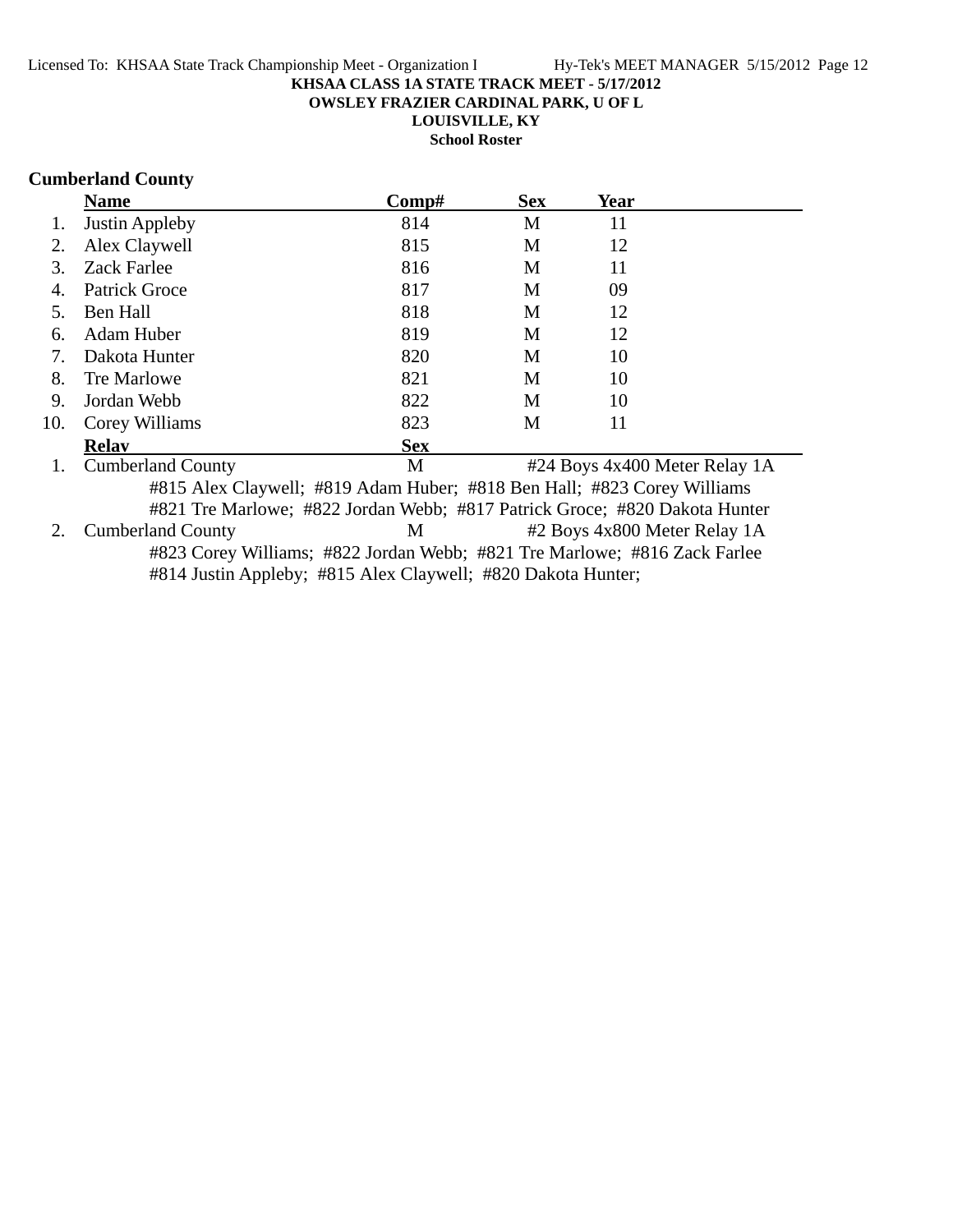**OWSLEY FRAZIER CARDINAL PARK, U OF L**

**LOUISVILLE, KY School Roster**

### **Danville**

|     | <b>Name</b>                                                                                         | Comp#      | <b>Sex</b> | Year |                                |
|-----|-----------------------------------------------------------------------------------------------------|------------|------------|------|--------------------------------|
| 1.  | Alea Bates                                                                                          | 199        | W          | 12   |                                |
| 2.  | <b>Chase Berry</b>                                                                                  | 824        | M          | 12   |                                |
| 3.  | Ray Bradshaw                                                                                        | 825        | M          | 09   |                                |
| 4.  | Jadarious Brown                                                                                     | 826        | M          | 11   |                                |
| 5.  | <b>Marcus Brown</b>                                                                                 | 827        | M          | 12   |                                |
| 6.  | <b>Tryston Ford</b>                                                                                 | 828        | M          | 12   |                                |
| 7.  | Jawan Grey                                                                                          | 829        | M          | 10   |                                |
| 8.  | Karl Hempel                                                                                         | 830        | M          | 12   |                                |
| 9.  | Donnesia Hunn                                                                                       | 200        | W          | 10   |                                |
| 10. | Kelsie Madden                                                                                       | 201        | W          | 11   |                                |
| 11. | <b>Alexis Mason</b>                                                                                 | 202        | W          | 09   |                                |
| 12. | <b>Haley McCowan</b>                                                                                | 203        | W          | 09   |                                |
| 13. | Clellan McMurry                                                                                     | 831        | M          | 09   |                                |
| 14. | Diamond Pace                                                                                        | 204        | W          | 12   |                                |
| 15. | Akeem Ray                                                                                           | 832        | M          | 11   |                                |
| 16. | Max Ray                                                                                             | 833        | M          | 12   |                                |
| 17. | Hibah Siddiqui                                                                                      | 205        | W          | 09   |                                |
| 18. | Meagan Smith                                                                                        | 206        | W          | 09   |                                |
| 19. | <b>Kaitlin Snapp</b>                                                                                | 207        | W          | 12   |                                |
| 20. | Calvin Steber                                                                                       | 834        | M          | 11   |                                |
| 21. | Matt Wagner                                                                                         | 835        | M          | 09   |                                |
|     | <b>Relav</b>                                                                                        | <b>Sex</b> |            |      |                                |
| 1.  | Danville                                                                                            | W          |            |      | #11 Girls 4x100 Meter Relay 1A |
|     | #200 Donnesia Hunn; #201 Kelsie Madden; #205 Hibah Siddiqui; #199 Alea Bates                        |            |            |      |                                |
| 2.  | Danville                                                                                            | W          |            |      | #7 Girls 4x200 Meter Relay 1A  |
|     | #204 Diamond Pace; #203 Haley McCowan; #202 Alexis Mason; #200 Donnesia Hunn<br>#201 Kelsie Madden; |            |            |      |                                |
| 3.  | Danville                                                                                            | W          |            |      | #23 Girls 4x400 Meter Relay 1A |
|     | #203 Haley McCowan; #204 Diamond Pace; #202 Alexis Mason; #207 Kaitlin Snapp<br>#206 Meagan Smith;  |            |            |      |                                |
| 4.  | Danville                                                                                            | M          |            |      | #12 Boys 4x100 Meter Relay 1A  |
|     | #827 Marcus Brown; #828 Tryston Ford; #833 Max Ray; #829 Jawan Grey                                 |            |            |      |                                |
|     | #824 Chase Berry; #825 Ray Bradshaw; #826 Jadarious Brown; #832 Akeem Ray                           |            |            |      |                                |
| 5.  | Danville                                                                                            | M          |            |      | #8 Boys 4x200 Meter Relay 1A   |
|     | #827 Marcus Brown; #828 Tryston Ford; #833 Max Ray; #824 Chase Berry                                |            |            |      |                                |
|     | #825 Ray Bradshaw; #826 Jadarious Brown; #829 Jawan Grey; #832 Akeem Ray                            |            |            |      |                                |
| 6.  | Danville                                                                                            | M          |            |      | #2 Boys 4x800 Meter Relay 1A   |
|     | #824 Chase Berry; #830 Karl Hempel; #834 Calvin Steber; #835 Matt Wagner<br>#831 Clellan McMurry;   |            |            |      |                                |
|     |                                                                                                     |            |            |      |                                |

### **Dawson Springs**

|     | Name            | `omn# | Sex | rear |  |
|-----|-----------------|-------|-----|------|--|
| . . | Kendel Mitchell | 830   | M   |      |  |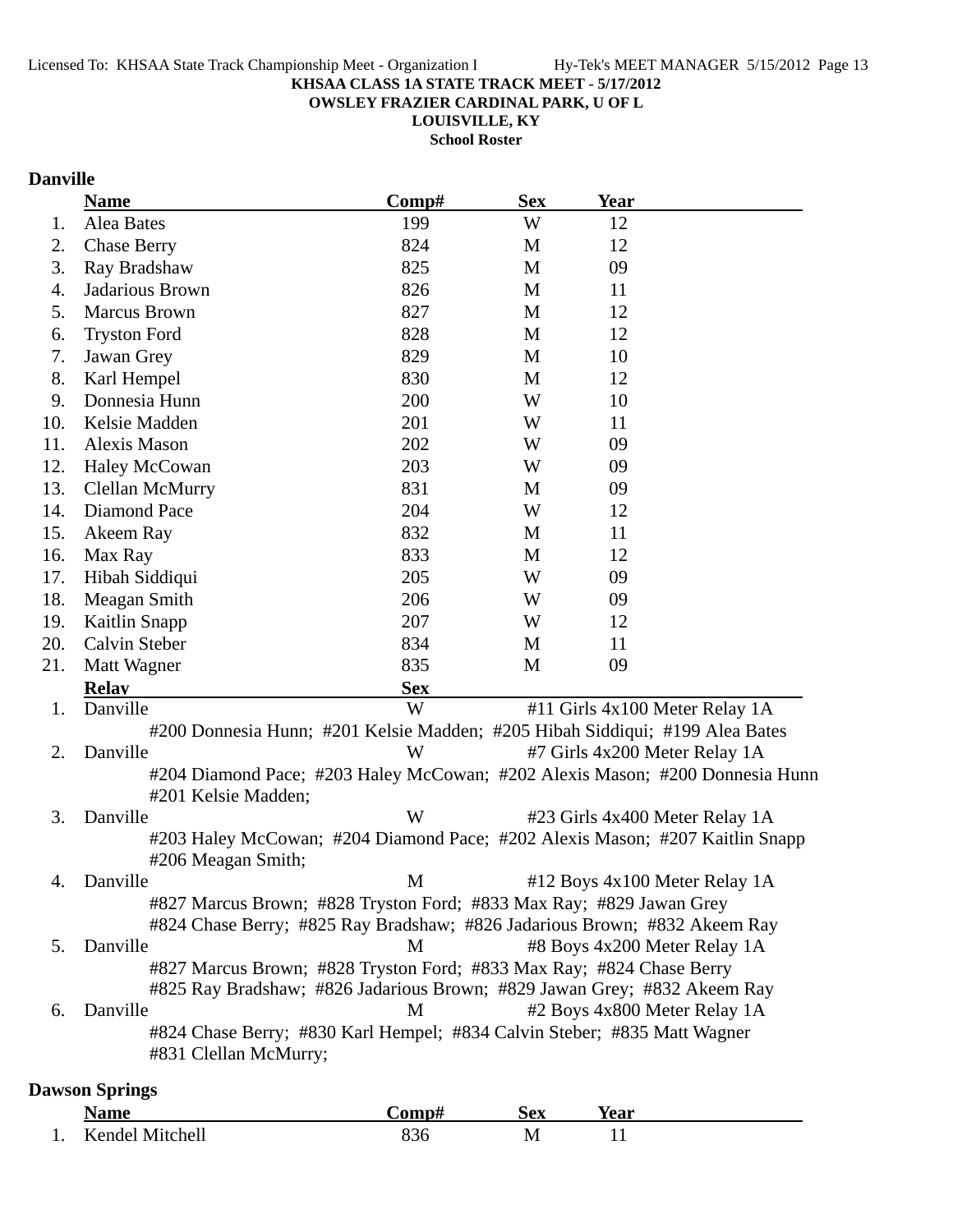**OWSLEY FRAZIER CARDINAL PARK, U OF L**

**LOUISVILLE, KY**

**School Roster**

### **Dayton**

|    | <b>Name</b>                | Comp#      | <b>Sex</b> | Year |  |
|----|----------------------------|------------|------------|------|--|
| 1. | <b>Brett Brooks-Patton</b> | 837        | M          | 12   |  |
| 2. | <b>Eddie Combs</b>         | 838        | M          | 10   |  |
| 3. | <b>Matt Grimme</b>         | 839        | M          | 09   |  |
| 4. | Chris Johnson              | 840        | M          | 10   |  |
|    | 5. Rocky Koehler           | 841        | M          | 11   |  |
| 6. | Ryan Meyer                 | 842        | M          | 10   |  |
| 7. | Jay Nellis                 | 843        | M          | 12   |  |
| 8. | <b>Adam Roth</b>           | 844        | M          | 10   |  |
| 9. | Noah Schoultheis           | 845        | M          | 10   |  |
|    | <b>Relav</b>               | <b>Sex</b> |            |      |  |

1. Dayton M #2 Boys 4x800 Meter Relay 1A #837 Brett Brooks-Patton; #839 Matt Grimme; #840 Chris Johnson; #842 Ryan Meyer #844 Adam Roth; #838 Eddie Combs; #841 Rocky Koehler; #845 Noah Schoultheis

### **Elliott County**

|    | <b>Name</b>           | $\bf Comp\#$ | <b>Sex</b> | Year                                                                                                                                  |  |
|----|-----------------------|--------------|------------|---------------------------------------------------------------------------------------------------------------------------------------|--|
|    | <b>Aaron Elliott</b>  | 846          | M          | 11                                                                                                                                    |  |
| 2. | Isaiah Griffith       | 847          | M          | 09                                                                                                                                    |  |
| 3. | Chris Leadford        | 848          | M          | 10                                                                                                                                    |  |
| 4. | Malachai Parke        | 849          | M          | 09                                                                                                                                    |  |
| 5. | <b>Jonathon Sloas</b> | 850          | M          | 09                                                                                                                                    |  |
| 6. | <b>Aaron Stevens</b>  | 851          | M          | 12                                                                                                                                    |  |
| 7. | <b>Brandon White</b>  | 852          | M          | 07                                                                                                                                    |  |
|    | <b>Relay</b>          | <b>Sex</b>   |            |                                                                                                                                       |  |
|    | E11int C              | $\mathbf{M}$ |            | $#24$ $\Delta$ $\alpha$ $\alpha$ $\beta$ $\alpha$ $\beta$ $\beta$ $\alpha$ $\alpha$ $\beta$ $\alpha$ $\beta$ $\alpha$ $\beta$ $\beta$ |  |

1. Elliott County **1. Alliott County** 1. Elliott County #846 Aaron Elliott; #847 Isaiah Griffith; #848 Chris Leadford; #851 Aaron Stevens #850 Jonathon Sloas; #849 Malachai Parke; #852 Brandon White;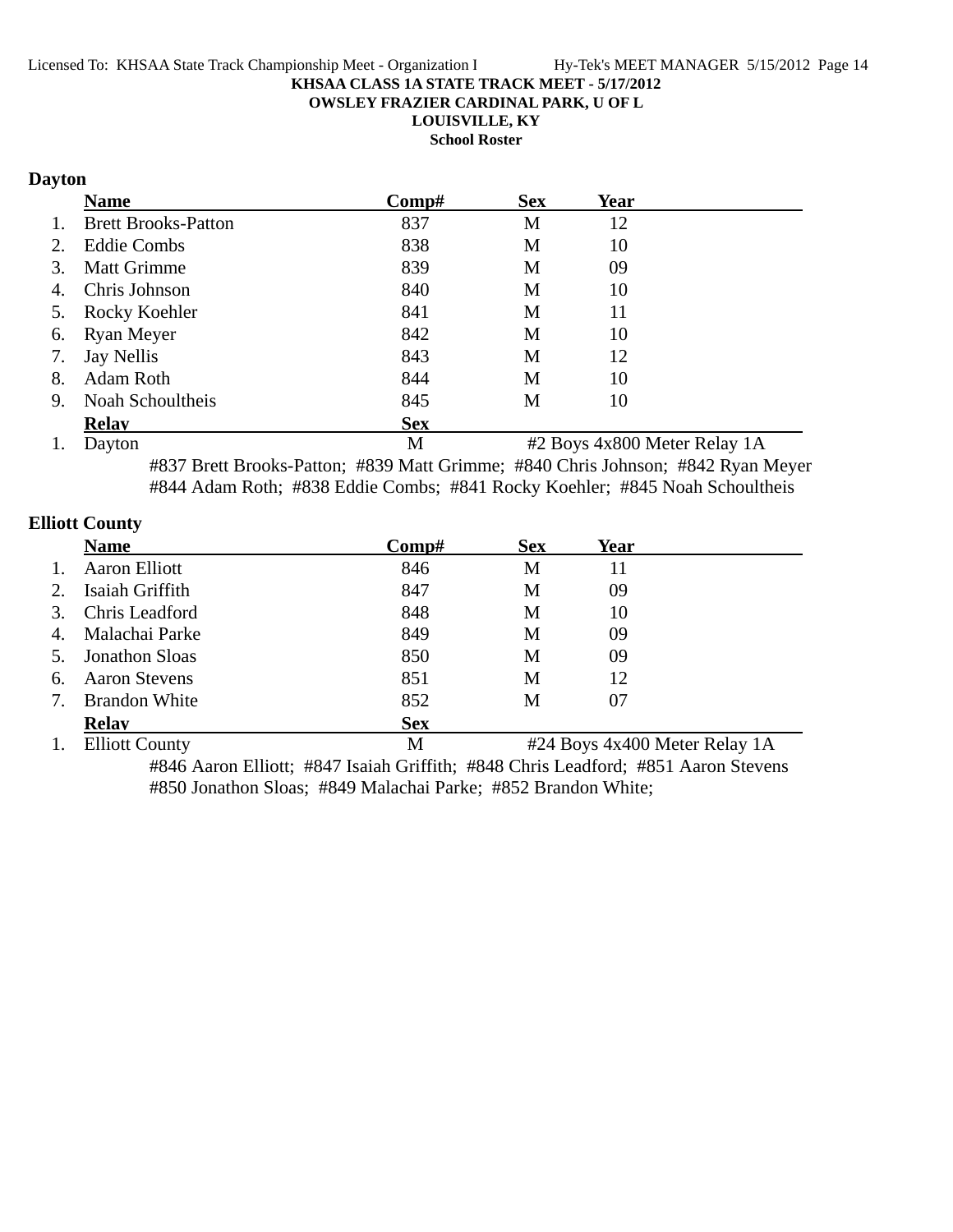**OWSLEY FRAZIER CARDINAL PARK, U OF L**

**LOUISVILLE, KY School Roster**

### **Fairview**

|     | <b>Name</b>            | Comp#                                                                            | <b>Sex</b> | <b>Year</b>                    |  |
|-----|------------------------|----------------------------------------------------------------------------------|------------|--------------------------------|--|
| 1.  | <b>Brooklyn Bowen</b>  | 208                                                                              | W          | 11                             |  |
| 2.  | Lyndsey Burke          | 209                                                                              | W          | 08                             |  |
| 3.  | Zack Christiansen      | 853                                                                              | M          | 10                             |  |
| 4.  | Dani Craig             | 210                                                                              | W          | 12                             |  |
| 5.  | <b>Tanner Dolen</b>    | 854                                                                              | M          | 08                             |  |
| 6.  | Cody Gullett           | 855                                                                              | M          | 09                             |  |
| 7.  | Tori Hanrick           | 211                                                                              | W          | 09                             |  |
| 8.  | <b>Haley Layne</b>     | 212                                                                              | W          | 09                             |  |
| 9.  | Morgan McIntyre        | 213                                                                              | W          | 10                             |  |
| 10. | Paige McKnight         | 214                                                                              | W          | 11                             |  |
| 11. | Felicia Mills          | 215                                                                              | W          | 12                             |  |
| 12. | <b>JP</b> Payne        | 856                                                                              | M          | 11                             |  |
| 13. | Jeremy Rice            | 857                                                                              | M          | 11                             |  |
| 14. | <b>Maddy Rymer</b>     | 216                                                                              | W          | 10                             |  |
| 15. | Becca Sergent          | 217                                                                              | W          | 09                             |  |
| 16. | <b>Audrey Sizemore</b> | 218                                                                              | W          | 12                             |  |
| 17. | Nathan Smith           | 858                                                                              | M          | 12                             |  |
| 18. | Cameran Steger         | 219                                                                              | W          | 09                             |  |
| 19. | Mike Terry             | 859                                                                              | M          | 12                             |  |
| 20. | <b>Armande Yetts</b>   | 860                                                                              | M          | 09                             |  |
|     | <b>Relay</b>           | <b>Sex</b>                                                                       |            |                                |  |
| 1.  | Fairview               | W                                                                                |            | #7 Girls 4x200 Meter Relay 1A  |  |
|     |                        | #214 Paige McKnight; #213 Morgan McIntyre; #210 Dani Craig; #215 Felicia Mills   |            |                                |  |
|     |                        | #219 Cameran Steger; #218 Audrey Sizemore; #217 Becca Sergent; #211 Tori Hanrick |            |                                |  |
| 2.  | Fairview               | W                                                                                |            | #23 Girls 4x400 Meter Relay 1A |  |
|     |                        | #218 Audrey Sizemore; #216 Maddy Rymer; #213 Morgan McIntyre; #210 Dani Craig    |            |                                |  |
|     |                        | #214 Paige McKnight; #215 Felicia Mills; #208 Brooklyn Bowen; #212 Haley Layne   |            |                                |  |
| 3.  | Fairview               | W                                                                                |            | #1 Girls 4x800 Meter Relay 1A  |  |
|     |                        | #218 Audrey Sizemore; #216 Maddy Rymer; #212 Haley Layne; #209 Lyndsey Burke     |            |                                |  |
|     |                        | #213 Morgan McIntyre; #208 Brooklyn Bowen; #217 Becca Sergent; #210 Dani Craig   |            |                                |  |
| 4.  | Fairview               | M                                                                                |            | #24 Boys 4x400 Meter Relay 1A  |  |
|     |                        | #856 JP Payne; #860 Armande Yetts; #854 Tanner Dolen; #858 Nathan Smith          |            |                                |  |

#853 Zack Christiansen; #857 Jeremy Rice; #855 Cody Gullett;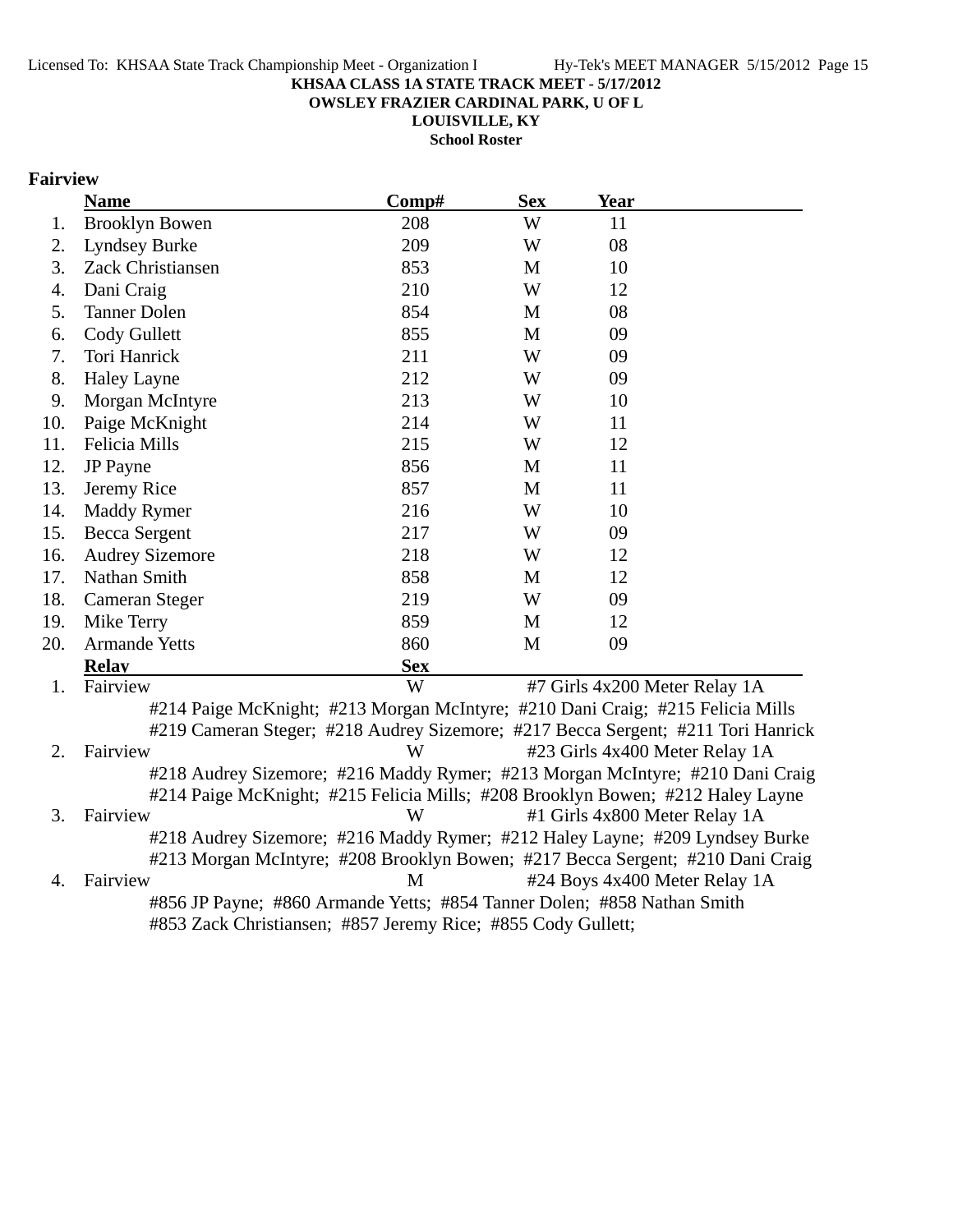**OWSLEY FRAZIER CARDINAL PARK, U OF L**

**LOUISVILLE, KY**

**School Roster**

### **Fort Campbell**

|     | <b>Name</b>                 | Comp#      | <b>Sex</b>   | <b>Year</b>                    |  |
|-----|-----------------------------|------------|--------------|--------------------------------|--|
| 1.  | Kelsi Avana                 | 220        | W            | 08                             |  |
| 2.  | <b>Christian Berry</b>      | 861        | M            | 09                             |  |
| 3.  | Kendal Boatner              | 862        | M            | 11                             |  |
| 4.  | <b>Cassidy Busbin</b>       | 863        | M            | 12                             |  |
| 5.  | <b>Shantel Calbreath</b>    | 221        | W            | 10                             |  |
| 6.  | <b>Josh Clifton</b>         | 864        | M            | 12                             |  |
| 7.  | T'Kia Collins               | 222        | W            | 09                             |  |
| 8.  | Nighgell Davidson           | 865        | M            | 10                             |  |
| 9.  | Jeremiah Davis              | 866        | $\mathbf{M}$ | 11                             |  |
| 10. | Darren Finely-Flowers       | 867        | M            | 12                             |  |
| 11. | <b>Raven Finley-Flowers</b> | 223        | W            | 09                             |  |
| 12. | Jordan Gibbs-Francis        | 868        | M            | 11                             |  |
| 13. | Nia Gibbs-Francis           | 224        | W            | 09                             |  |
| 14. | Zarius Grant                | 869        | M            | 11                             |  |
| 15. | <b>Tyler Hardy</b>          | 225        | W            | 08                             |  |
| 16. | Cyle Jay                    | 870        | M            | 12                             |  |
| 17. | <b>Trae Jones</b>           | 871        | M            | 11                             |  |
| 18. | <b>Malik Lambert</b>        | 872        | $\mathbf{M}$ | 10                             |  |
| 19. | Zaria Lambert               | 226        | W            | 08                             |  |
| 20. | Sheniya Marshall            | 227        | W            | 08                             |  |
| 21. | Khalil Maynard              | 873        | M            | 11                             |  |
| 22. | Deonte McMillian            | 874        | M            | 12                             |  |
| 23. | Kara Mouton                 | 228        | W            | 09                             |  |
| 24. | Aaron Otto                  | 875        | M            | 10                             |  |
| 25. | Nick Ringle                 | 876        | M            | 11                             |  |
| 26. | David Sahms                 | 877        | M            | 11                             |  |
| 27. | Christopher Schlangen       | 878        | M            | 10                             |  |
| 28. | Victoria Sowards            | 229        | W            | 10                             |  |
| 29. | Jessicka Tucker             | 230        | W            | 09                             |  |
| 30. | Paige Updike                | 231        | W            | 08                             |  |
| 31. | Louis Wallace               | 879        | M            | 12                             |  |
|     | <b>Relay</b>                | <b>Sex</b> |              |                                |  |
| 1.  | Fort Campbell               | W          |              | #11 Girls 4x100 Meter Relay 1A |  |

#220 Kelsi Avana; #229 Victoria Sowards; #228 Kara Mouton; #230 Jessicka Tucker #222 T'Kia Collins; #223 Raven Finley-Flowers;

2. Fort Campbell W #7 Girls 4x200 Meter Relay 1A #220 Kelsi Avana; #230 Jessicka Tucker; #229 Victoria Sowards; #226 Zaria Lambert #222 T'Kia Collins; #223 Raven Finley-Flowers;

3. Fort Campbell W #23 Girls 4x400 Meter Relay 1A #226 Zaria Lambert; #224 Nia Gibbs-Francis; #222 T'Kia Collins; #228 Kara Mouton #223 Raven Finley-Flowers; #227 Sheniya Marshall; #220 Kelsi Avana;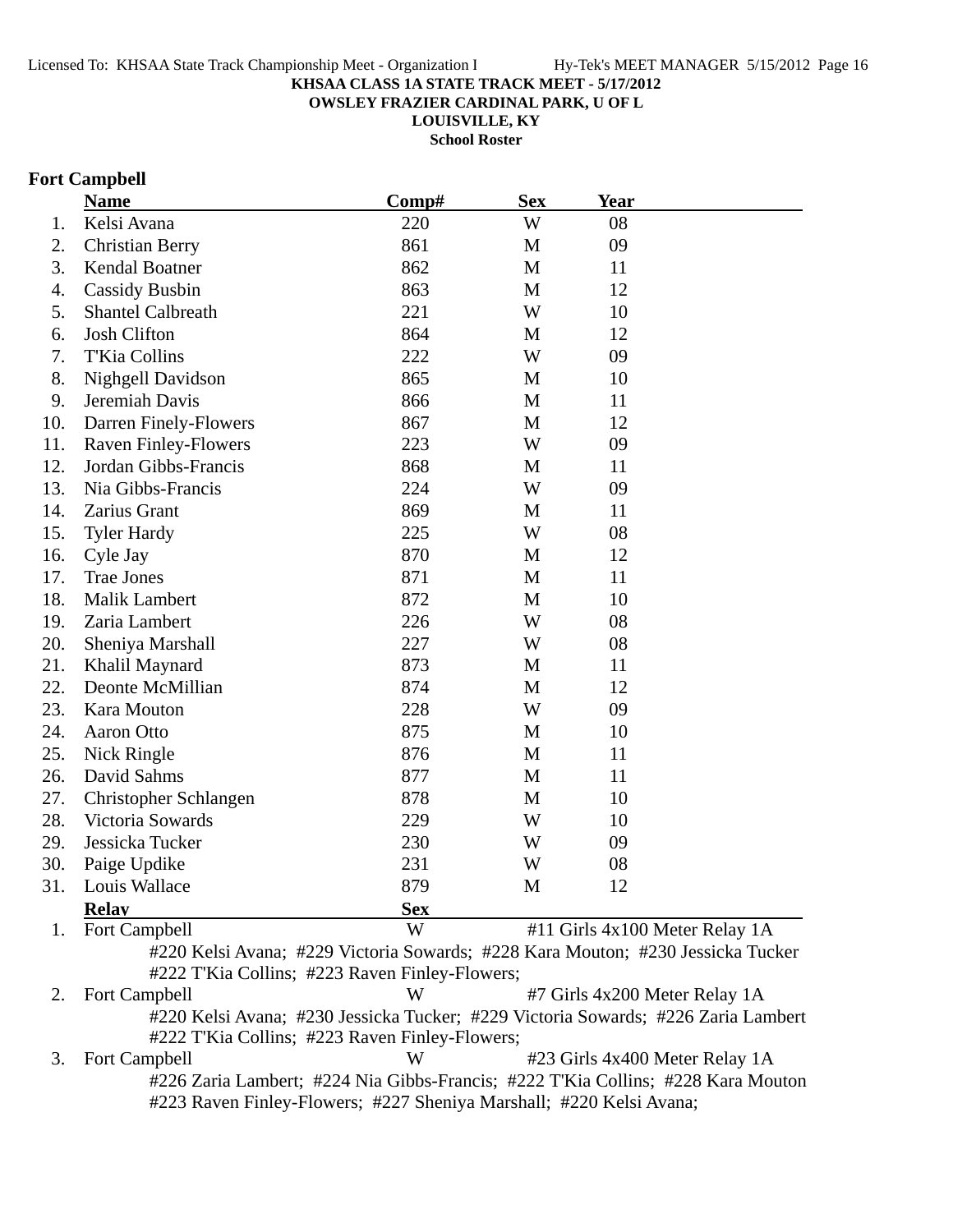#### **LOUISVILLE, KY School Roster**

|  | <b>Fort Campbell</b> |
|--|----------------------|
|--|----------------------|

|    | <b>Relay</b>                                     |   | <b>Sex</b>                                                                              |
|----|--------------------------------------------------|---|-----------------------------------------------------------------------------------------|
| 4. | Fort Campbell                                    | W | #1 Girls 4x800 Meter Relay 1A                                                           |
|    |                                                  |   | #227 Sheniya Marshall; #225 Tyler Hardy; #226 Zaria Lambert; #231 Paige Updike          |
|    | #224 Nia Gibbs-Francis; #221 Shantel Calbreath;  |   |                                                                                         |
| 5. | Fort Campbell                                    | M | #12 Boys 4x100 Meter Relay 1A                                                           |
|    |                                                  |   | #869 Zarius Grant; #875 Aaron Otto; #873 Khalil Maynard; #874 Deonte McMillian          |
|    |                                                  |   | #861 Christian Berry; #868 Jordan Gibbs-Francis; #879 Louis Wallace;                    |
| 6. | Fort Campbell                                    | M | #8 Boys 4x200 Meter Relay 1A                                                            |
|    |                                                  |   | #869 Zarius Grant; #875 Aaron Otto; #874 Deonte McMillian; #873 Khalil Maynard          |
|    |                                                  |   | #879 Louis Wallace; #861 Christian Berry; #868 Jordan Gibbs-Francis;                    |
| 7. | Fort Campbell                                    | M | #24 Boys 4x400 Meter Relay 1A                                                           |
|    |                                                  |   | #864 Josh Clifton; #873 Khalil Maynard; #872 Malik Lambert; #865 Nighgell Davidson      |
|    |                                                  |   | #868 Jordan Gibbs-Francis; #878 Christopher Schlangen; #877 David Sahms;                |
| 8. | Fort Campbell                                    | M | #2 Boys 4x800 Meter Relay 1A                                                            |
|    |                                                  |   | #876 Nick Ringle; #877 David Sahms; #878 Christopher Schlangen; #868 Jordan Gibbs-Franc |
|    | #863 Cassidy Busbin; #867 Darren Finely-Flowers; |   |                                                                                         |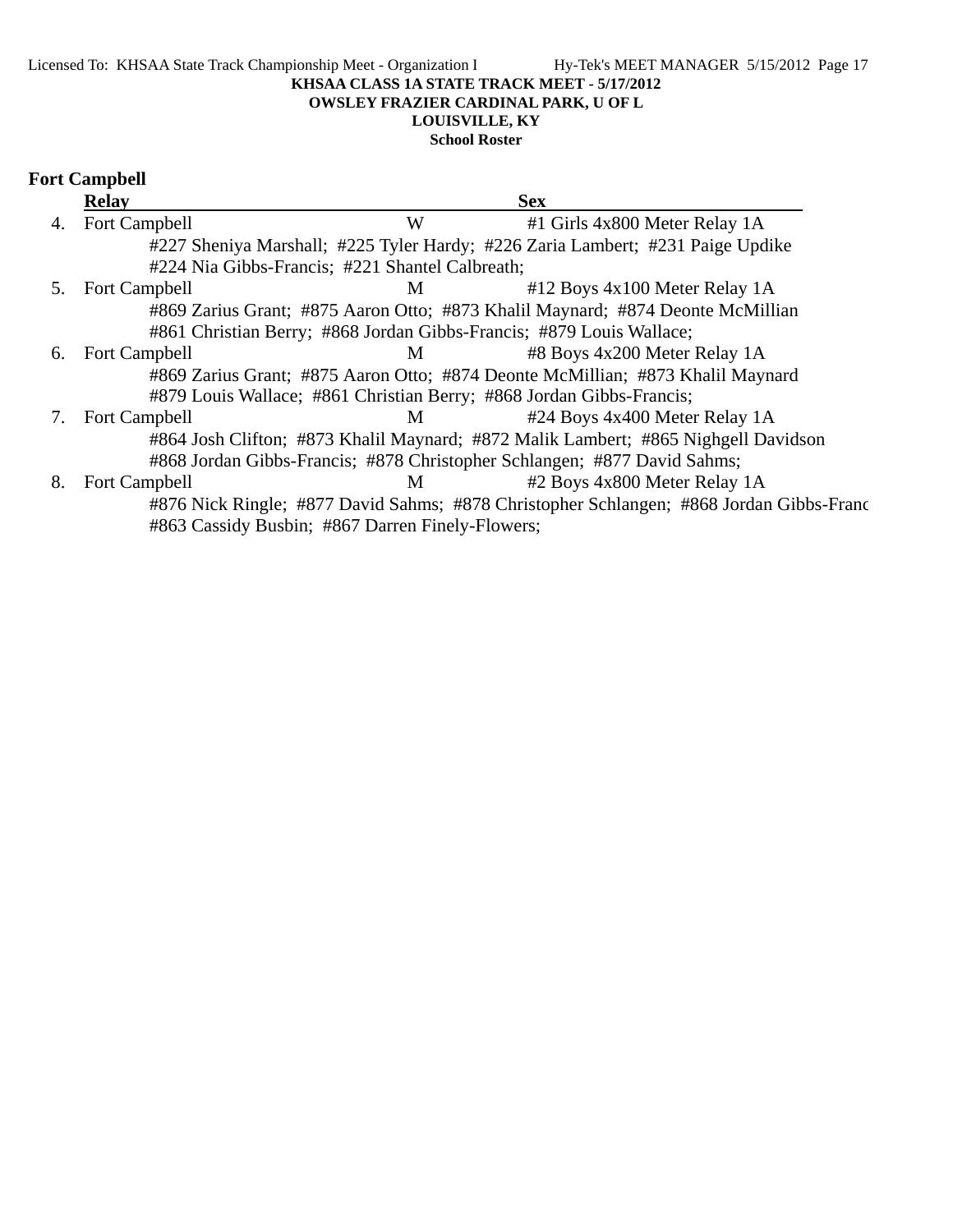**OWSLEY FRAZIER CARDINAL PARK, U OF L**

**LOUISVILLE, KY**

**School Roster**

### **Fort Knox**

| 1.<br>2.<br>3.<br>4.<br>5.<br>6.<br>7. | Rashaan Allen<br>Kiara Austin<br><b>Monica Bowles</b><br>Cherice Cobb<br><b>Oscar Cruz</b><br>Andre Dean | 880<br>232<br>233<br>234<br>881 | M<br>W<br>W<br>W | 11<br>12<br>07<br>07          |                                |
|----------------------------------------|----------------------------------------------------------------------------------------------------------|---------------------------------|------------------|-------------------------------|--------------------------------|
|                                        |                                                                                                          |                                 |                  |                               |                                |
|                                        |                                                                                                          |                                 |                  |                               |                                |
|                                        |                                                                                                          |                                 |                  |                               |                                |
|                                        |                                                                                                          |                                 |                  |                               |                                |
|                                        |                                                                                                          |                                 | M                | 12                            |                                |
|                                        |                                                                                                          | 882                             | M                | 10                            |                                |
|                                        | <b>Hyrum</b> Dean                                                                                        | 883                             | M                | 12                            |                                |
| 8.                                     | Zantori Dickerson                                                                                        | 235                             | W                | 08                            |                                |
| 9.                                     | Dominic Dingle                                                                                           | 884                             | M                | 12                            |                                |
| 10.                                    | <b>Becky Eaton</b>                                                                                       | 236                             | W                | 07                            |                                |
| 11.                                    | <b>Josh Ellis</b>                                                                                        | 885                             | M                | 09                            |                                |
| 12.                                    | <b>Brandon Franklin</b>                                                                                  | 886                             | M                | 11                            |                                |
| 13.                                    | Regene Gill                                                                                              | 237                             | W                | 09                            |                                |
| 14.                                    | Aysa Harris                                                                                              | 238                             | W                | 09                            |                                |
| 15.                                    | Sydney Hill                                                                                              | 239                             | W                | 09                            |                                |
| 16.                                    | Redmond Johnson                                                                                          | 887                             | M                | 10                            |                                |
| 17.                                    | Reed Johnson                                                                                             | 888                             | M                | 12                            |                                |
| 18.                                    | Adam Kiphuth                                                                                             | 889                             | M                | 10                            |                                |
| 19.                                    | Emily Kiphuth                                                                                            | 240                             | W                | 09                            |                                |
| 20.                                    | Josh Kleber                                                                                              | 890                             | M                | 12                            |                                |
| 21.                                    | Alyssa Kohler                                                                                            | 241                             | W                | 08                            |                                |
| 22.                                    | Mateo Kuhl                                                                                               | 891                             | M                | 08                            |                                |
| 23.                                    | <b>SeLess Otey</b>                                                                                       | 892                             | M                | 09                            |                                |
| 24.                                    | Kierra Priest                                                                                            | 242                             | W                | 11                            |                                |
| 25.                                    | Darren Starbuck                                                                                          | 893                             | M                | 11                            |                                |
| 26.                                    | <b>Whitney Tennant</b>                                                                                   | 243                             | W                | 12                            |                                |
| 27.                                    | <b>Richard Thackrey</b>                                                                                  | 894                             | M                | 10                            |                                |
| 28.                                    | Akio Tonge                                                                                               | 895                             | M                | 12                            |                                |
| 29.                                    | <b>Andre Wingate</b>                                                                                     | 896                             | M                | 12                            |                                |
|                                        | <b>Relay</b>                                                                                             | <b>Sex</b>                      |                  |                               |                                |
| 1.                                     | Fort Knox                                                                                                | W                               |                  |                               | #11 Girls 4x100 Meter Relay 1A |
|                                        | #234 Cherice Cobb; #238 Aysa Harris; #242 Kierra Priest; #243 Whitney Tennant                            |                                 |                  |                               |                                |
|                                        | #237 Regene Gill; #240 Emily Kiphuth;                                                                    |                                 |                  |                               |                                |
| 2.                                     | Fort Knox                                                                                                | W                               |                  | #7 Girls 4x200 Meter Relay 1A |                                |
|                                        | #233 Monica Bowles; #235 Zantori Dickerson; #237 Regene Gill; #238 Aysa Harris                           |                                 |                  |                               |                                |
|                                        | #234 Cherice Cobb; #232 Kiara Austin; #242 Kierra Priest; #243 Whitney Tennant                           |                                 |                  |                               |                                |
| 3.                                     | Fort Knox                                                                                                | W                               |                  |                               | #23 Girls 4x400 Meter Relay 1A |
|                                        | #232 Kiara Austin; #233 Monica Bowles; #235 Zantori Dickerson; #237 Regene Gill<br>#238 Aysa Harris;     |                                 |                  |                               |                                |
| 4.                                     | Fort Knox                                                                                                | W                               |                  | #1 Girls 4x800 Meter Relay 1A |                                |
|                                        | #236 Becky Eaton; #238 Aysa Harris; #239 Sydney Hill; #240 Emily Kiphuth                                 |                                 |                  |                               |                                |

#241 Alyssa Kohler;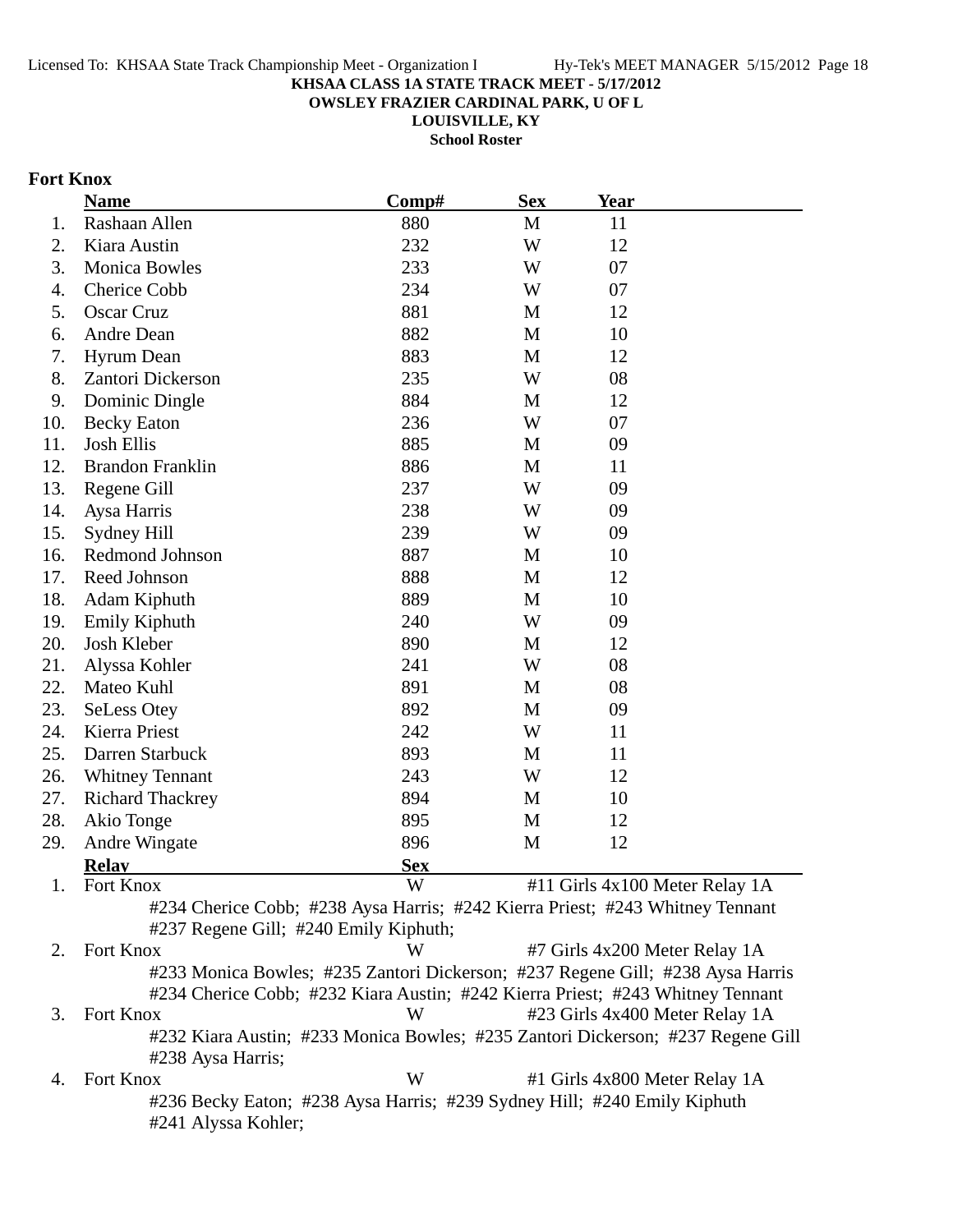#### Licensed To: KHSAA State Track Championship Meet - Organization I Hy-Tek's MEET MANAGER 5/15/2012 Page 19 **KHSAA CLASS 1A STATE TRACK MEET - 5/17/2012 OWSLEY FRAZIER CARDINAL PARK, U OF L LOUISVILLE, KY**

**School Roster**

#### **Fort Knox**

|    | <b>Relay</b>           |                                                        | <b>Sex</b>                                                                     |
|----|------------------------|--------------------------------------------------------|--------------------------------------------------------------------------------|
|    | Fort Knox              | M                                                      | #8 Boys 4x200 Meter Relay 1A                                                   |
|    |                        |                                                        | #881 Oscar Cruz; #888 Reed Johnson; #890 Josh Kleber; #896 Andre Wingate       |
|    |                        | #885 Josh Ellis; #895 Akio Tonge; #884 Dominic Dingle; |                                                                                |
| 6. | Fort Knox              | M                                                      | #24 Boys 4x400 Meter Relay 1A                                                  |
|    |                        |                                                        | #881 Oscar Cruz; #888 Reed Johnson; #895 Akio Tonge; #896 Andre Wingate        |
|    | #884 Dominic Dingle;   |                                                        |                                                                                |
|    | Fort Knox              | М                                                      | #2 Boys 4x800 Meter Relay 1A                                                   |
|    |                        |                                                        | #887 Redmond Johnson; #889 Adam Kiphuth; #891 Mateo Kuhl; #893 Darren Starbuck |
|    | #894 Richard Thackrey; |                                                        |                                                                                |

### **Frankfort**

|    | <b>Name</b>                                                                         | Comp#      | <b>Sex</b> | Year                           |  |
|----|-------------------------------------------------------------------------------------|------------|------------|--------------------------------|--|
|    | <b>Shanae Brown</b>                                                                 | 244        | W          | 11                             |  |
|    | <b>Shauntae Brown</b>                                                               | 245        | W          | 11                             |  |
| 3. | Aaron Jackson                                                                       | 897        | M          | 11                             |  |
| 4. | Cailyn Jouett                                                                       | 246        | W          | 11                             |  |
|    | Shantiqa Shaw                                                                       | 247        | W          | 10                             |  |
| 6. | Jasmine Washington                                                                  | 248        | W          | 11                             |  |
| 7. | Amber Wilcoxson                                                                     | 249        | W          | 10                             |  |
|    | <b>Relay</b>                                                                        | <b>Sex</b> |            |                                |  |
|    | Frankfort                                                                           | W          |            | #11 Girls 4x100 Meter Relay 1A |  |
|    | #244 Shanae Brown; #245 Shauntae Brown; #247 Shantiqa Shaw; #248 Jasmine Washington |            |            |                                |  |
|    | #249 Amber Wilcoxson; #246 Cailyn Jouett;                                           |            |            |                                |  |
|    | Frankfort                                                                           | W          |            | #7 Girls 4x200 Meter Relay 1A  |  |

#244 Shanae Brown; #245 Shauntae Brown; #249 Amber Wilcoxson; #248 Jasmine Washingto #247 Shantiqa Shaw; #246 Cailyn Jouett;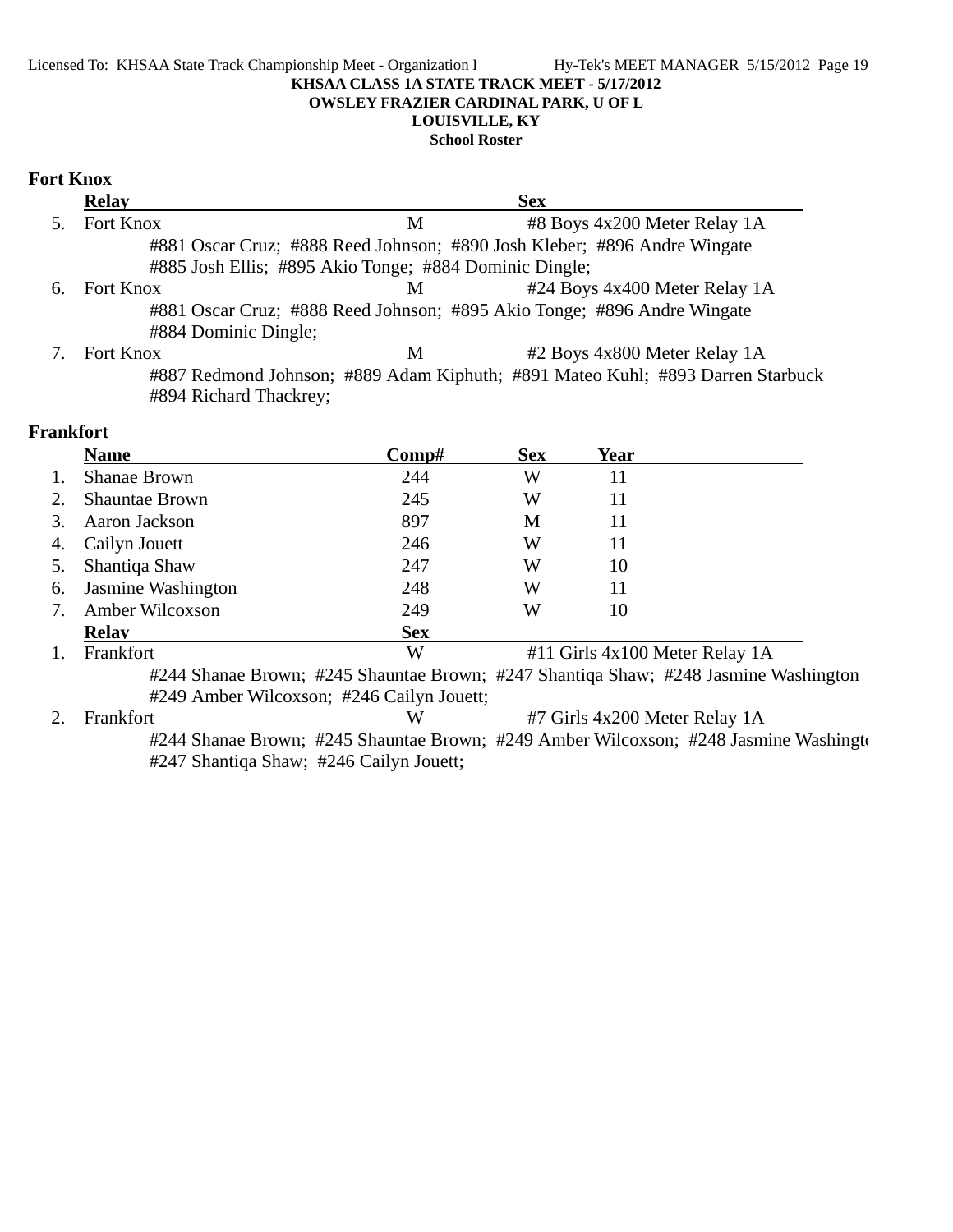**OWSLEY FRAZIER CARDINAL PARK, U OF L**

**LOUISVILLE, KY**

**School Roster**

### **Fulton County**

|     | <b>Name</b>            | Comp#                                                                       | <b>Sex</b> | <b>Year</b>                    |  |
|-----|------------------------|-----------------------------------------------------------------------------|------------|--------------------------------|--|
| 1.  | Aaron Allen            | 898                                                                         | М          | 08                             |  |
| 2.  | Casey Dowty            | 250                                                                         | W          | 12                             |  |
| 3.  | Branika Hardin         | 251                                                                         | W          | 12                             |  |
| 4.  | Joe Holman             | 899                                                                         | M          | 08                             |  |
| 5.  | Amy Langford           | 252                                                                         | W          | 09                             |  |
| 6.  | Quinn Nolan            | 900                                                                         | M          | 10                             |  |
| 7.  | Shaquya Nolan          | 253                                                                         | W          | 12                             |  |
| 8.  | Ladarrian Polk         | 901                                                                         | M          | 11                             |  |
| 9.  | <b>Quayvon Sanders</b> | 902                                                                         | M          | 11                             |  |
| 10. | Samantha Ward          | 254                                                                         | W          | 09                             |  |
| 11. | Javus Yandal           | 903                                                                         | M          | 11                             |  |
|     | <b>Relay</b>           | <b>Sex</b>                                                                  |            |                                |  |
| 1.  | <b>Fulton County</b>   | W                                                                           |            | #23 Girls 4x400 Meter Relay 1A |  |
|     |                        | #254 Samantha Ward; #252 Amy Langford; #253 Shaquya Nolan; #250 Casey Dowty |            |                                |  |
| 2.  | <b>Fulton County</b>   | M                                                                           |            | #8 Boys 4x200 Meter Relay 1A   |  |
|     |                        | #898 Aaron Allen; #900 Quinn Nolan; #899 Joe Holman; #901 Ladarrian Polk    |            |                                |  |
|     |                        |                                                                             |            |                                |  |

#902 Quayvon Sanders; #903 Javus Yandal;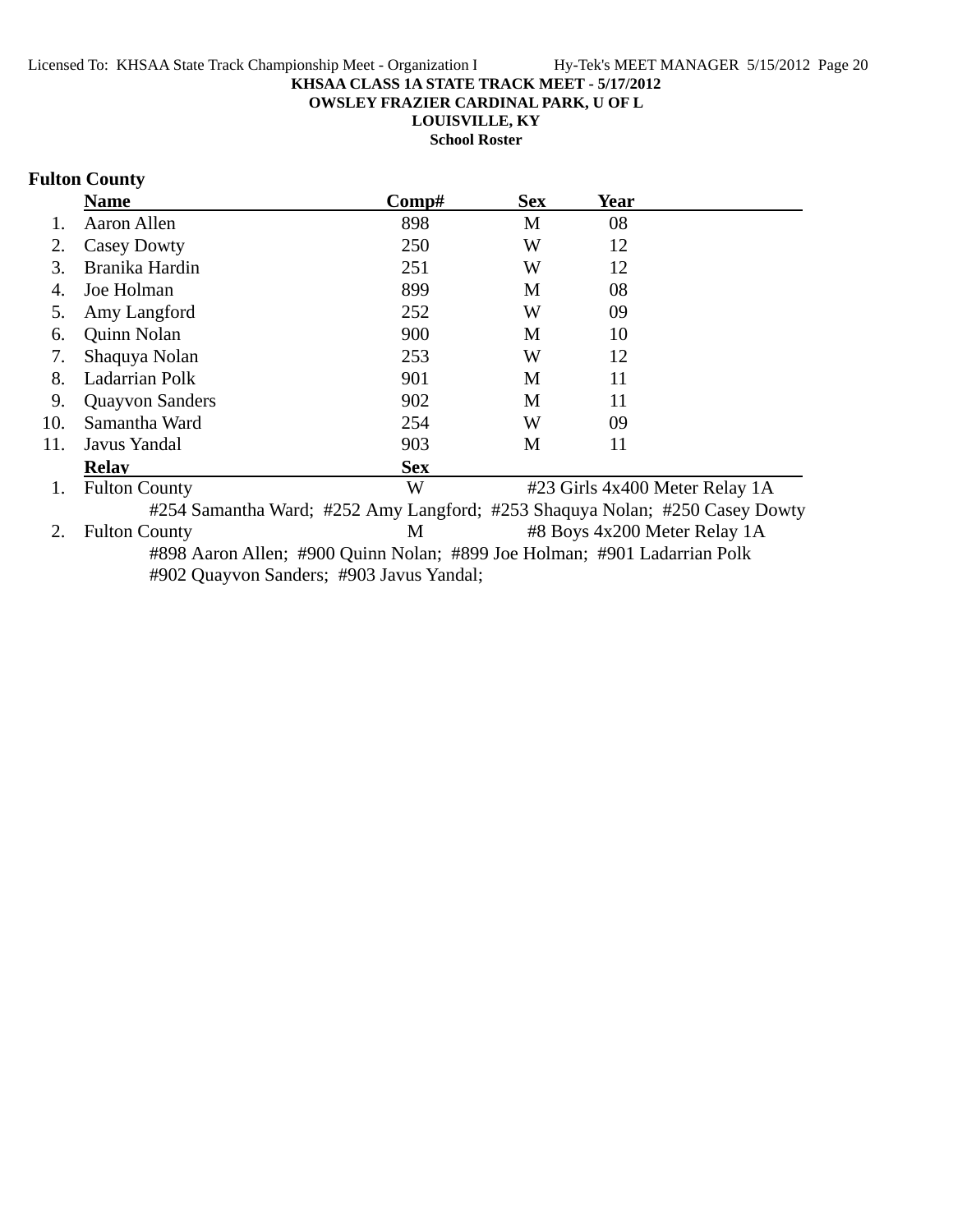**OWSLEY FRAZIER CARDINAL PARK, U OF L**

**LOUISVILLE, KY School Roster**

### **Glasgow**

|     | <b>Name</b>                                                                          | Comp#      | <b>Sex</b> | <b>Year</b>                    |  |
|-----|--------------------------------------------------------------------------------------|------------|------------|--------------------------------|--|
| 1.  | Katlan Bradley                                                                       | 255        | W          | 11                             |  |
| 2.  | Ashlyn Brown                                                                         | 256        | W          | 09                             |  |
| 3.  | Hydeia Depp                                                                          | 257        | W          | 10                             |  |
| 4.  | <b>Brianna Glover</b>                                                                | 258        | W          | 08                             |  |
| 5.  | Haven Huff                                                                           | 259        | W          | 07                             |  |
| 6.  | James McCathron                                                                      | 904        | M          | 12                             |  |
| 7.  | Marisa Moore                                                                         | 260        | W          | 10                             |  |
| 8.  | <b>Milas Norris</b>                                                                  | 905        | M          | 10                             |  |
| 9.  | Abriana Page                                                                         | 261        | W          | 08                             |  |
| 10. | <b>Chasity Roberts</b>                                                               | 262        | W          | 07                             |  |
| 11. | <b>Gary Settles</b>                                                                  | 906        | M          | 11                             |  |
| 12. | Julius Shirley                                                                       | 907        | M          | 10                             |  |
| 13. | Daedawn Smith                                                                        | 263        | W          | 10                             |  |
| 14. | LaJuan Smith                                                                         | 908        | M          | 12                             |  |
| 15. | Saige Stone                                                                          | 264        | W          | 10                             |  |
| 16. | <b>Delaney Sublett</b>                                                               | 909        | M          | 12                             |  |
| 17. | Jalen Sublett                                                                        | 910        | M          | 12                             |  |
| 18. | <b>Andrew Thomerson</b>                                                              | 911        | M          | 09                             |  |
| 19. | Marquez Trigg                                                                        | 912        | M          | 10                             |  |
| 20. | Zachary Wheeler                                                                      | 913        | M          | 10                             |  |
| 21. | Josh Wooten                                                                          | 914        | M          | 12                             |  |
|     | <b>Relav</b>                                                                         | <b>Sex</b> |            |                                |  |
| 1.  | Glasgow                                                                              | W          |            | #11 Girls 4x100 Meter Relay 1A |  |
|     | #257 Hydeia Depp; #255 Katlan Bradley; #258 Brianna Glover; #264 Saige Stone         |            |            |                                |  |
| 2.  | #262 Chasity Roberts;                                                                | W          |            | #7 Girls 4x200 Meter Relay 1A  |  |
|     | Glasgow<br>#259 Haven Huff; #261 Abriana Page; #263 Daedawn Smith; #256 Ashlyn Brown |            |            |                                |  |
|     | #262 Chasity Roberts;                                                                |            |            |                                |  |
| 3.  | Glasgow                                                                              | W          |            | #23 Girls 4x400 Meter Relay 1A |  |
|     | #264 Saige Stone; #255 Katlan Bradley; #257 Hydeia Depp; #258 Brianna Glover         |            |            |                                |  |
|     | #262 Chasity Roberts;                                                                |            |            |                                |  |
| 4.  | Glasgow                                                                              | M          |            | #12 Boys 4x100 Meter Relay 1A  |  |
|     | #904 James McCathron; #906 Gary Settles; #908 LaJuan Smith; #910 Jalen Sublett       |            |            |                                |  |
|     | #914 Josh Wooten; #913 Zachary Wheeler; #905 Milas Norris;                           |            |            |                                |  |
| 5.  | Glasgow                                                                              | M          |            | #8 Boys 4x200 Meter Relay 1A   |  |
|     | #904 James McCathron; #910 Jalen Sublett; #908 LaJuan Smith; #906 Gary Settles       |            |            |                                |  |
|     | #913 Zachary Wheeler; #914 Josh Wooten; #912 Marquez Trigg;                          |            |            |                                |  |
| 6.  | Glasgow                                                                              | M          |            | #24 Boys 4x400 Meter Relay 1A  |  |
|     | #913 Zachary Wheeler; #907 Julius Shirley; #911 Andrew Thomerson; #914 Josh Wooten   |            |            |                                |  |
|     | #905 Milas Norris; #912 Marquez Trigg;                                               |            |            |                                |  |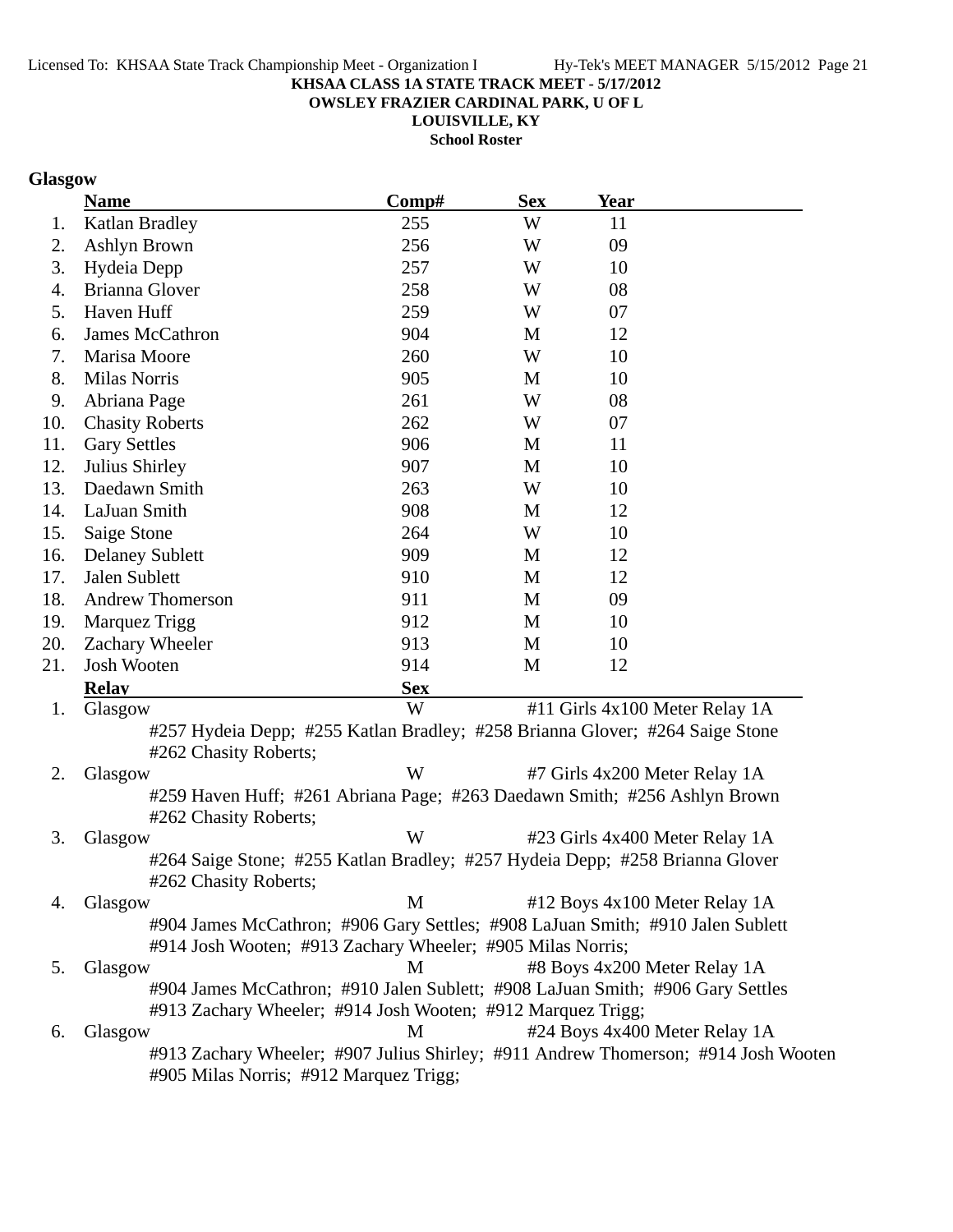**OWSLEY FRAZIER CARDINAL PARK, U OF L**

**LOUISVILLE, KY School Roster**

### **Green County**

|     | <b>Name</b>                                                                        | Comp#                                                                              | <b>Sex</b> | <b>Year</b>                    |  |
|-----|------------------------------------------------------------------------------------|------------------------------------------------------------------------------------|------------|--------------------------------|--|
| 1.  | <b>Genson Bayless</b>                                                              | 265                                                                                | W          | 09                             |  |
| 2.  | <b>Katlyn Biggs</b>                                                                | 266                                                                                | W          | 09                             |  |
| 3.  | Chynna Bloyd                                                                       | 267                                                                                | W          | 08                             |  |
| 4.  | Codie Bryant                                                                       | 915                                                                                | M          | 09                             |  |
| 5.  | Wayne Bryant                                                                       | 916                                                                                | M          | 12                             |  |
| 6.  | Donovan Burton                                                                     | 917                                                                                | M          | 12                             |  |
| 7.  | <b>Colton Bush</b>                                                                 | 918                                                                                | M          | 09                             |  |
| 8.  | <b>Brittany Campbell</b>                                                           | 268                                                                                | W          | 09                             |  |
| 9.  | <b>Sidney Davis</b>                                                                | 269                                                                                | W          | 07                             |  |
| 10. | <b>Molly Frank</b>                                                                 | 270                                                                                | W          | 11                             |  |
| 11. | Cody Houchens                                                                      | 919                                                                                | M          | 12                             |  |
| 12. | Erin Jaggers                                                                       | 271                                                                                | W          | 09                             |  |
| 13. | Evan Jaggers                                                                       | 920                                                                                | M          | 10                             |  |
| 14. | <b>Micah Jones</b>                                                                 | 272                                                                                | W          | 12                             |  |
| 15. | Lucus Judd                                                                         | 921                                                                                | M          | 08                             |  |
| 16. | Natalie March                                                                      | 273                                                                                | W          | 09                             |  |
| 17. | Sara Milby                                                                         | 274                                                                                | W          | 09                             |  |
| 18. | DeAndrea Miller                                                                    | 275                                                                                | W          | 09                             |  |
| 19. | Josh Miller                                                                        | 922                                                                                | M          | 12                             |  |
| 20. | Thomas Navalta                                                                     | 923                                                                                | M          | 12                             |  |
| 21. | <b>Baylee Shepherd</b>                                                             | 276                                                                                | W          | 10                             |  |
| 22. | Chryslee Sherrill                                                                  | 277                                                                                | W          | 11                             |  |
| 23. | <b>Baylee Shofner</b>                                                              | 278                                                                                | W          | 12                             |  |
| 24. | Noah Slinker                                                                       | 924                                                                                | M          | 09                             |  |
| 25. | Mikayla Talbott                                                                    | 279                                                                                | W          | 08                             |  |
| 26. | Dakota Westmoreland                                                                | 925                                                                                | M          | 11                             |  |
| 27. | <b>Brittany Young</b>                                                              | 280                                                                                | W          | 11                             |  |
|     | <b>Relay</b>                                                                       | <b>Sex</b>                                                                         |            |                                |  |
| 1.  | <b>Green County</b>                                                                | W                                                                                  |            | #11 Girls 4x100 Meter Relay 1A |  |
|     | #271 Erin Jaggers; #273 Natalie March; #280 Brittany Young; #272 Micah Jones       |                                                                                    |            |                                |  |
|     |                                                                                    | #276 Baylee Shepherd; #274 Sara Milby; #265 Genson Bayless; #268 Brittany Campbell |            |                                |  |
| 2.  | <b>Green County</b>                                                                | W                                                                                  |            | #7 Girls 4x200 Meter Relay 1A  |  |
|     | #271 Erin Jaggers; #278 Baylee Shofner; #280 Brittany Young; #272 Micah Jones      |                                                                                    |            |                                |  |
|     | #273 Natalie March; #276 Baylee Shepherd; #274 Sara Milby; #265 Genson Bayless     |                                                                                    |            |                                |  |
| 3.  | <b>Green County</b>                                                                | W                                                                                  |            | #23 Girls 4x400 Meter Relay 1A |  |
|     | #280 Brittany Young; #276 Baylee Shepherd; #273 Natalie March; #278 Baylee Shofner |                                                                                    |            |                                |  |
|     | #267 Chynna Bloyd; #269 Sidney Davis; #270 Molly Frank; #271 Erin Jaggers          |                                                                                    |            |                                |  |
| 4.  | <b>Green County</b>                                                                | W                                                                                  |            | #1 Girls 4x800 Meter Relay 1A  |  |
|     | #266 Katlyn Biggs; #270 Molly Frank; #271 Erin Jaggers; #276 Baylee Shepherd       |                                                                                    |            |                                |  |
|     | #278 Baylee Shofner; #267 Chynna Bloyd; #265 Genson Bayless; #275 DeAndrea Miller  |                                                                                    |            |                                |  |
| 5.  | <b>Green County</b>                                                                | M                                                                                  |            | #12 Boys 4x100 Meter Relay 1A  |  |
|     | #923 Thomas Navalta; #919 Cody Houchens; #920 Evan Jaggers; #917 Donovan Burton    |                                                                                    |            |                                |  |
|     | #918 Colton Bush; #924 Noah Slinker; #925 Dakota Westmoreland; #915 Codie Bryant   |                                                                                    |            |                                |  |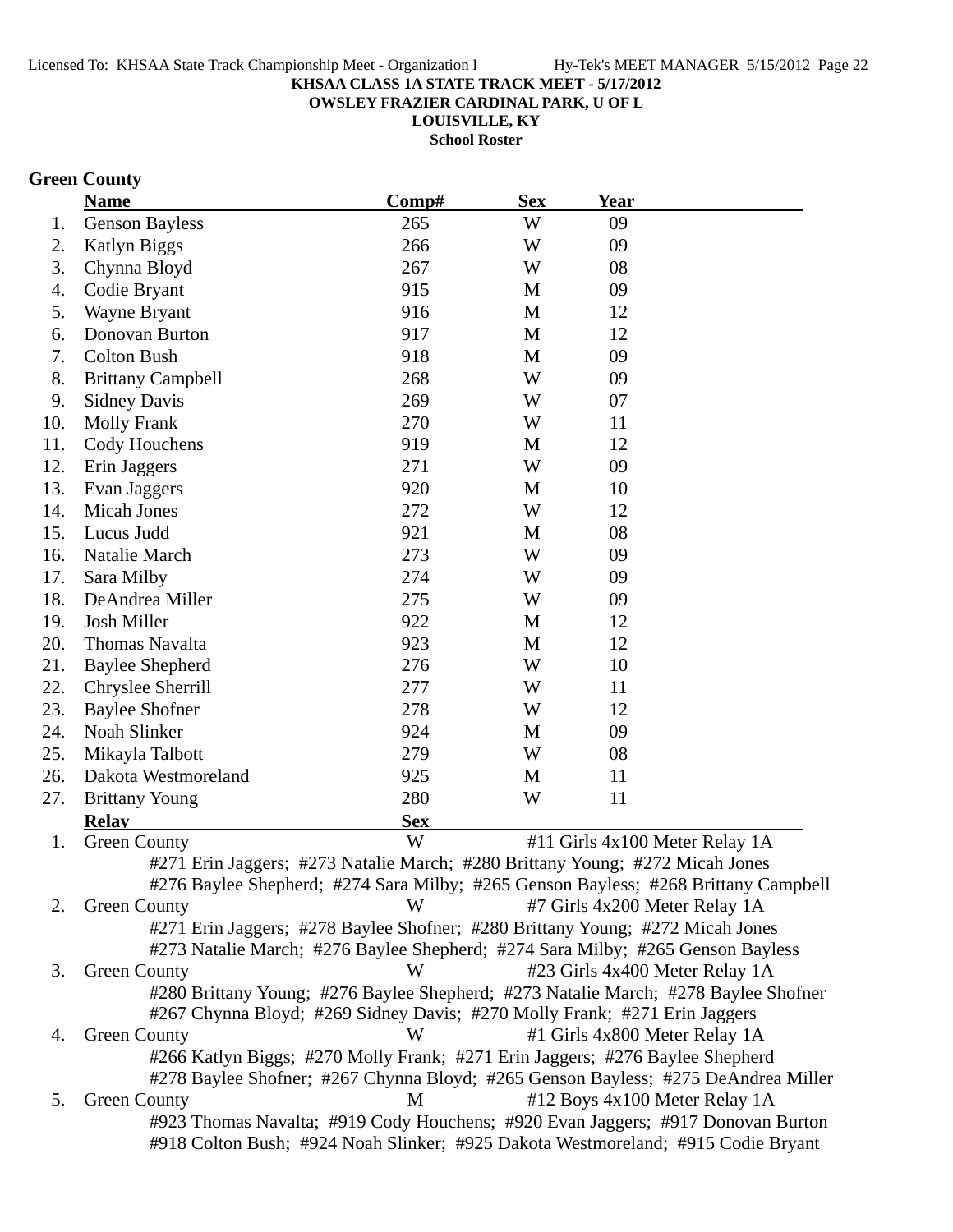**LOUISVILLE, KY**

### **School Roster**

### **Green County**

| <b>Relay</b>    |   | Sex                                                                              |  |
|-----------------|---|----------------------------------------------------------------------------------|--|
| 6. Green County | M | #8 Boys 4x200 Meter Relay 1A                                                     |  |
|                 |   | #923 Thomas Navalta; #919 Cody Houchens; #920 Evan Jaggers; #917 Donovan Burton  |  |
|                 |   | #918 Colton Bush; #924 Noah Slinker; #925 Dakota Westmoreland; #915 Codie Bryant |  |

### **Hancock County**

|     | <b>Name</b>                                                                     | Comp#      | <b>Sex</b> | Year |                               |
|-----|---------------------------------------------------------------------------------|------------|------------|------|-------------------------------|
| 1.  | Corey Edge                                                                      | 926        | M          | 10   |                               |
| 2.  | <b>Kensey Estes</b>                                                             | 281        | W          | 12   |                               |
| 3.  | Jessi Glover                                                                    | 282        | W          | 08   |                               |
| 4.  | <b>Austin Haaff</b>                                                             | 927        | M          | 10   |                               |
| 5.  | <b>Audry Hawkins</b>                                                            | 283        | W          | 11   |                               |
| 6.  | Cody Inman                                                                      | 928        | М          | 11   |                               |
| 7.  | Drema Johnson                                                                   | 284        | W          | 12   |                               |
| 8.  | Dylan Johnson                                                                   | 929        | M          | 09   |                               |
| 9.  | Kirsten Johnson                                                                 | 285        | W          | 07   |                               |
| 10. | <b>Wesley Nevitt</b>                                                            | 930        | M          | 08   |                               |
| 11. | Rene Paul                                                                       | 286        | W          | 09   |                               |
| 12. | Cody Roach                                                                      | 931        | М          | 11   |                               |
| 13. | <b>Austin Schadler</b>                                                          | 932        | M          | 08   |                               |
| 14. | Cody Schroader                                                                  | 933        | M          | 09   |                               |
| 15. | <b>Bailey Terry</b>                                                             | 934        | M          | 09   |                               |
| 16. | Lisa Williamson                                                                 | 287        | W          | 11   |                               |
| 17. | <b>Sydney Young</b>                                                             | 288        | W          | 08   |                               |
|     | <b>Relav</b>                                                                    | <b>Sex</b> |            |      |                               |
| 1.  | <b>Hancock County</b>                                                           | W          |            |      | #1 Girls 4x800 Meter Relay 1A |
|     | #281 Kensey Estes; #285 Kirsten Johnson; #282 Jessi Glover; #288 Sydney Young   |            |            |      |                               |
|     | #284 Drema Johnson; #283 Audry Hawkins; #286 Rene Paul; #287 Lisa Williamson    |            |            |      |                               |
| 2.  | <b>Hancock County</b>                                                           | M          |            |      | #24 Boys 4x400 Meter Relay 1A |
|     | #927 Austin Haaff; #928 Cody Inman; #933 Cody Schroader; #934 Bailey Terry      |            |            |      |                               |
|     | #931 Cody Roach; #926 Corey Edge; #929 Dylan Johnson; #930 Wesley Nevitt        |            |            |      |                               |
| 3.  | <b>Hancock County</b>                                                           | M          |            |      | #2 Boys 4x800 Meter Relay 1A  |
|     | #927 Austin Haaff; #933 Cody Schroader; #928 Cody Inman; #931 Cody Roach        |            |            |      |                               |
|     | #934 Bailey Terry; #932 Austin Schadler; #929 Dylan Johnson; #930 Wesley Nevitt |            |            |      |                               |

### **Harlan**

|    | <b>Name</b>          | Comp# | Sex | Year |  |
|----|----------------------|-------|-----|------|--|
| 1. | Taylor Hall          | 289   | W   |      |  |
|    | 2. Emily Nantz       | 290   | W   |      |  |
|    | 3. Demarcus Williams | 935   | М   |      |  |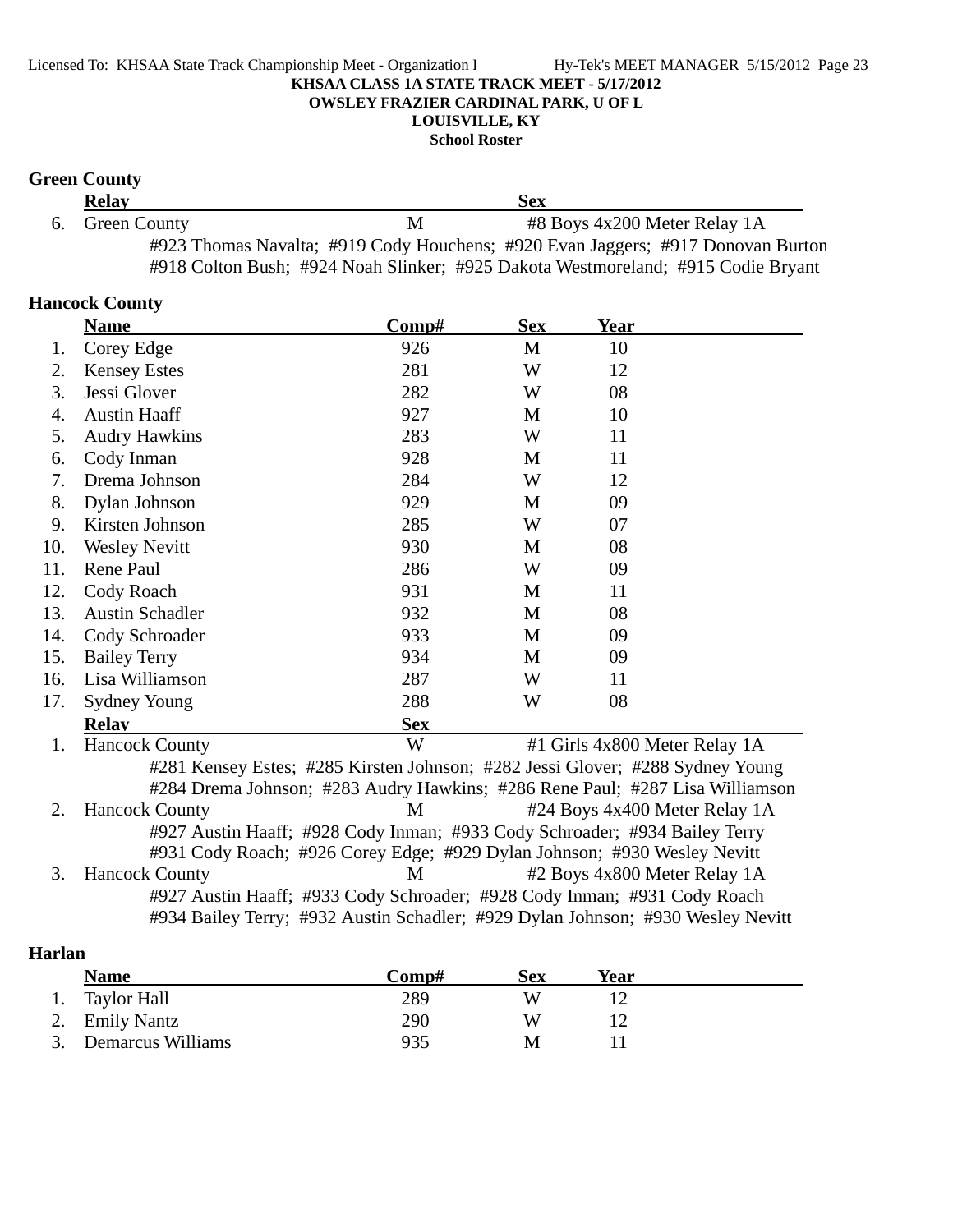**OWSLEY FRAZIER CARDINAL PARK, U OF L**

**LOUISVILLE, KY**

**School Roster**

### **Heath**

|    | <b>Name</b>               | Comp#      | <b>Sex</b> | Year |  |
|----|---------------------------|------------|------------|------|--|
| 1. | <b>Austin Breesett</b>    | 936        | M          | 09   |  |
| 2. | <b>Mackenzie Brindley</b> | 937        | M          | 11   |  |
| 3. | <b>Jonathan Emmons</b>    | 938        | M          | 11   |  |
|    | 4. Luke Gratz             | 939        | M          | 11   |  |
| 5. | <b>Brett Hecklinger</b>   | 940        | M          | 11   |  |
|    | 6. Zachary Hudspeth       | 941        | М          | 11   |  |
| 7. | Caleb Lay                 | 942        | M          | 12   |  |
| 8. | <b>Trevor Mcreynolds</b>  | 943        | M          | 11   |  |
| 9. | Robert Terrell            | 944        | М          | 11   |  |
|    | <b>Relav</b>              | <b>Sex</b> |            |      |  |

1. Heath M #2 Boys 4x800 Meter Relay 1A

#937 Mackenzie Brindley; #938 Jonathan Emmons; #943 Trevor Mcreynolds; #941 Zachary H #940 Brett Hecklinger; #942 Caleb Lay; #944 Robert Terrell; #936 Austin Breesett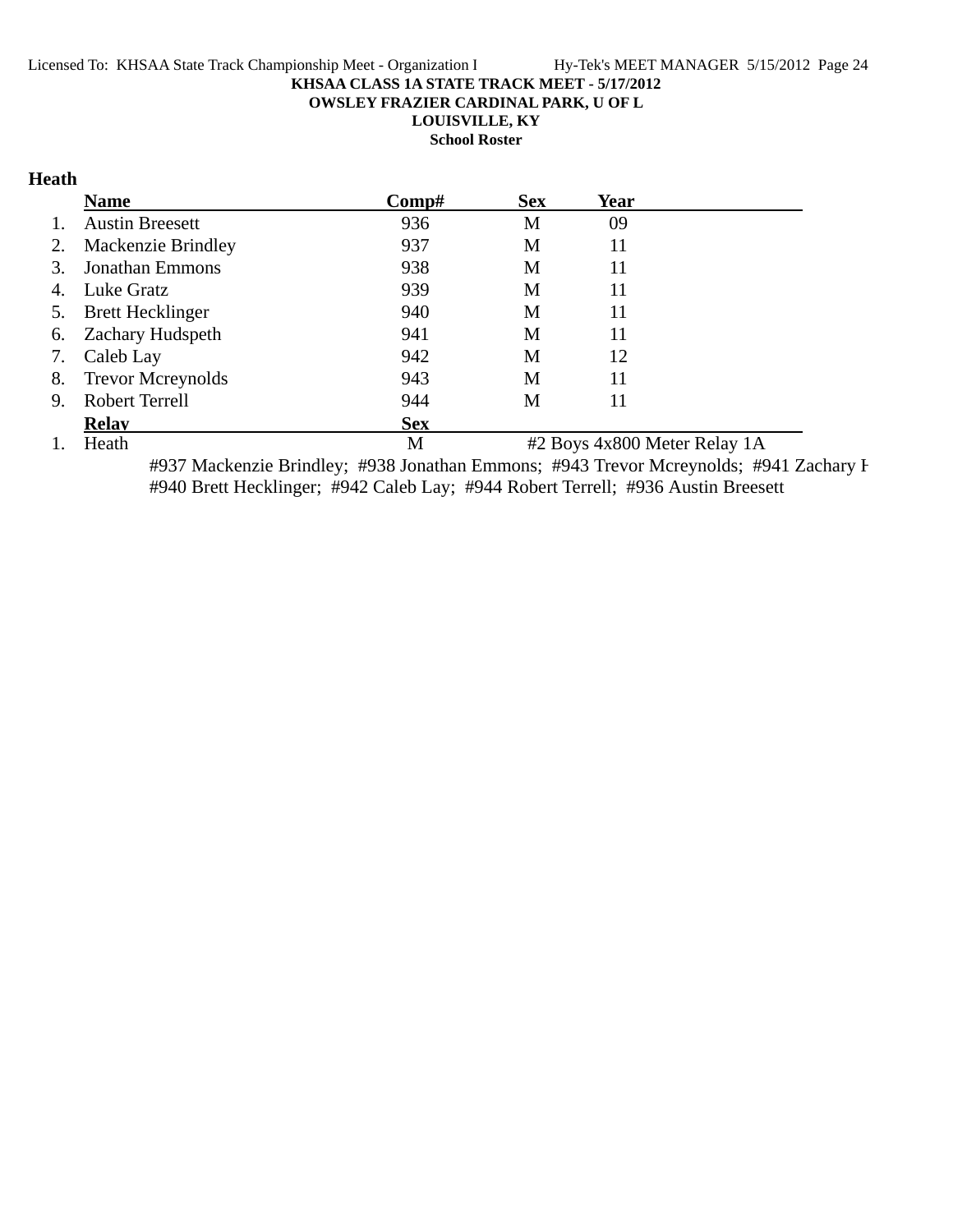**OWSLEY FRAZIER CARDINAL PARK, U OF L**

**LOUISVILLE, KY School Roster**

### **Holy Cross (Covington)**

|     | <b>Name</b>                                                                         | Comp#      | <b>Sex</b>   | Year                          |  |
|-----|-------------------------------------------------------------------------------------|------------|--------------|-------------------------------|--|
| 1.  | Celeste Bergman                                                                     | 291        | W            | 08                            |  |
| 2.  | Gabby Bergman                                                                       | 292        | W            | 10                            |  |
| 3.  | Alex Brammer                                                                        | 945        | M            | 11                            |  |
| 4.  | <b>Lamar Chames</b>                                                                 | 946        | M            | 12                            |  |
| 5.  | Lillian Frantz                                                                      | 293        | W            | 10                            |  |
| 6.  | Aaron Fuller                                                                        | 947        | M            | 12                            |  |
| 7.  | Alex Hassert                                                                        | 948        | M            | 10                            |  |
| 8.  | Alex Hellman                                                                        | 949        | $\mathbf{M}$ | 09                            |  |
| 9.  | Adam Kozerski                                                                       | 950        | $\mathbf{M}$ | 12                            |  |
| 10. | Thomas Piccirillo                                                                   | 951        | $\mathbf{M}$ | 12                            |  |
| 11. | Quin Reed                                                                           | 952        | $\mathbf{M}$ | 10                            |  |
| 12. | Sydney Robke                                                                        | 294        | W            | 08                            |  |
| 13. | <b>Nick Sanders</b>                                                                 | 953        | M            | 12                            |  |
| 14. | Jenna Spenlau                                                                       | 295        | W            | 11                            |  |
| 15. | Maddie Sweitzer                                                                     | 296        | W            | 12                            |  |
| 16. | Eric Walker                                                                         | 954        | M            | 12                            |  |
| 17. | Kadeem Walker                                                                       | 955        | M            | 09                            |  |
| 18. | <b>Tim Woeste</b>                                                                   | 956        | $\mathbf{M}$ | 11                            |  |
|     | <b>Relay</b>                                                                        | <b>Sex</b> |              |                               |  |
| 1.  | Holy Cross (Covington)                                                              | W          |              | #1 Girls 4x800 Meter Relay 1A |  |
|     | #293 Lillian Frantz; #296 Maddie Sweitzer; #291 Celeste Bergman; #292 Gabby Bergman |            |              |                               |  |
|     | #294 Sydney Robke;                                                                  |            |              |                               |  |
| 2.  | Holy Cross (Covington)                                                              | M          |              | #12 Boys 4x100 Meter Relay 1A |  |
|     | #951 Thomas Piccirillo; #952 Quin Reed; #946 Lamar Chames; #954 Eric Walker         |            |              |                               |  |
|     | #945 Alex Brammer;                                                                  |            |              |                               |  |
| 3.  | Holy Cross (Covington)                                                              | M          |              | #8 Boys 4x200 Meter Relay 1A  |  |
|     | #951 Thomas Piccirillo; #952 Quin Reed; #946 Lamar Chames; #954 Eric Walker         |            |              |                               |  |
|     | #945 Alex Brammer;                                                                  |            |              |                               |  |
| 4.  | Holy Cross (Covington)                                                              | M          |              | #24 Boys 4x400 Meter Relay 1A |  |
|     | #947 Aaron Fuller; #956 Tim Woeste; #945 Alex Brammer; #946 Lamar Chames            |            |              |                               |  |
|     | #954 Eric Walker; #955 Kadeem Walker;                                               |            |              |                               |  |
| 5.  | Holy Cross (Covington)                                                              | M          |              | #2 Boys 4x800 Meter Relay 1A  |  |
|     | #947 Aaron Fuller; #945 Alex Brammer; #948 Alex Hassert; #956 Tim Woeste            |            |              |                               |  |
|     | #949 Alex Hellman;                                                                  |            |              |                               |  |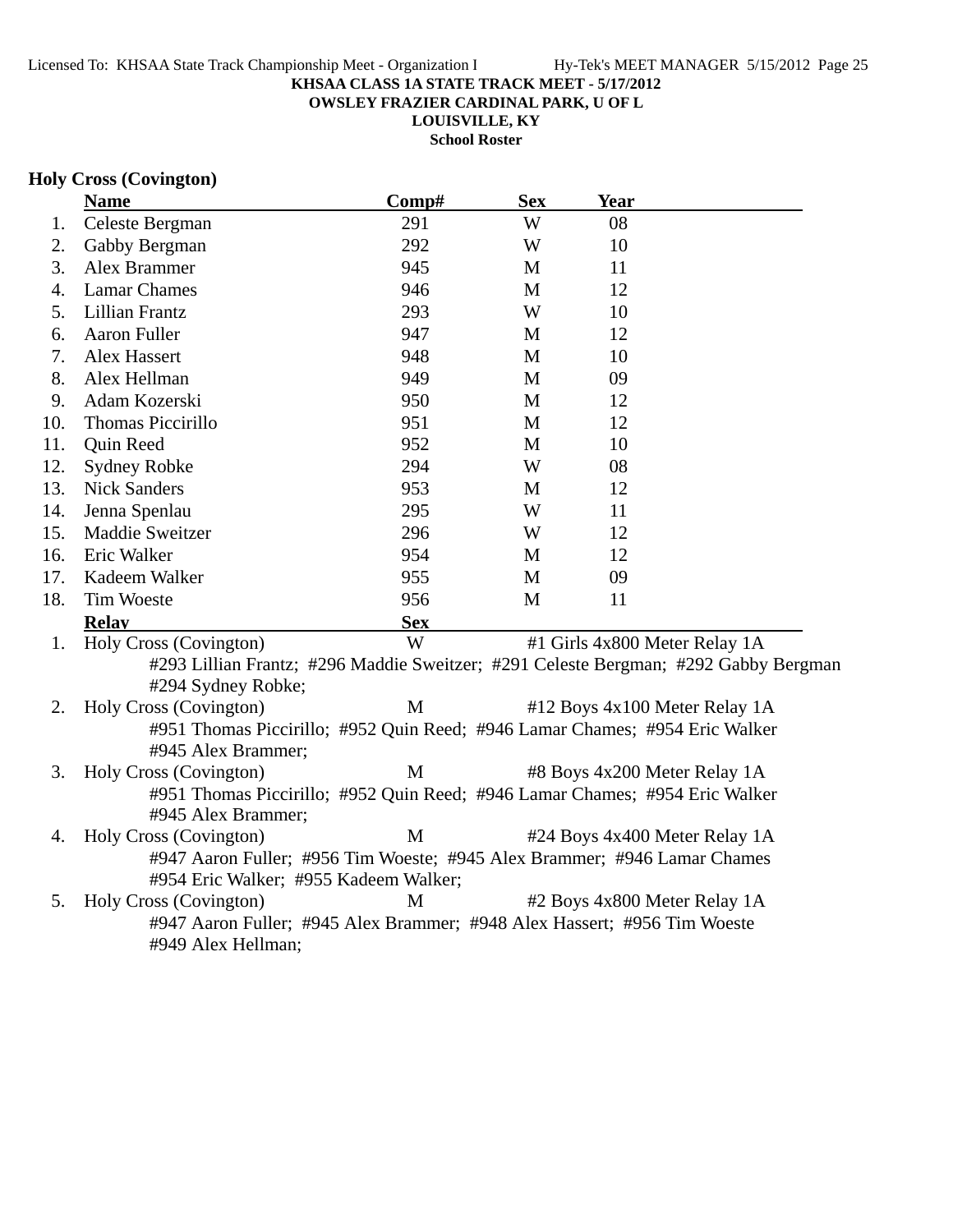**OWSLEY FRAZIER CARDINAL PARK, U OF L**

**LOUISVILLE, KY**

**School Roster**

#### **Holy Cross (Louisville)**

|     | <b>Name</b>                                                                           | Comp#      | <b>Sex</b> | <b>Year</b>                    |  |
|-----|---------------------------------------------------------------------------------------|------------|------------|--------------------------------|--|
| 1.  | <b>Brittany Bernhagen</b>                                                             | 297        | W          | 11                             |  |
| 2.  | Christa Brutscher                                                                     | 298        | W          | 09                             |  |
| 3.  | <b>Katie Crowe</b>                                                                    | 299        | W          | 10                             |  |
| 4.  | <b>Aaron Drury</b>                                                                    | 957        | M          | 11                             |  |
| 5.  | <b>Shelby Easly</b>                                                                   | 300        | W          | 09                             |  |
| 6.  | Ashby Eggers                                                                          | 301        | W          | 09                             |  |
| 7.  | Karly Gawarecki                                                                       | 302        | W          | 09                             |  |
| 8.  | Jeremy Glass                                                                          | 958        | M          | 12                             |  |
| 9.  | Kendall Hammerstrom                                                                   | 959        | M          | 12                             |  |
| 10. | Maya Hardin                                                                           | 303        | W          | 12                             |  |
| 11. | Jenna Johnston                                                                        | 304        | W          | 10                             |  |
| 12. | <b>Blake Keith</b>                                                                    | 960        | M          | 12                             |  |
| 13. | Monica Loftus                                                                         | 305        | W          | 09                             |  |
| 14. | Darek Mitchell                                                                        | 961        | M          | 10                             |  |
| 15. | <b>Hannah Pierce</b>                                                                  | 306        | W          | 09                             |  |
| 16. | <b>Madison Riley</b>                                                                  | 307        | W          | 09                             |  |
| 17. | Carly Ryan                                                                            | 308        | W          | 11                             |  |
| 18. | Julie Skaggs                                                                          | 309        | W          | 12                             |  |
| 19. | <b>Emily Thomson</b>                                                                  | 310        | W          | 09                             |  |
| 20. | Jacob Thomson                                                                         | 962        | M          | 11                             |  |
| 21. | Henry Vincent                                                                         | 963        | M          | 12                             |  |
|     | <b>Relav</b>                                                                          | <b>Sex</b> |            |                                |  |
| 1.  | Holy Cross (Louisville)                                                               | W          |            | #23 Girls 4x400 Meter Relay 1A |  |
|     | #298 Christa Brutscher; #305 Monica Loftus; #304 Jenna Johnston; #301 Ashby Eggers    |            |            |                                |  |
|     | #306 Hannah Pierce; #299 Katie Crowe; #307 Madison Riley; #308 Carly Ryan             |            |            |                                |  |
| 2.  | Holy Cross (Louisville)                                                               | W          |            | #1 Girls 4x800 Meter Relay 1A  |  |
|     | #297 Brittany Bernhagen; #298 Christa Brutscher; #300 Shelby Easly; #301 Ashby Eggers |            |            |                                |  |
|     | #302 Karly Gawarecki; #304 Jenna Johnston; #310 Emily Thomson; #299 Katie Crowe       |            |            |                                |  |
|     |                                                                                       |            |            |                                |  |

### **Jackson**

|    | Name                    | ->omp# | Sex | <b>Year</b> |
|----|-------------------------|--------|-----|-------------|
| 1. | <b>Cassidy Griffith</b> |        | v۸  | 09          |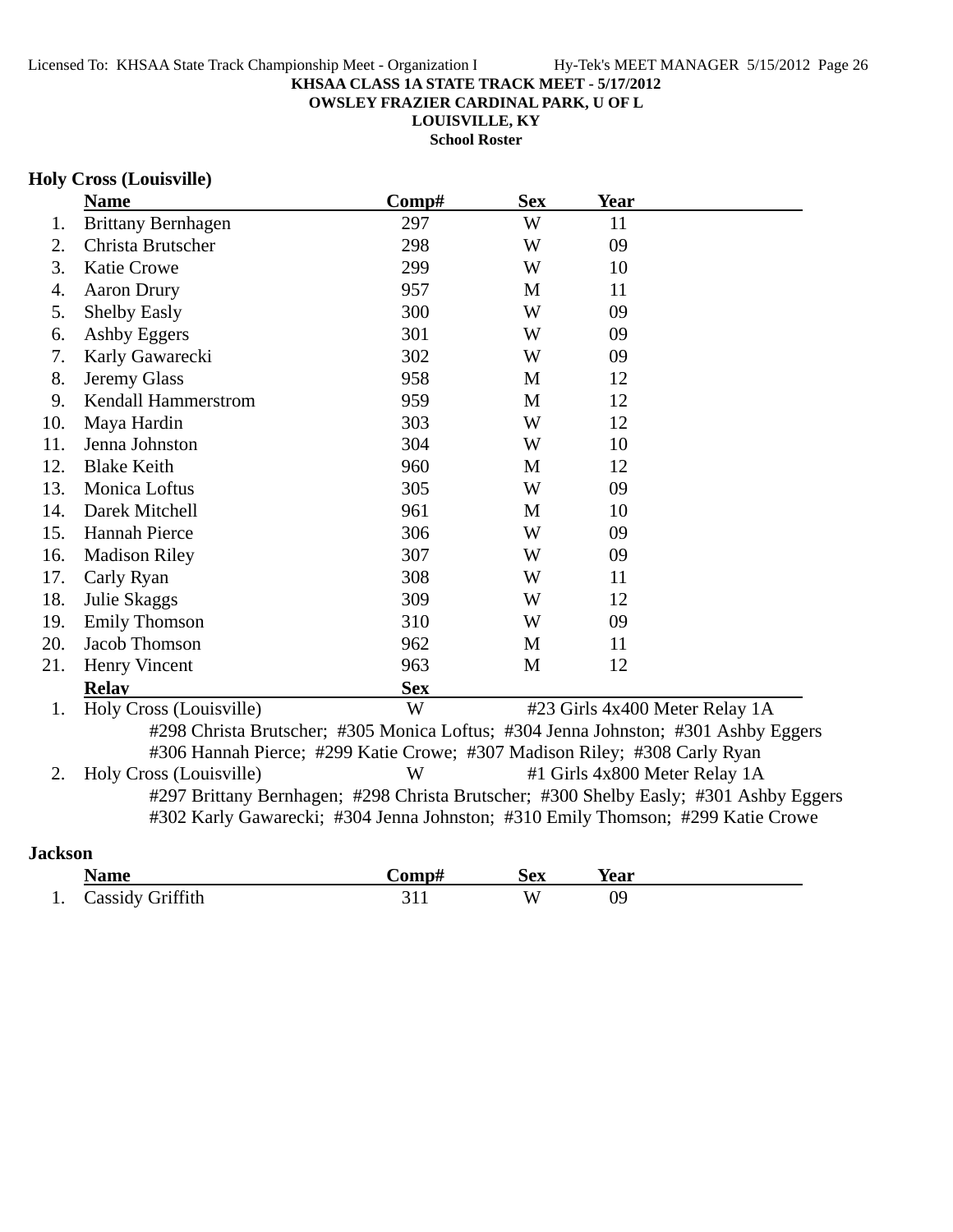**OWSLEY FRAZIER CARDINAL PARK, U OF L**

**LOUISVILLE, KY**

**School Roster**

### **Jenkins**

|     | <b>Name</b>                                              | Comp#      | <b>Sex</b> | Year                                                                       |  |  |
|-----|----------------------------------------------------------|------------|------------|----------------------------------------------------------------------------|--|--|
|     | <b>Brad Adams</b>                                        | 964        | М          | 10                                                                         |  |  |
| 2.  | <b>Austin Bentley</b>                                    | 965        | М          | 12                                                                         |  |  |
| 3.  | Ethan Bowling                                            | 966        | М          | 12                                                                         |  |  |
| 4.  | <b>Blake Caudill</b>                                     | 312        | W          | 12                                                                         |  |  |
| 5.  | Charlie Cox                                              | 967        | M          | 11                                                                         |  |  |
| 6.  | <b>Steven Damron</b>                                     | 968        | M          | 11                                                                         |  |  |
| 7.  | Audie Fields                                             | 969        | М          | 07                                                                         |  |  |
| 8.  | <b>Tanner Goff</b>                                       | 970        | M          | 09                                                                         |  |  |
| 9.  | <b>Brenton Sexton</b>                                    | 971        | М          | 09                                                                         |  |  |
| 10. | <b>Koty Sexton</b>                                       | 972        | М          | 11                                                                         |  |  |
|     | <b>Relav</b>                                             | <b>Sex</b> |            |                                                                            |  |  |
|     | <b>Jenkins</b>                                           | М          |            | #8 Boys 4x200 Meter Relay 1A                                               |  |  |
|     |                                                          |            |            | #967 Charlie Cox; #966 Ethan Bowling; #968 Steven Damron; #972 Koty Sexton |  |  |
|     | #969 Audie Fields; #964 Brad Adams; #965 Austin Bentley; |            |            |                                                                            |  |  |

2. Jenkins M #24 Boys 4x400 Meter Relay 1A #968 Steven Damron; #969 Audie Fields; #966 Ethan Bowling; #972 Koty Sexton #964 Brad Adams; #970 Tanner Goff; #971 Brenton Sexton;

#### **Kentucky Country Day**

|     | <b>Name</b>                 | Comp#      | <b>Sex</b> | Year                          |  |
|-----|-----------------------------|------------|------------|-------------------------------|--|
|     | Chris Basham                | 973        | M          | 11                            |  |
| 2.  | Kendall Beache              | 313        | W          | 07                            |  |
| 3.  | Meredith Brown              | 314        | W          | 11                            |  |
| 4.  | Samantha Dabney             | 315        | W          | 09                            |  |
| 5.  | Malorie Eisenbrei           | 316        | W          | 11                            |  |
| 6.  | Cristen Flewellen           | 317        | W          | 09                            |  |
| 7.  | Parker Head                 | 974        | M          | 11                            |  |
| 8.  | Brigitta Hendren            | 318        | W          | 09                            |  |
| 9.  | <b>Mallory Jennings</b>     | 319        | W          | 10                            |  |
| 10. | Rachel Jennings             | 320        | W          | 07                            |  |
| 11. | <b>Healey Loeffler</b>      | 321        | W          | 12                            |  |
| 12. | McKenzie Ragan              | 322        | W          | 09                            |  |
| 13. | <b>Ben Rice</b>             | 975        | M          | 11                            |  |
| 14. | Sarah Zappone               | 323        | W          | 10                            |  |
|     | <b>Relav</b>                | <b>Sex</b> |            |                               |  |
|     | <b>Kentucky Country Day</b> | W          |            | #7 Girls 4x200 Meter Relay 1A |  |

#313 Kendall Beache; #315 Samantha Dabney; #318 Brigitta Hendren; #319 Mallory Jennings #316 Malorie Eisenbrei; #317 Cristen Flewellen; #314 Meredith Brown; #322 McKenzie Raga 2. Kentucky Country Day W #23 Girls 4x400 Meter Relay 1A #319 Mallory Jennings; #318 Brigitta Hendren; #313 Kendall Beache; #316 Malorie Eisenbrei #315 Samantha Dabney; #320 Rachel Jennings; #323 Sarah Zappone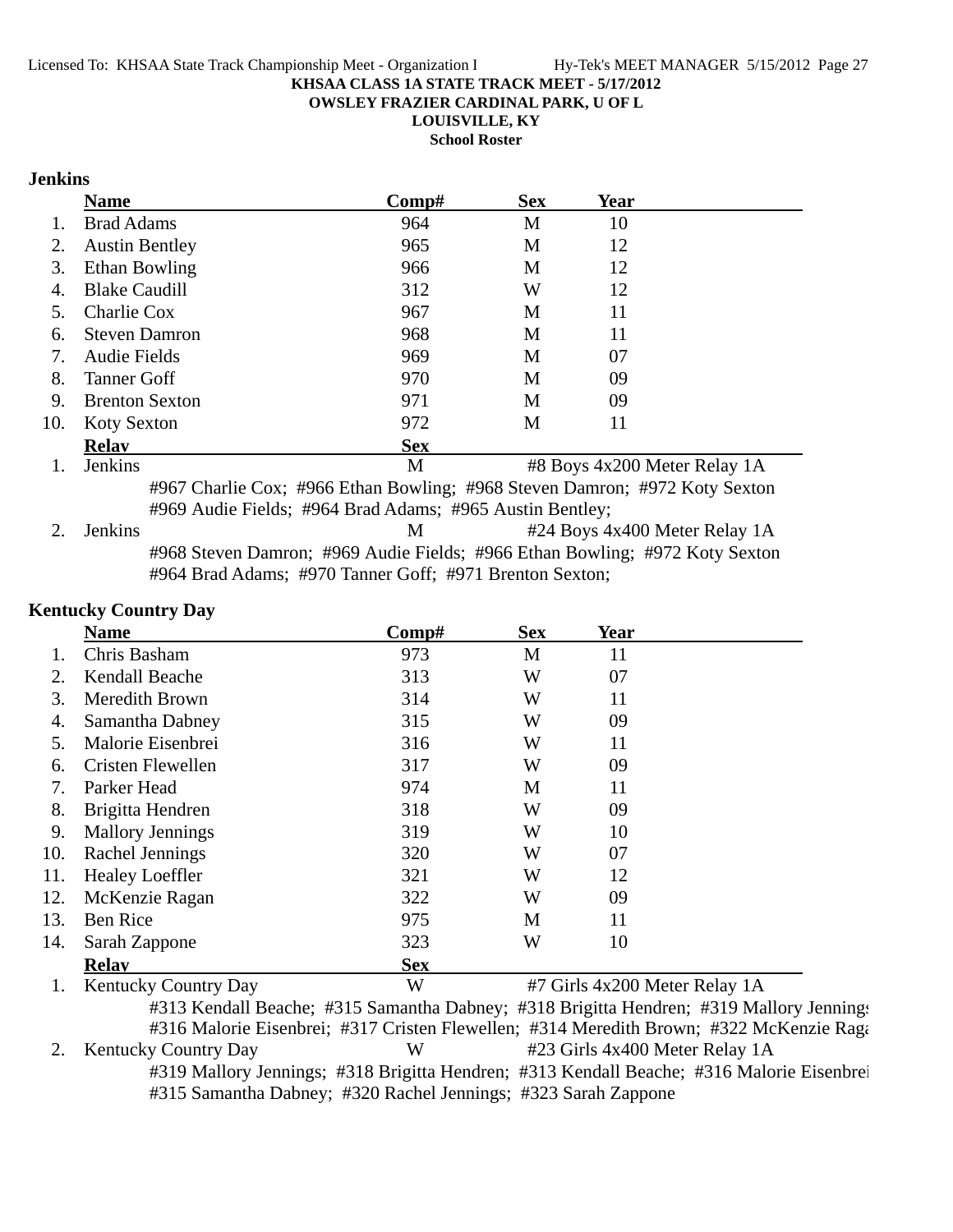**OWSLEY FRAZIER CARDINAL PARK, U OF L**

**LOUISVILLE, KY School Roster**

### **Lexington Christian**

|     | <b>Name</b>                                                                        | Comp#      | <b>Sex</b> | Year |                                |
|-----|------------------------------------------------------------------------------------|------------|------------|------|--------------------------------|
| 1.  | <b>Sydney Berry</b>                                                                | 324        | W          | 10   |                                |
| 2.  | Andres Bosch                                                                       | 976        | M          | 12   |                                |
| 3.  | <b>Elizabeth Farmer</b>                                                            | 325        | W          | 11   |                                |
| 4.  | Christian Fielden                                                                  | 977        | M          | 12   |                                |
| 5.  | <b>Christian Foster</b>                                                            | 978        | M          | 11   |                                |
| 6.  | <b>Audrey Grace Hacker</b>                                                         | 326        | W          | 08   |                                |
| 7.  | Lauren Harris                                                                      | 327        | W          | 11   |                                |
| 8.  | <b>Adam Hilton</b>                                                                 | 979        | M          | 12   |                                |
| 9.  | <b>Erick Mills</b>                                                                 | 980        | M          | 10   |                                |
| 10. | <b>Andrew Preston</b>                                                              | 981        | M          | 11   |                                |
| 11. | <b>Austin Raines</b>                                                               | 982        | M          | 12   |                                |
| 12. | Julie Sonday                                                                       | 328        | W          | 10   |                                |
| 13. | <b>Annie Stewart</b>                                                               | 329        | W          | 10   |                                |
| 14. | <b>Clark Strunk</b>                                                                | 983        | M          | 11   |                                |
| 15. | <b>Emily Terry</b>                                                                 | 330        | W          | 11   |                                |
| 16. | <b>Tyler Wood</b>                                                                  | 984        | M          | 11   |                                |
| 17. | Seth Yocum                                                                         | 985        | M          | 11   |                                |
|     | <b>Relav</b>                                                                       | <b>Sex</b> |            |      |                                |
| 1.  | Lexington Christian                                                                | W          |            |      | #23 Girls 4x400 Meter Relay 1A |
|     | #326 Audrey Grace Hacker; #327 Lauren Harris; #330 Emily Terry; #324 Sydney Berry  |            |            |      |                                |
|     | #329 Annie Stewart;                                                                |            |            |      |                                |
| 2.  | Lexington Christian                                                                | M          |            |      | #12 Boys 4x100 Meter Relay 1A  |
|     | #979 Adam Hilton; #977 Christian Fielden; #976 Andres Bosch; #978 Christian Foster |            |            |      |                                |
| 3.  | Lexington Christian                                                                | M          |            |      | #8 Boys 4x200 Meter Relay 1A   |
|     | #985 Seth Yocum; #982 Austin Raines; #980 Erick Mills; #981 Andrew Preston         |            |            |      |                                |
| 4.  | Lexington Christian                                                                | M          |            |      | #24 Boys 4x400 Meter Relay 1A  |
|     | #983 Clark Strunk; #979 Adam Hilton; #978 Christian Foster; #976 Andres Bosch      |            |            |      |                                |
|     | #982 Austin Raines;                                                                |            |            |      |                                |
|     |                                                                                    |            |            |      |                                |

### **Livingston Central**

|    | <b>Name</b>            | Comp#      | <b>Sex</b> | Year |  |
|----|------------------------|------------|------------|------|--|
|    | Daira Barnes           | 331        | W          | 09   |  |
| 2. | <b>Allison Clinger</b> | 332        | W          | 11   |  |
| 3. | <b>Tiffany Layne</b>   | 333        | W          | 10   |  |
| 4. | Aneta Sloma            | 334        | W          | 12   |  |
|    | Maggie Sloma           | 335        | W          | 11   |  |
|    | 6. Hunter Wright       | 336        | W          | 11   |  |
|    | <b>Relav</b>           | <b>Sex</b> |            |      |  |
|    |                        |            |            |      |  |

1. Livingston Central W #11 Girls 4x100 Meter Relay 1A #334 Aneta Sloma; #331 Daira Barnes; #332 Allison Clinger; #335 Maggie Sloma #336 Hunter Wright; #333 Tiffany Layne;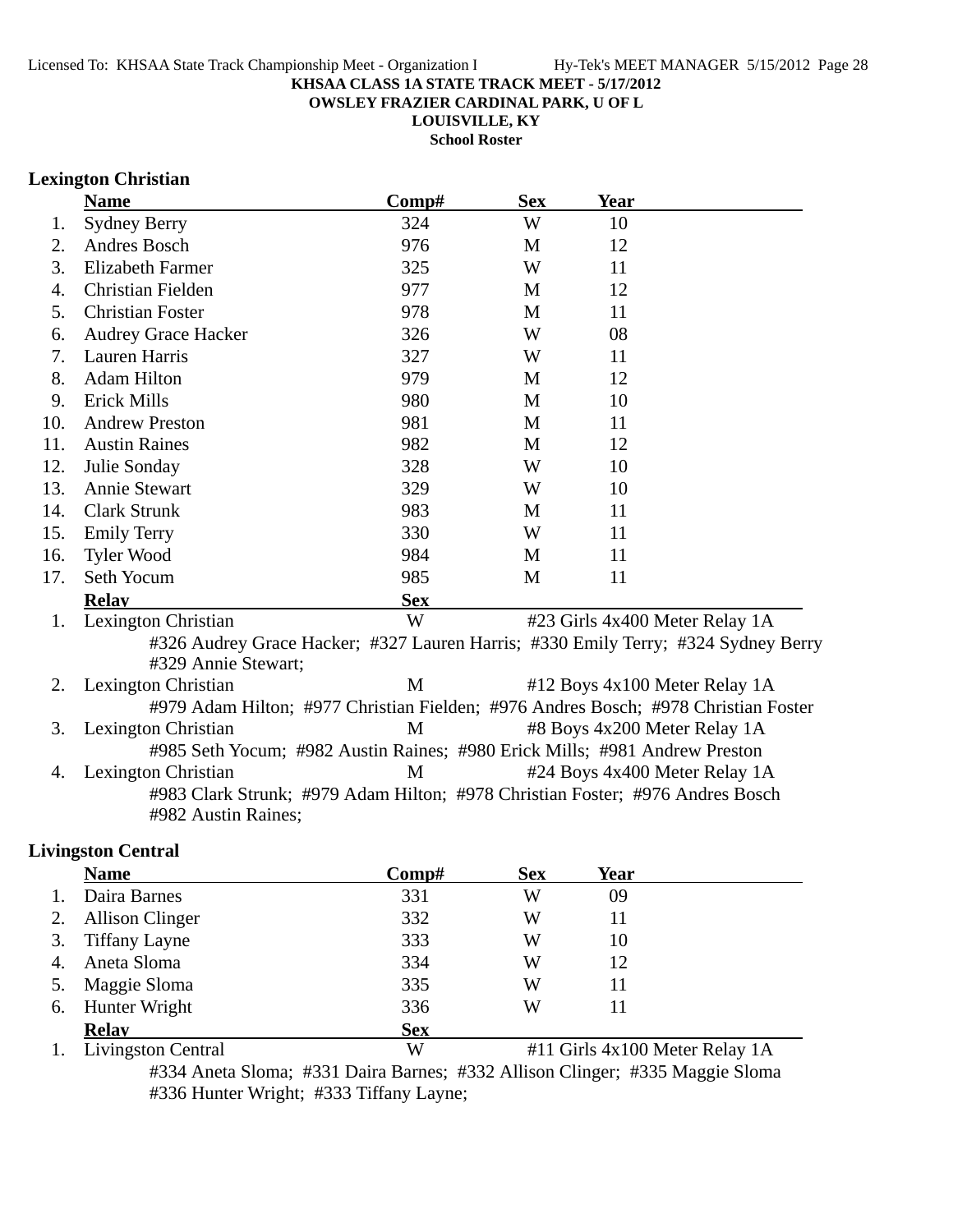**OWSLEY FRAZIER CARDINAL PARK, U OF L**

**LOUISVILLE, KY**

**School Roster**

### **Louisville Collegiate**

|     | <b>Name</b>                                                                          | Comp#      | <b>Sex</b> | <b>Year</b> |                                                                                        |
|-----|--------------------------------------------------------------------------------------|------------|------------|-------------|----------------------------------------------------------------------------------------|
| 1.  | <b>Kat Armstrong</b>                                                                 | 337        | W          | 11          |                                                                                        |
| 2.  | Elizabeth Berryman                                                                   | 338        | W          | 11          |                                                                                        |
| 3.  | Lucas Boatwright                                                                     | 986        | M          | 12          |                                                                                        |
| 4.  | Sarah Bode                                                                           | 339        | W          | 12          |                                                                                        |
| 5.  | Crista Butler                                                                        | 340        | W          | 11          |                                                                                        |
| 6.  | <b>Courteney Case</b>                                                                | 341        | W          | 11          |                                                                                        |
| 7.  | <b>Barrett Donovan</b>                                                               | 342        | W          | 12          |                                                                                        |
| 8.  | Jasper Edwards                                                                       | 987        | M          | 12          |                                                                                        |
| 9.  | Ezra Griffith                                                                        | 988        | M          | 10          |                                                                                        |
| 10. | Julie Hertzman                                                                       | 343        | W          | 12          |                                                                                        |
| 11. | Dakota Jones                                                                         | 989        | M          | 09          |                                                                                        |
| 12. | Tucker Kirven                                                                        | 990        | M          | 12          |                                                                                        |
| 13. | <b>Bella Levine</b>                                                                  | 344        | W          | 10          |                                                                                        |
| 14. | Nancy Ma                                                                             | 345        | W          | 12          |                                                                                        |
| 15. | Christelle Mutombo                                                                   | 346        | W          | 09          |                                                                                        |
| 16. | <b>Natalie Nassar</b>                                                                | 347        | W          | 10          |                                                                                        |
| 17. | Han Nguyen                                                                           | 348        | W          | 12          |                                                                                        |
| 18. | Thuy Vy Nguyen                                                                       | 349        | W          | 09          |                                                                                        |
| 19. | <b>Ryan Perry</b>                                                                    | 991        | M          | 12          |                                                                                        |
| 20. | Leanne Reisz                                                                         | 350        | W          | 12          |                                                                                        |
| 21. | <b>Collin Schutte</b>                                                                | 992        | M          | 12          |                                                                                        |
| 22. | <b>Molly Speth</b>                                                                   | 351        | W          | 07          |                                                                                        |
| 23. | <b>Stephen Stivers</b>                                                               | 993        | M          | 10          |                                                                                        |
| 24. | <b>Shelby Summerfield</b>                                                            | 352        | W          | 10          |                                                                                        |
| 25. | <b>Mallory Tyler</b>                                                                 | 353        | W          | 12          |                                                                                        |
|     | <b>Relay</b>                                                                         | <b>Sex</b> |            |             |                                                                                        |
| 1.  | Louisville Collegiate                                                                | W          |            |             | #11 Girls 4x100 Meter Relay 1A                                                         |
|     |                                                                                      |            |            |             | #337 Kat Armstrong; #342 Barrett Donovan; #352 Shelby Summerfield; #341 Courteney Case |
|     | #340 Crista Butler; #345 Nancy Ma; #346 Christelle Mutombo; #343 Julie Hertzman      |            |            |             |                                                                                        |
| 2.  | Louisville Collegiate                                                                | W          |            |             | #7 Girls 4x200 Meter Relay 1A                                                          |
|     | #337 Kat Armstrong; #342 Barrett Donovan; #343 Julie Hertzman; #341 Courteney Case   |            |            |             |                                                                                        |
|     | #352 Shelby Summerfield; #353 Mallory Tyler; #349 Thuy Vy Nguyen; #340 Crista Butler |            |            |             |                                                                                        |
| 3.  | Louisville Collegiate                                                                | W          |            |             | #23 Girls 4x400 Meter Relay 1A                                                         |
|     | #337 Kat Armstrong; #353 Mallory Tyler; #343 Julie Hertzman; #338 Elizabeth Berryman |            |            |             |                                                                                        |
|     |                                                                                      |            |            |             | #341 Courteney Case; #342 Barrett Donovan; #344 Bella Levine; #352 Shelby Summerfield  |
| 4.  | Louisville Collegiate                                                                | W          |            |             | #1 Girls 4x800 Meter Relay 1A                                                          |
|     | #339 Sarah Bode; #338 Elizabeth Berryman; #351 Molly Speth; #353 Mallory Tyler       |            |            |             |                                                                                        |
|     | #344 Bella Levine; #347 Natalie Nassar; #350 Leanne Reisz; #348 Han Nguyen           |            |            |             |                                                                                        |
| 5.  | Louisville Collegiate                                                                | М          |            |             | #8 Boys 4x200 Meter Relay 1A                                                           |
|     | #988 Ezra Griffith; #993 Stephen Stivers; #992 Collin Schutte; #991 Ryan Perry       |            |            |             |                                                                                        |
|     | #990 Tucker Kirven; #989 Dakota Jones; #986 Lucas Boatwright;                        |            |            |             |                                                                                        |
| 6.  | Louisville Collegiate                                                                | M          |            |             | #24 Boys 4x400 Meter Relay 1A                                                          |
|     | #988 Ezra Griffith; #990 Tucker Kirven; #991 Ryan Perry; #993 Stephen Stivers        |            |            |             |                                                                                        |
|     | #987 Jasper Edwards; #986 Lucas Boatwright; #992 Collin Schutte; #989 Dakota Jones   |            |            |             |                                                                                        |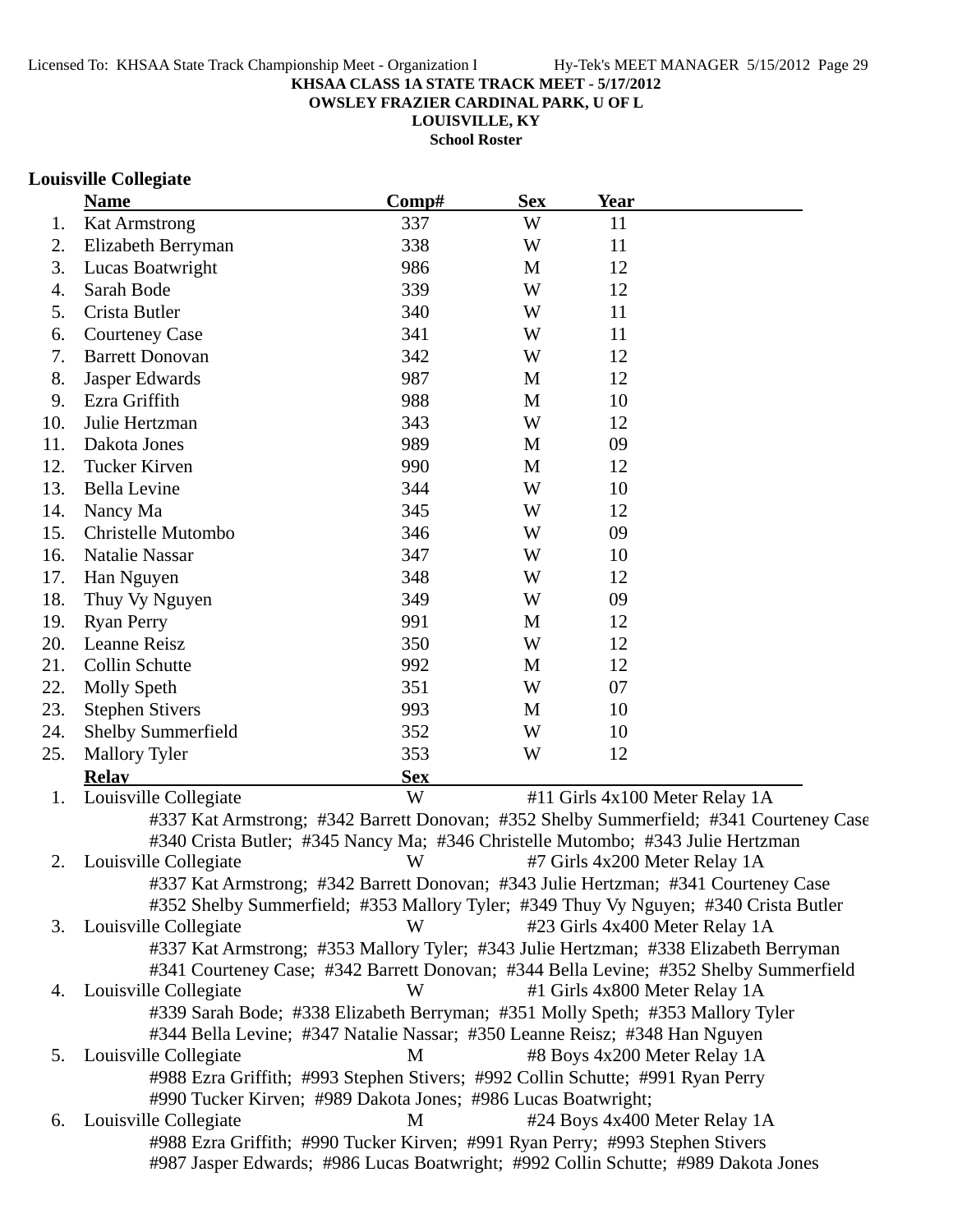**OWSLEY FRAZIER CARDINAL PARK, U OF L**

**LOUISVILLE, KY**

**School Roster**

### **Ludlow**

|     | <b>Name</b>            | Comp#                                                                                                                                                          | <b>Sex</b> | Year                          |  |
|-----|------------------------|----------------------------------------------------------------------------------------------------------------------------------------------------------------|------------|-------------------------------|--|
| 1.  | <b>BreeAnn Bailey</b>  | 354                                                                                                                                                            | W          | 10                            |  |
| 2.  | Zach Cole              | 994                                                                                                                                                            | M          | 10                            |  |
| 3.  | Byni Dugan             | 355                                                                                                                                                            | W          | 08                            |  |
| 4.  | Chesi Dugan            | 356                                                                                                                                                            | W          | 08                            |  |
| 5.  | Jacob Gerwe            | 995                                                                                                                                                            | M          | 07                            |  |
| 6.  | Kenny Hamilton         | 996                                                                                                                                                            | M          | 11                            |  |
| 7.  | Anthony Jordan         | 997                                                                                                                                                            | M          | 11                            |  |
| 8.  | Jasmine Laws           | 357                                                                                                                                                            | W          | 12                            |  |
| 9.  | Hailey Lillard         | 358                                                                                                                                                            | W          | 08                            |  |
| 10. | Kolin McCauley         | 998                                                                                                                                                            | M          | 10                            |  |
| 11. | <b>Seth Pence</b>      | 999                                                                                                                                                            | M          | 10                            |  |
| 12. | <b>Carmen Shworles</b> | 359                                                                                                                                                            | W          | 10                            |  |
| 13. | <b>Tyler Soward</b>    | 1000                                                                                                                                                           | M          | 12                            |  |
| 14. | <b>Tyler Springer</b>  | 1001                                                                                                                                                           | M          | 12                            |  |
| 15. | Jade Stansberry        | 360                                                                                                                                                            | W          | 12                            |  |
| 16. | Amber Victor           | 361                                                                                                                                                            | W          | 08                            |  |
| 17. | <b>Tiffany Victor</b>  | 362                                                                                                                                                            | W          | 07                            |  |
| 18. | Shaun Woodie           | 1002                                                                                                                                                           | M          | 11                            |  |
|     | <b>Relay</b>           | <b>Sex</b>                                                                                                                                                     |            |                               |  |
| 1.  | Ludlow                 | W                                                                                                                                                              |            | #1 Girls 4x800 Meter Relay 1A |  |
|     |                        | #355 Byni Dugan; #356 Chesi Dugan; #361 Amber Victor; #359 Carmen Shworles<br>#362 Tiffany Victor; #357 Jasmine Laws; #358 Hailey Lillard; #354 BreeAnn Bailey |            |                               |  |

2. Ludlow M #8 Boys 4x200 Meter Relay 1A #995 Jacob Gerwe; #1002 Shaun Woodie; #1001 Tyler Springer; #997 Anthony Jordan #994 Zach Cole; #998 Kolin McCauley; #996 Kenny Hamilton; #999 Seth Pence

#### **Mayfield**

|    | <b>Name</b>     | Comp#      | <b>Sex</b>                     | Year |  |  |
|----|-----------------|------------|--------------------------------|------|--|--|
| 1. | Alfred Capuano  | 1003       | M                              | 10   |  |  |
| 2. | Corissa Hurd    | 363        | W                              | 12   |  |  |
| 3. | Donesha Johnson | 364        | W                              | 09   |  |  |
| 4. | Samiya Kendrick | 365        | W                              | 10   |  |  |
|    | 5. Louis Love   | 1004       | M                              | 12   |  |  |
| 6. | Asha Powell     | 366        | W                              | 10   |  |  |
| 7. | Raquell Verri   | 367        | W                              | 10   |  |  |
|    | <b>Relay</b>    | <b>Sex</b> |                                |      |  |  |
|    | Mayfield        | W          | #11 Girls 4x100 Meter Relay 1A |      |  |  |

#363 Corissa Hurd; #364 Donesha Johnson; #365 Samiya Kendrick; #366 Asha Powell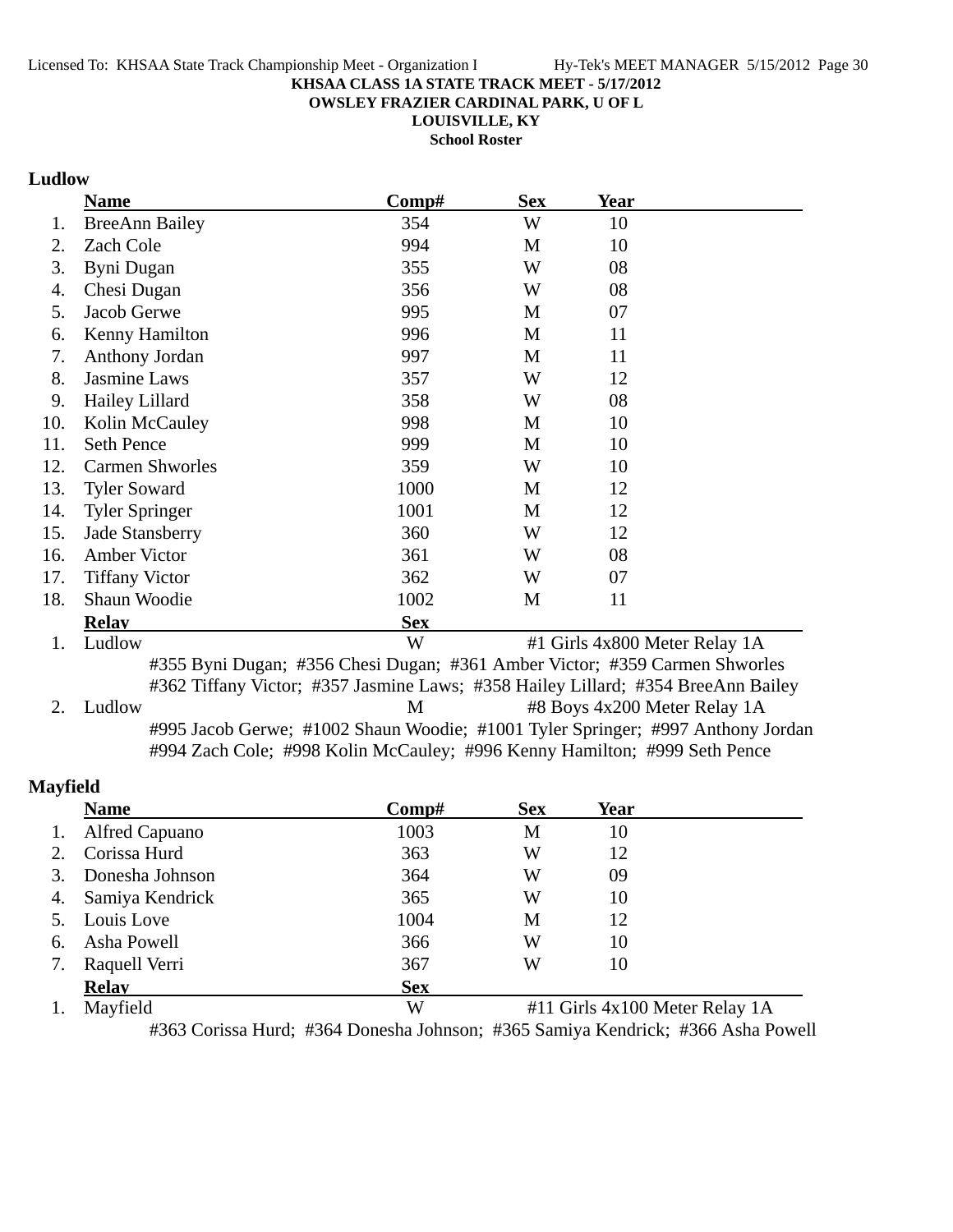**OWSLEY FRAZIER CARDINAL PARK, U OF L**

**LOUISVILLE, KY**

**School Roster**

#### **McLean County**

|    | <b>Name</b>          | Comp#      | <b>Sex</b> | Year |  |
|----|----------------------|------------|------------|------|--|
| 1. | <b>Shelby Burden</b> | 368        | W          | 09   |  |
|    | 2. Chloe Dempsey     | 369        | W          | 10   |  |
|    | 3. Julie Green       | 370        | W          | 09   |  |
|    | 4. Rachel Green      | 371        | W          | 12   |  |
|    | 5. Rachel Neal       | 372        | W          | 10   |  |
|    | 6. Gracie Price      | 373        | W          | 12   |  |
| 7. | <b>Haley Sams</b>    | 374        | W          | 08   |  |
|    | <b>Relav</b>         | <b>Sex</b> |            |      |  |

1. McLean County W #1 Girls 4x800 Meter Relay 1A #370 Julie Green; #372 Rachel Neal; #371 Rachel Green; #369 Chloe Dempsey #374 Haley Sams; #373 Gracie Price; #368 Shelby Burden;

### **Menifee County Name Comp#** Sex Year 1. Joshua Back 1005 M 11 2. Mark Clemons 1006 M 10 3. Trysten Phillips 1007 M 09 4. Harvey Spencer 1008 M 11 5. Drew Swartz 1009 M 10 6. Chelsea Walker 375 W 12 **Relay**<br> **Sex**<br> **Relay**<br> **Sex**<br> **Sex**<br> **M** M #24 Boys 4x400 Meter Relay 1A #1006 Mark Clemons; #1005 Joshua Back; #1007 Trysten Phillips; #1009 Drew Swartz #1008 Harvey Spencer; 2. Menifee County M #2 Boys 4x800 Meter Relay 1A #1006 Mark Clemons; #1005 Joshua Back; #1007 Trysten Phillips; #1009 Drew Swartz #1008 Harvey Spencer; **Metcalfe County**

|     | √ame               | 'omn# | Sex | rear |  |
|-----|--------------------|-------|-----|------|--|
| . . | Arturo Bottenhagen |       | M   |      |  |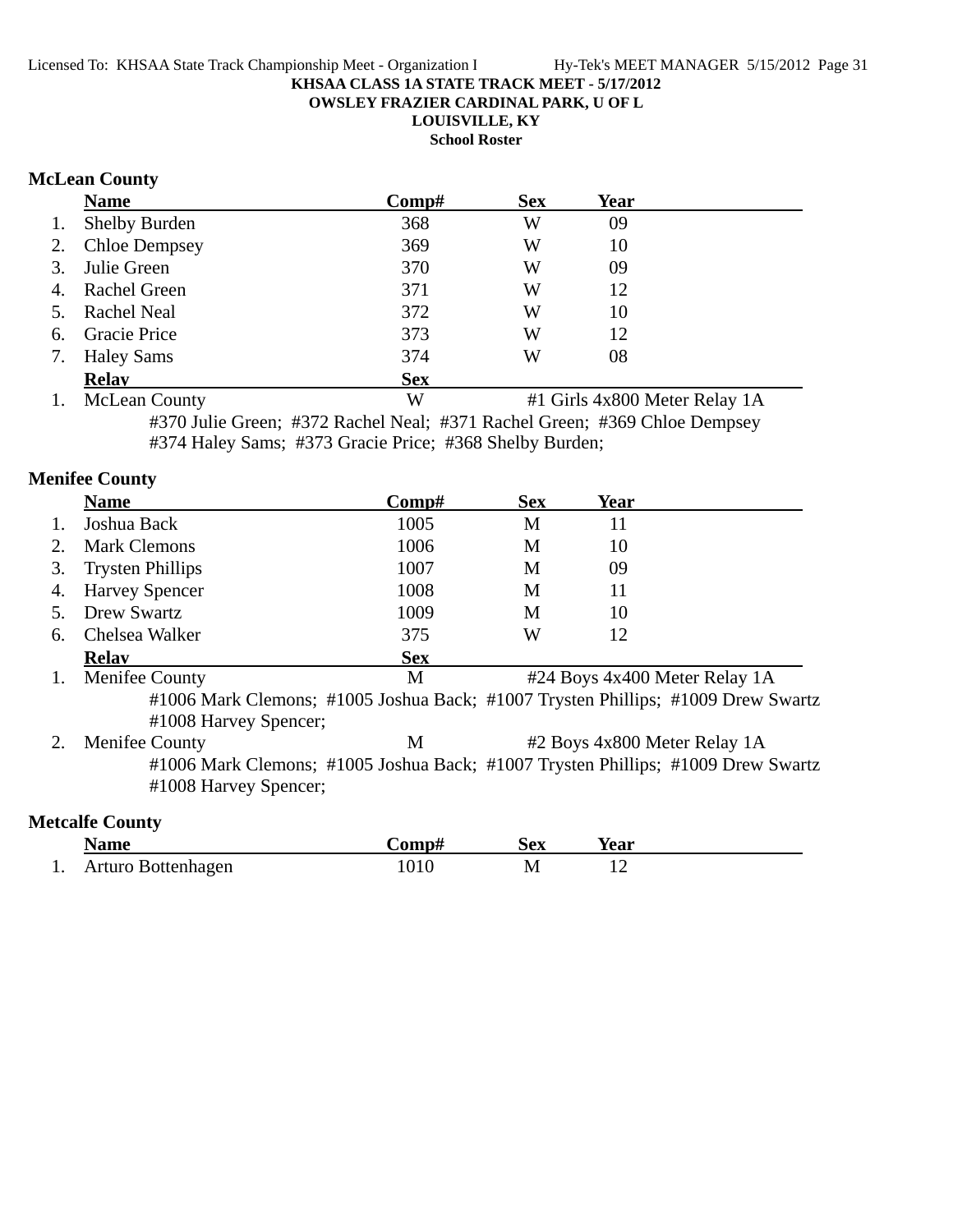**OWSLEY FRAZIER CARDINAL PARK, U OF L**

**LOUISVILLE, KY**

**School Roster**

### **Model**

|    | <b>Name</b>           | Comp#      | <b>Sex</b>                     | Year |  |  |
|----|-----------------------|------------|--------------------------------|------|--|--|
| 1. | Darrian Botts         | 376        | W                              | 10   |  |  |
| 2. | Reagan Cole           | 377        | W                              | 08   |  |  |
| 3. | <b>Mallie Cornett</b> | 378        | W                              | 07   |  |  |
| 4. | Hannah Durbin         | 379        | W                              | 10   |  |  |
|    | 5. Tanner McVey       | 1011       | M                              | 09   |  |  |
| 6. | Maddie Nasarellah     | 380        | W                              | 10   |  |  |
| 7. | Hannah Nnoromele      | 381        | W                              | 11   |  |  |
| 8. | Janie Ward            | 382        | W                              | 10   |  |  |
|    | <b>Relay</b>          | <b>Sex</b> |                                |      |  |  |
| 1. | Model                 | W          | #23 Girls 4x400 Meter Relay 1A |      |  |  |

#376 Darrian Botts; #377 Reagan Cole; #379 Hannah Durbin; #381 Hannah Nnoromele #380 Maddie Nasarellah;

### **Monroe County**

|     | <b>Name</b>              | $\bf Comp\#$ | <b>Sex</b>                     | <b>Year</b> |  |  |
|-----|--------------------------|--------------|--------------------------------|-------------|--|--|
|     | <b>Cassidy Carter</b>    | 383          | W                              | 09          |  |  |
| 2.  | Payton Cloyd             | 384          | W                              | 08          |  |  |
| 3.  | Lakota Ethridge          | 385          | W                              | 08          |  |  |
| 4.  | Devin Geralds            | 1012         | M                              | 09          |  |  |
| 5.  | Skyla Gilley             | 386          | W                              | 10          |  |  |
| 6.  | Hannah Harrison          | 387          | W                              | 11          |  |  |
| 7.  | <b>Carleton Huff</b>     | 1013         | M                              | 10          |  |  |
| 8.  | <b>Connar Richardson</b> | 388          | W                              | 09          |  |  |
| 9.  | Lucas Short              | 1014         | M                              | 12          |  |  |
| 10. | Reagan Turner            | 389          | W                              | 07          |  |  |
| 11. | <b>Skylar Turner</b>     | 390          | W                              | 12          |  |  |
|     | <b>Relav</b>             | <b>Sex</b>   |                                |             |  |  |
|     | <b>Monroe County</b>     | W            | #11 Girls 4x100 Meter Relay 1A |             |  |  |

#390 Skylar Turner; #389 Reagan Turner; #385 Lakota Ethridge; #384 Payton Cloyd #386 Skyla Gilley;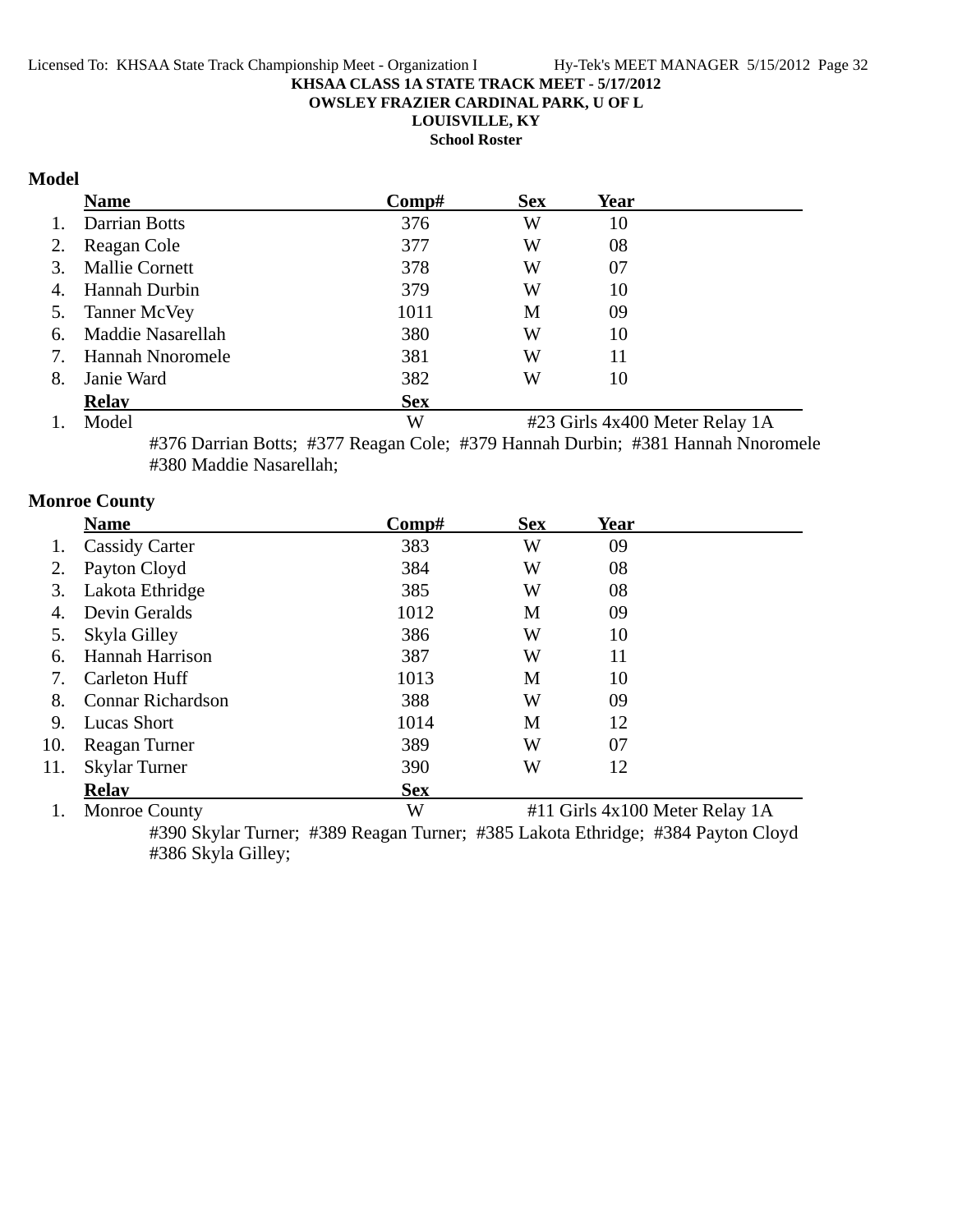**OWSLEY FRAZIER CARDINAL PARK, U OF L**

**LOUISVILLE, KY**

**School Roster**

### **Murray**

|     | <b>Name</b>               | Comp#      | <b>Sex</b>   | Year |  |
|-----|---------------------------|------------|--------------|------|--|
|     | Lucas Anderson            | 1015       | M            | 11   |  |
|     | Linda Arakelyan           | 391        | W            | 08   |  |
|     | Katie Bierbaum            | 392        | W            | 10   |  |
|     | Cammie Jo Bolin           | 393        | W            | 12   |  |
|     | <b>Dylan Boone</b>        | 1016       | M            | 10   |  |
|     | Grace Campbell            | 394        | W            | 07   |  |
|     | JD Cashion                | 1017       | M            | 08   |  |
|     | Catherine Claywell        | 395        | W            | 12   |  |
|     | <b>Bob Fields</b>         | 1018       | M            | 12   |  |
|     | Peyton Glynn              | 1019       | $\mathbf{M}$ | 08   |  |
|     | Yasmine Homa              | 396        | W            | 08   |  |
|     | Kayleigh House            | 397        | W            | 09   |  |
|     | <b>Lindey Hunt</b>        | 398        | W            | 11   |  |
|     | Venetia Jackson           | 399        | W            | 10   |  |
|     | McKenzie Lamar            | 400        | W            | 08   |  |
|     | Adam Lamkin               | 1020       | M            | 09   |  |
|     | <b>Bryce Margle</b>       | 1021       | M            | 07   |  |
| 18. | Davey Mauney              | 401        | W            | 12   |  |
|     | Amanda McDonald           | 402        | W            | 12   |  |
|     | Sarah McDowell            | 403        | W            | 07   |  |
|     | Daniel McGee              | 1022       | M            | 10   |  |
|     | Des'Jahvonni Miles        | 1023       | M            | 08   |  |
|     | Stephen Orr               | 1024       | M            | 11   |  |
|     | <b>Heatherly Paschall</b> | 404        | W            | 12   |  |
|     | Drew Snellen              | 1025       | $\mathbf{M}$ | 11   |  |
|     | <b>Kenzley Sparks</b>     | 405        | W            | 09   |  |
|     | <b>Steven Speed</b>       | 1026       | M            | 12   |  |
|     | Ann Taylor                | 406        | W            | 07   |  |
|     | Quinnen Taylor            | 1027       | M            | 10   |  |
|     | Cody Therrell             | 1028       | M            | 12   |  |
|     | Jessica Vance             | 407        | W            | 10   |  |
|     | <b>Bethany Vogt</b>       | 408        | W            | 09   |  |
|     | Claire Wilson             | 409        | W            | 08   |  |
|     | <b>Relay</b>              | <b>Sex</b> |              |      |  |
|     |                           |            |              |      |  |

#391 Linda Arakelyan; #400 McKenzie Lamar; #396 Yasmine Homa; #395 Catherine Claywel 3. Murray W #23 Girls 4x400 Meter Relay 1A

> #391 Linda Arakelyan; #406 Ann Taylor; #395 Catherine Claywell; #407 Jessica Vance #393 Cammie Jo Bolin; #392 Katie Bierbaum; #397 Kayleigh House; #396 Yasmine Homa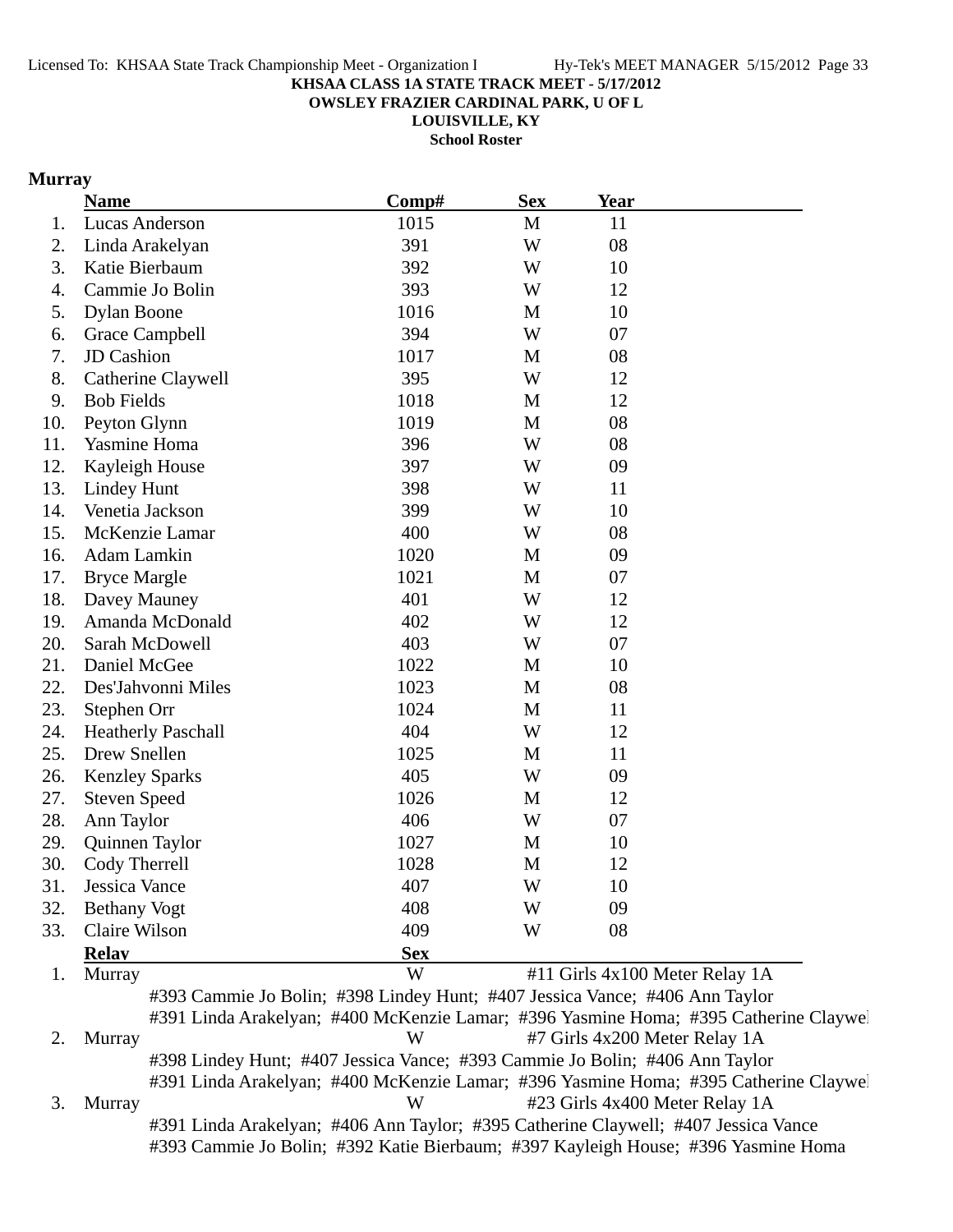#### Licensed To: KHSAA State Track Championship Meet - Organization I Hy-Tek's MEET MANAGER 5/15/2012 Page 34 **KHSAA CLASS 1A STATE TRACK MEET - 5/17/2012 OWSLEY FRAZIER CARDINAL PARK, U OF L**

## **LOUISVILLE, KY**

**School Roster**

#### **Murray**

|    | <b>Relay</b> | <b>Sex</b>                                                                                                               |
|----|--------------|--------------------------------------------------------------------------------------------------------------------------|
| 4. | Murray       | W<br>#1 Girls 4x800 Meter Relay 1A                                                                                       |
|    |              | #391 Linda Arakelyan; #408 Bethany Vogt; #402 Amanda McDonald; #397 Kayleigh House                                       |
|    |              | #392 Katie Bierbaum; #409 Claire Wilson; #404 Heatherly Paschall; #405 Kenzley Sparks                                    |
| 5. | Murray       | #12 Boys 4x100 Meter Relay 1A<br>M                                                                                       |
|    |              | #1019 Peyton Glynn; #1028 Cody Therrell; #1023 Des'Jahvonni Miles; #1018 Bob Fields                                      |
|    |              | #1025 Drew Snellen; #1026 Steven Speed; #1016 Dylan Boone; #1015 Lucas Anderson                                          |
| 6. | Murray       | #8 Boys 4x200 Meter Relay 1A<br>M                                                                                        |
|    |              | #1018 Bob Fields; #1023 Des'Jahvonni Miles; #1019 Peyton Glynn; #1028 Cody Therrell                                      |
|    |              | #1025 Drew Snellen; #1026 Steven Speed; #1016 Dylan Boone; #1015 Lucas Anderson                                          |
|    | Murray       | #24 Boys 4x400 Meter Relay 1A<br>M                                                                                       |
|    |              | #1018 Bob Fields; #1020 Adam Lamkin; #1022 Daniel McGee; #1026 Steven Speed                                              |
|    |              | #1019 Peyton Glynn; #1028 Cody Therrell; #1017 JD Cashion; #1027 Quinnen Taylor                                          |
| 8. | Murray       | #2 Boys 4x800 Meter Relay 1A<br>M                                                                                        |
|    |              | #1020 Adam Lamkin; #1027 Quinnen Taylor; #1022 Daniel McGee; #1026 Steven Speed<br>#1017 JD Cashion; #1021 Bryce Margle; |

#### **Newport**

|    | <b>Name</b>              | $\bf Comp\#$ | <b>Sex</b>                    | Year |  |  |
|----|--------------------------|--------------|-------------------------------|------|--|--|
| 1. | <b>Charles Bailey</b>    | 1029         | М                             | 10   |  |  |
|    | Robert Engram            | 1030         | M                             | 12   |  |  |
| 3. | Michael Lewis            | 1031         | М                             | 10   |  |  |
| 4. | Dakota Shay              | 1032         | M                             | 12   |  |  |
| 5. | Ja'Shawn Stanley         | 1033         | М                             | 10   |  |  |
| 6. | <b>Brandon Tyler</b>     | 1034         | M                             | 12   |  |  |
| 7. | <b>Robert Washington</b> | 1035         | M                             | 12   |  |  |
| 8. | <b>Mason Whaley</b>      | 1036         | М                             | 10   |  |  |
|    | <b>Relav</b>             | <b>Sex</b>   |                               |      |  |  |
|    | Newport                  | M            | #12 Boys 4x100 Meter Relay 1A |      |  |  |

#1030 Robert Engram; #1033 Ja'Shawn Stanley; #1034 Brandon Tyler; #1035 Robert Washing #1029 Charles Bailey; #1036 Mason Whaley; #1032 Dakota Shay; #1031 Michael Lewis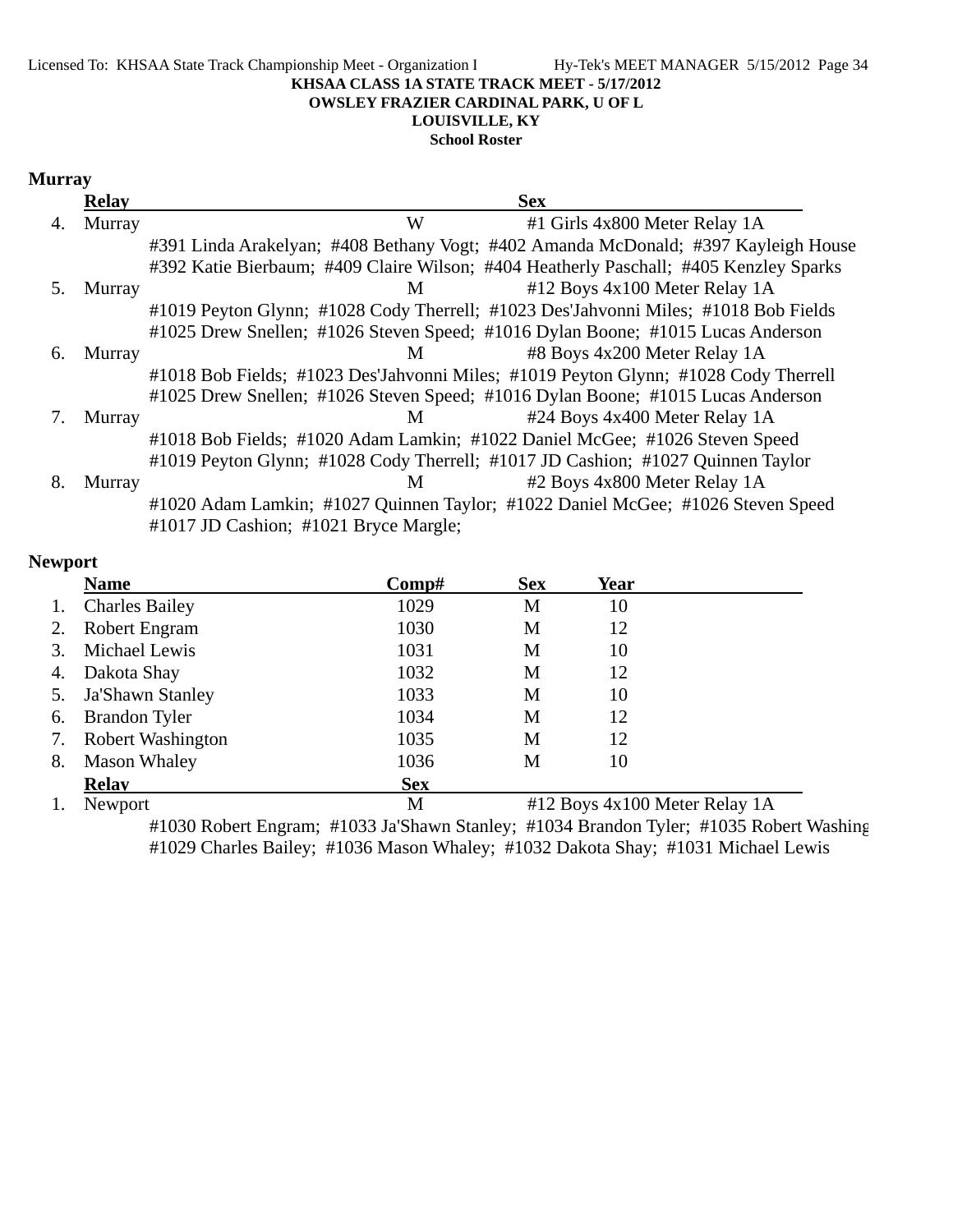**OWSLEY FRAZIER CARDINAL PARK, U OF L**

**LOUISVILLE, KY**

**School Roster**

#### **Newport Central Catholic**

|     | <b>Name</b>                     | Comp#      | <b>Sex</b>   | Year                           |  |
|-----|---------------------------------|------------|--------------|--------------------------------|--|
| 1.  | <b>Quinn Anost</b>              | 1037       | $\mathbf{M}$ | 11                             |  |
| 2.  | Sam Barth                       | 1038       | $\mathbf{M}$ | 11                             |  |
| 3.  | Carolyn Bertsch                 | 410        | W            | 09                             |  |
| 4.  | Nikki Buller                    | 411        | W            | 11                             |  |
| 5.  | <b>Chandler Cain</b>            | 412        | W            | 10                             |  |
| 6.  | <b>Austen Davenport</b>         | 1039       | M            | 12                             |  |
| 7.  | <b>Matt Dettmer</b>             | 1040       | M            | 12                             |  |
| 8.  | Liz Gruenschlaeger              | 413        | W            | 12                             |  |
| 9.  | Katrina Hlebiczki               | 414        | W            | 12                             |  |
| 10. | Nick Huseman                    | 1041       | M            | 10                             |  |
| 11. | Nick Johnson                    | 1042       | M            | 10                             |  |
| 12. | <b>Caroline Kinnett</b>         | 415        | W            | 10                             |  |
| 13. | Jamie Kohls                     | 416        | W            | 12                             |  |
| 14. | Jamie Kruer                     | 417        | W            | 12                             |  |
| 15. | Imani Lankheit                  | 418        | W            | 10                             |  |
| 16. | Stephanie Lewis                 | 419        | W            | 10                             |  |
| 17. | <b>Madison Little</b>           | 420        | W            | 11                             |  |
| 18. | Abbie Lukens                    | 421        | W            | 10                             |  |
| 19. | Logan Martin                    | 1043       | M            | 12                             |  |
| 20. | <b>Aubrey Muench</b>            | 422        | W            | 12                             |  |
| 21. | Alli Otten                      | 423        | W            | 10                             |  |
| 22. | <b>Justin Romito</b>            | 1044       | M            | 12                             |  |
| 23. | Chelsea Schack                  | 424        | W            | 10                             |  |
| 24. | Sam Schaefer                    | 1045       | M            | 12                             |  |
| 25. | <b>Grant Schwarber</b>          | 1046       | M            | 09                             |  |
| 26. | MiKayla Seibert                 | 425        | W            | 09                             |  |
| 27. | Kyle Simon                      | 1047       | M            | 11                             |  |
| 28. | Morgan Stockslager              | 426        | W            | 11                             |  |
| 29. | <b>Ashley Swope</b>             | 427        | W            | 11                             |  |
| 30. | Evan Trauth                     | 1048       | M            | 12                             |  |
| 31. | Collin Walker                   | 1049       | M            | 09                             |  |
|     | <b>Relay</b>                    | <b>Sex</b> |              |                                |  |
| 1.  | <b>Newport Central Catholic</b> | W          |              | #11 Girls 4x100 Meter Relay 1A |  |

#415 Caroline Kinnett; #411 Nikki Buller; #425 MiKayla Seibert; #422 Aubrey Muench #412 Chandler Cain; #418 Imani Lankheit; #426 Morgan Stockslager; #420 Madison Little 2. Newport Central Catholic W #7 Girls 4x200 Meter Relay 1A #415 Caroline Kinnett; #425 MiKayla Seibert; #412 Chandler Cain; #422 Aubrey Muench #411 Nikki Buller; #420 Madison Little; #426 Morgan Stockslager; #418 Imani Lankheit 3. Newport Central Catholic W #23 Girls 4x400 Meter Relay 1A #415 Caroline Kinnett; #420 Madison Little; #411 Nikki Buller; #422 Aubrey Muench #412 Chandler Cain; #424 Chelsea Schack; #414 Katrina Hlebiczki; #423 Alli Otten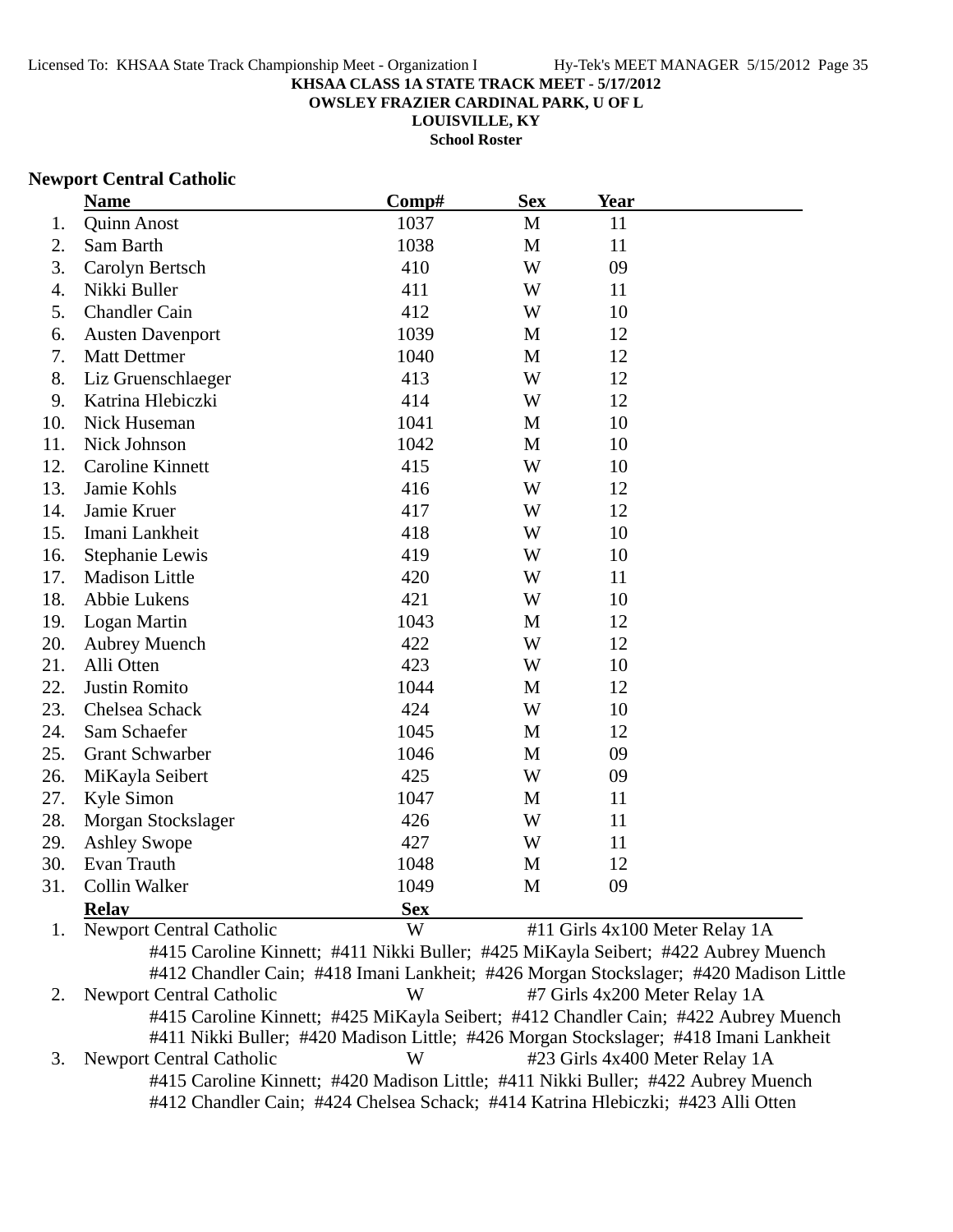Licensed To: KHSAA State Track Championship Meet - Organization I Hy-Tek's MEET MANAGER 5/15/2012 Page 36

#### **KHSAA CLASS 1A STATE TRACK MEET - 5/17/2012**

**OWSLEY FRAZIER CARDINAL PARK, U OF L**

### **LOUISVILLE, KY**

**School Roster**

## **Newport Central Catholic**

|    | <b>Relay</b>                    |                | <b>Sex</b>                                                                             |  |
|----|---------------------------------|----------------|----------------------------------------------------------------------------------------|--|
| 4. | <b>Newport Central Catholic</b> | W              | #1 Girls 4x800 Meter Relay 1A                                                          |  |
|    |                                 |                | #419 Stephanie Lewis; #414 Katrina Hlebiczki; #424 Chelsea Schack; #420 Madison Little |  |
|    |                                 |                | #411 Nikki Buller; #417 Jamie Kruer; #410 Carolyn Bertsch; #415 Caroline Kinnett       |  |
| 5. | <b>Newport Central Catholic</b> | M              | #12 Boys 4x100 Meter Relay 1A                                                          |  |
|    |                                 |                | #1040 Matt Dettmer; #1044 Justin Romito; #1039 Austen Davenport; #1047 Kyle Simon      |  |
|    |                                 |                | #1037 Quinn Anost; #1045 Sam Schaefer; #1041 Nick Huseman; #1038 Sam Barth             |  |
| 6. | <b>Newport Central Catholic</b> | $M \sim$       | #8 Boys 4x200 Meter Relay 1A                                                           |  |
|    |                                 |                | #1040 Matt Dettmer; #1038 Sam Barth; #1039 Austen Davenport; #1045 Sam Schaefer        |  |
|    |                                 |                | #1037 Quinn Anost; #1044 Justin Romito; #1047 Kyle Simon; #1041 Nick Huseman           |  |
|    | <b>Newport Central Catholic</b> | $\mathbf M$    | #24 Boys 4x400 Meter Relay 1A                                                          |  |
|    |                                 |                | #1047 Kyle Simon; #1048 Evan Trauth; #1045 Sam Schaefer; #1038 Sam Barth               |  |
|    |                                 |                | #1040 Matt Dettmer; #1037 Quinn Anost; #1044 Justin Romito; #1039 Austen Davenport     |  |
| 8. | <b>Newport Central Catholic</b> | M <sub>1</sub> | #2 Boys 4x800 Meter Relay 1A                                                           |  |
|    |                                 |                | #1048 Evan Trauth; #1042 Nick Johnson; #1049 Collin Walker; #1038 Sam Barth            |  |
|    |                                 |                | #1046 Grant Schwarber; #1045 Sam Schaefer; #1044 Justin Romito; #1039 Austen Davenport |  |

### **Nicholas County**

|    | <b>Name</b>           | Comp# | Sex | Year |
|----|-----------------------|-------|-----|------|
|    | <b>Allison Howard</b> | 428   | W   |      |
|    | 2. Toby Howard        | 1050  | M   |      |
| 3. | Elizabeth Johnson     | 429   | W   |      |
|    | 4. Caleb Pope         | 1051  | M   |      |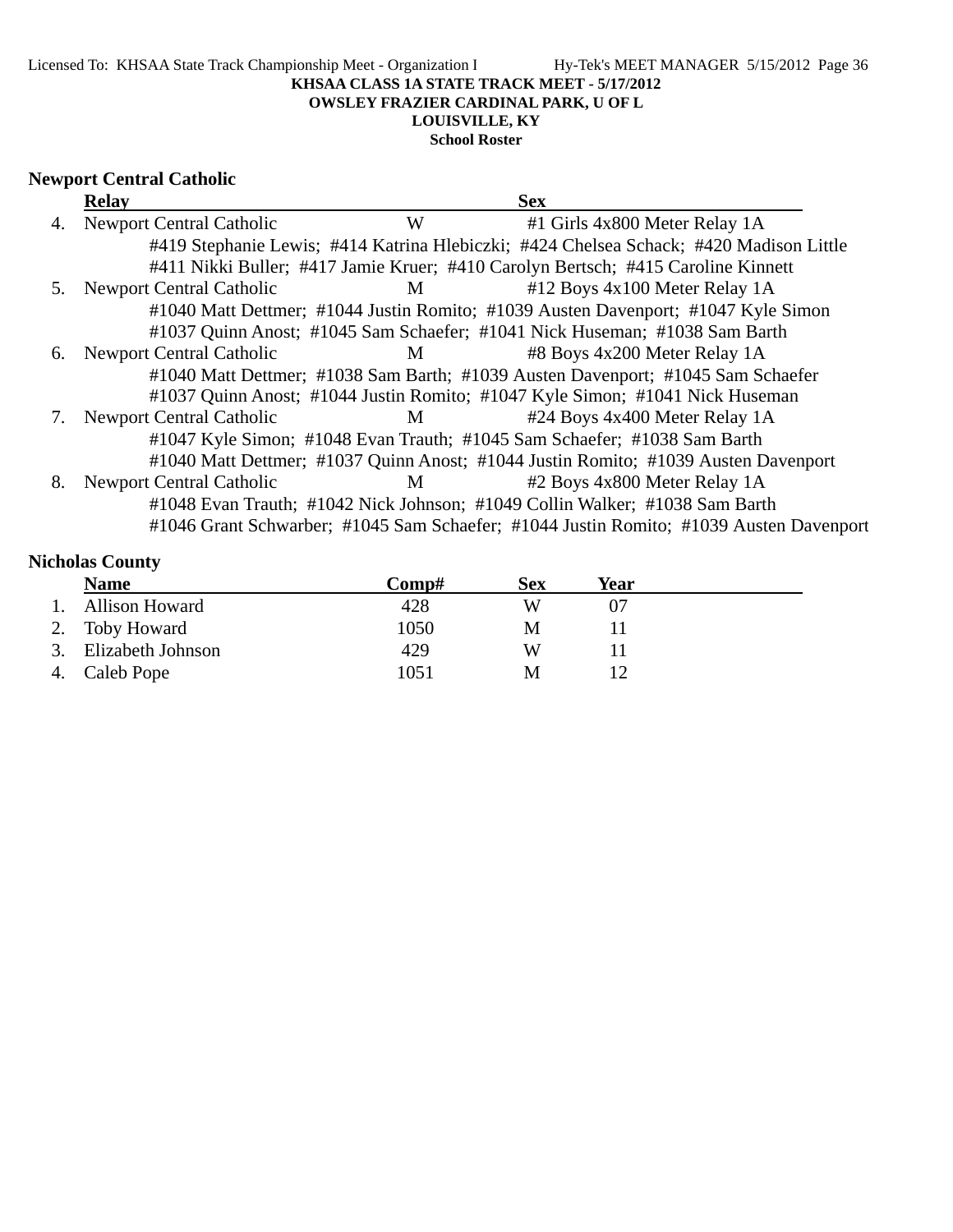**OWSLEY FRAZIER CARDINAL PARK, U OF L**

**LOUISVILLE, KY School Roster**

### **Owen County**

|     | <b>Name</b>                                                                 | Comp#      | <b>Sex</b> | Year                          |  |  |
|-----|-----------------------------------------------------------------------------|------------|------------|-------------------------------|--|--|
| 1.  | Paul Banks                                                                  | 1052       | M          | 11                            |  |  |
| 2.  | <b>Emily Bibb</b>                                                           | 430        | W          | 08                            |  |  |
| 3.  | <b>Ashley Byers</b>                                                         | 431        | W          | 10                            |  |  |
| 4.  | Mikala Byers                                                                | 432        | W          | 09                            |  |  |
| 5.  | <b>Daniel Cummins</b>                                                       | 1053       | M          | 12                            |  |  |
| 6.  | Haley DeCandia                                                              | 433        | W          | 10                            |  |  |
| 7.  | Amber Gover                                                                 | 434        | W          | 08                            |  |  |
| 8.  | <b>Autumn Gover</b>                                                         | 435        | W          | 09                            |  |  |
| 9.  | Nicole Jacobs                                                               | 436        | W          | 08                            |  |  |
| 10. | <b>Bobby Mingie</b>                                                         | 1054       | M          | 12                            |  |  |
| 11. | Darian Polley                                                               | 1055       | M          | 12                            |  |  |
| 12. | Nathan Rivera                                                               | 1056       | M          | 11                            |  |  |
| 13. | Chris Smith                                                                 | 1057       | M          | 11                            |  |  |
| 14. | Samantha Tamplin                                                            | 437        | W          | 08                            |  |  |
| 15. | Cooper Taylor                                                               | 1058       | М          | 12                            |  |  |
| 16. | Collin Trammel                                                              | 1059       | M          | 11                            |  |  |
| 17. | <b>Hunter Trenary</b>                                                       | 1060       | M          | 10                            |  |  |
| 18. | Micheal Wash                                                                | 1061       | M          | 09                            |  |  |
|     | <b>Relay</b>                                                                | <b>Sex</b> |            |                               |  |  |
| 1.  | <b>Owen County</b>                                                          | W          |            | #1 Girls 4x800 Meter Relay 1A |  |  |
|     | #430 Emily Ribb: #437 Samantha Tamplin: #432 Mikala Ryers: #434 Amber Gover |            |            |                               |  |  |

#430 Emily Bibb; #437 Samantha Tamplin; #432 Mikala Byers; #434 Amber Gover #435 Autumn Gover; #431 Ashley Byers; #436 Nicole Jacobs;

2. Owen County M #12 Boys 4x100 Meter Relay 1A #1055 Darian Polley; #1054 Bobby Mingie; #1059 Collin Trammel; #1052 Paul Banks #1057 Chris Smith; #1056 Nathan Rivera; #1058 Cooper Taylor; #1061 Micheal Wash

#### **Owensboro Catholic**

|             | <b>Name</b>           | Comp#      | <b>Sex</b> | Year                                                                                                       |
|-------------|-----------------------|------------|------------|------------------------------------------------------------------------------------------------------------|
|             | <b>Collin Carrico</b> | 1062       | M          | 10                                                                                                         |
|             | Cecilia Crowe         | 438        | W          | 09                                                                                                         |
| 3.          | Stephanie Dooper      | 439        | W          | 12                                                                                                         |
| 4.          | Seth Hayden           | 1063       | M          | 09                                                                                                         |
| 5.          | Danielle Hogg         | 440        | W          | 10                                                                                                         |
| 6.          | Mary Nell Ivey        | 441        | W          | 09                                                                                                         |
| 7.          | Clark Payne           | 1064       | M          | 10                                                                                                         |
| 8.          | Alex Ross             | 1065       | M          | 10                                                                                                         |
| 9.          | <b>Holden Staples</b> | 1066       | M          | 09                                                                                                         |
| 10.         | Jordan White          | 1067       | M          | 12                                                                                                         |
|             | <b>Relay</b>          | <b>Sex</b> |            |                                                                                                            |
| $\mathbf 1$ | Owanghous Cotholic    | <b>N</b>   |            | $\text{412 D}$ $\text{Area}$ $\text{Ar}$ $\text{100 M}$ $\text{Area}$ $\text{D}$ $\text{day}$ $\text{1 A}$ |

1. Owensboro Catholic **1. All and Market All 2** Boys 4x100 Meter Relay 1A #1064 Clark Payne; #1065 Alex Ross; #1066 Holden Staples; #1062 Collin Carrico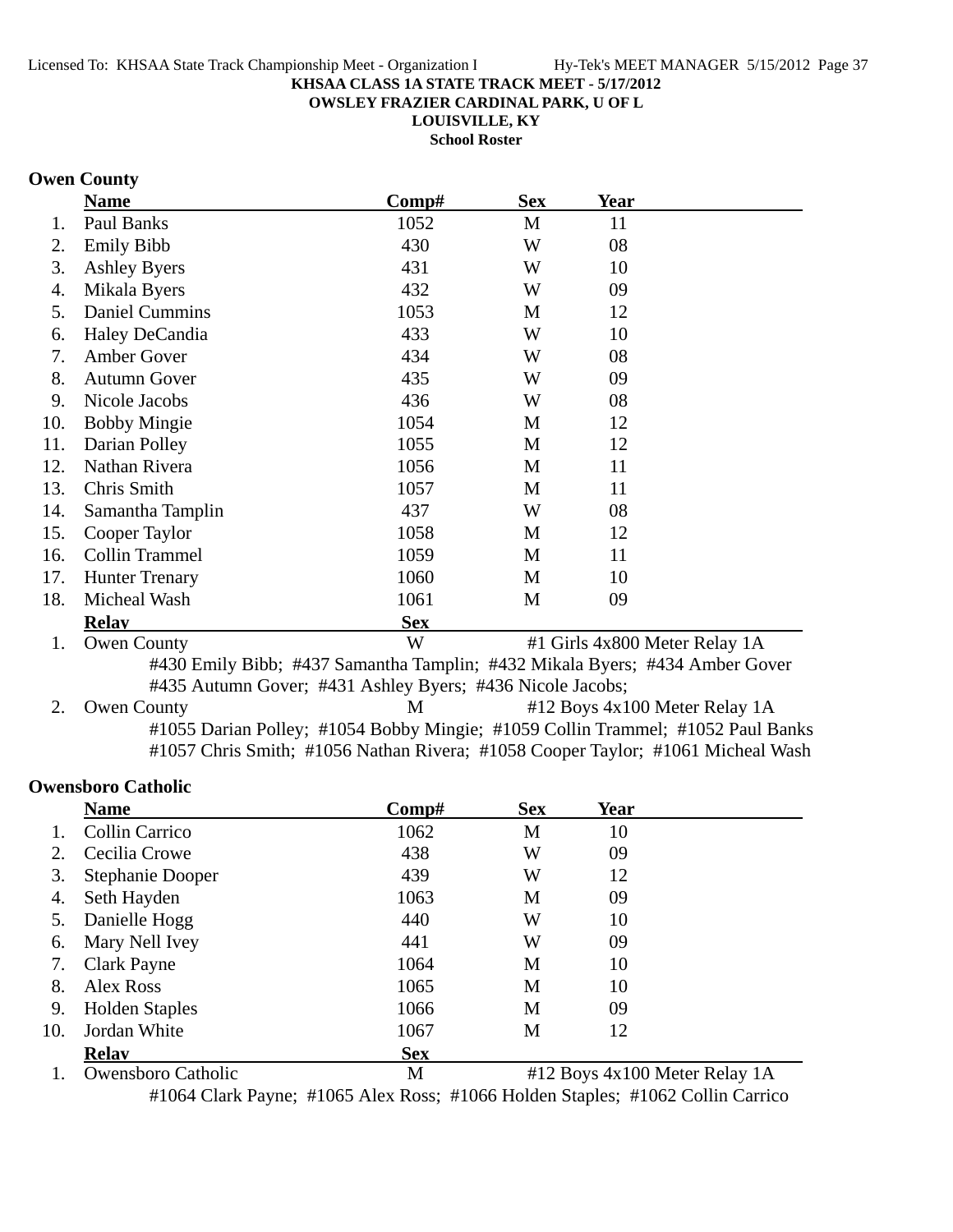**OWSLEY FRAZIER CARDINAL PARK, U OF L**

### **LOUISVILLE, KY**

**School Roster**

### **Owsley County**

|    | <b>Name</b>        | Comp# | <b>Sex</b> | Year |  |
|----|--------------------|-------|------------|------|--|
|    | 1. Logan Campbell  | 1068  | М          | 09   |  |
| 2. | Larissa Caudill    | 442   | W          |      |  |
|    | 3. Lawrence Lee Jr | 1069  | М          | 12   |  |
|    | 4. Coty Shouse     | 1070  | М          | 12   |  |
|    | 5. Kayla White     | 443   | W          | 12   |  |

### **Paintsville**

| <b>Name</b>          | <b>Comp#</b> | Sex | Year |  |
|----------------------|--------------|-----|------|--|
| 1. Juliana Cybriwsky | 444          | W   |      |  |
| 2. Ariana Doderer    | 445          | W   |      |  |

#### **Paris**

|    | <b>Name</b>             | Comp#      | <b>Sex</b>                    | Year |  |
|----|-------------------------|------------|-------------------------------|------|--|
| 1. | <b>Marcus Champs</b>    | 1071       | M                             | 11   |  |
| 2. | James Clark             | 1072       | M                             | 08   |  |
| 3. | Marquaze Hill           | 1073       | М                             | 08   |  |
| 4. | <b>Terrell Howard</b>   | 1074       | М                             | 12   |  |
| 5. | Dillon Olson            | 1075       | М                             | 12   |  |
| 6. | Nate Stevens            | 1076       | М                             | 11   |  |
| 7. | Jalen Walton            | 1077       | М                             | 12   |  |
| 8. | <b>Malik Washington</b> | 1078       | M                             | 10   |  |
|    | <b>Relav</b>            | <b>Sex</b> |                               |      |  |
|    | Paris                   | М          | #12 Boys 4x100 Meter Relay 1A |      |  |

#1074 Terrell Howard; #1073 Marquaze Hill; #1076 Nate Stevens; #1071 Marcus Champs #1072 James Clark; #1077 Jalen Walton; #1078 Malik Washington; #1075 Dillon Olson

### **Pikeville Name Comp# Sex Year** 1. Emma Looney 446 W 09 **Pineville Name Comp# Sex Year** 1. Jeremy Bartells 1079 M 11 2. Dalton Ledbetter 1080 M 09 **Portland Christian Name Comp#** Sex Year 1. Jonathan Taylor 1081 M 10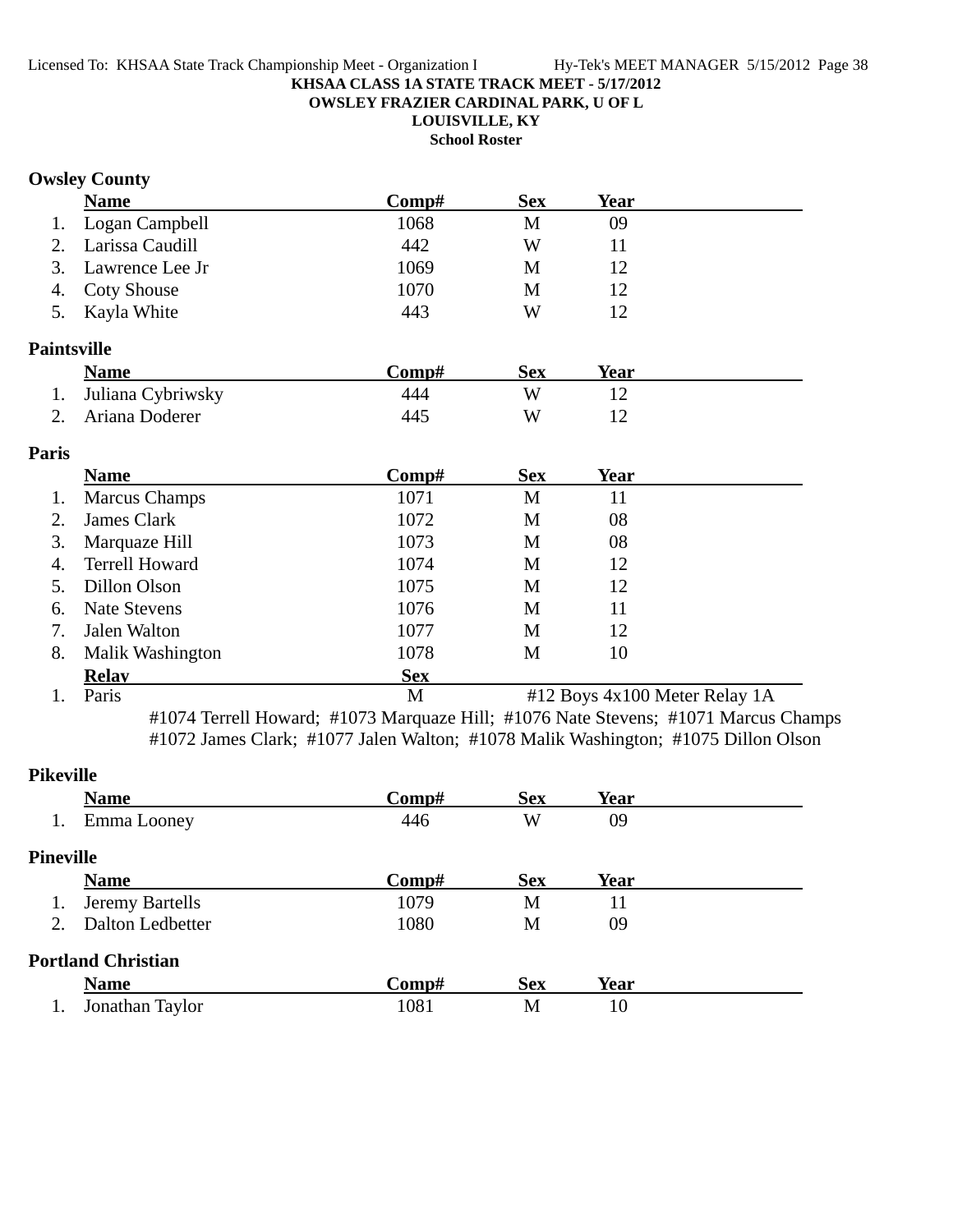**OWSLEY FRAZIER CARDINAL PARK, U OF L**

**LOUISVILLE, KY**

**School Roster**

### **Raceland**

|     | <b>Name</b>                                                                       | Comp#      | <b>Sex</b> | Year                           |  |
|-----|-----------------------------------------------------------------------------------|------------|------------|--------------------------------|--|
| 1.  | Jacob Blair                                                                       | 1082       | M          | 09                             |  |
| 2.  | <b>Austin Blankenship</b>                                                         | 1083       | M          | 11                             |  |
| 3.  | <b>Haley Boggs</b>                                                                | 447        | W          | 07                             |  |
| 4.  | Gracie Chapman                                                                    | 448        | W          | 07                             |  |
| 5.  | Jeana Denton                                                                      | 449        | W          | 11                             |  |
| 6.  | Megan Harper                                                                      | 450        | W          | 12                             |  |
| 7.  | <b>Brady Harris</b>                                                               | 1084       | M          | 10                             |  |
| 8.  | Abby Jones                                                                        | 451        | W          | 09                             |  |
| 9.  | AJ Joseph                                                                         | 1085       | M          | 10                             |  |
| 10. | <b>Baleigh Joseph</b>                                                             | 452        | W          | 07                             |  |
| 11. | <b>Brittany McEwen</b>                                                            | 453        | W          | 12                             |  |
| 12. | <b>Connor Messer</b>                                                              | 1086       | M          | 09                             |  |
| 13. | <b>Trey Potter</b>                                                                | 1087       | M          | 09                             |  |
| 14. | <b>Andrew Salyers</b>                                                             | 1088       | M          | 10                             |  |
| 15. | <b>Alexis Scott</b>                                                               | 454        | W          | 08                             |  |
| 16. | Chyeanne Smith                                                                    | 455        | W          | 07                             |  |
| 17. | Makenzi Speaks                                                                    | 456        | W          | 10                             |  |
| 18. | Cole Thomas                                                                       | 1089       | M          | 11                             |  |
| 19. | John Valencourt                                                                   | 1090       | M          | 11                             |  |
| 20. | <b>Brooke Wellman</b>                                                             | 457        | W          | 11                             |  |
| 21. | James Wireman                                                                     | 1091       | M          | 10                             |  |
|     | <b>Relav</b>                                                                      | <b>Sex</b> |            |                                |  |
| 1.  | Raceland                                                                          | W          |            | #11 Girls 4x100 Meter Relay 1A |  |
|     | #450 Megan Harper; #457 Brooke Wellman; #451 Abby Jones; #449 Jeana Denton        |            |            |                                |  |
|     | #454 Alexis Scott; #453 Brittany McEwen; #456 Makenzi Speaks; #455 Chyeanne Smith |            |            |                                |  |
| 2.  | Raceland                                                                          | W          |            | #7 Girls 4x200 Meter Relay 1A  |  |
|     | #450 Megan Harper; #457 Brooke Wellman; #451 Abby Jones; #449 Jeana Denton        |            |            |                                |  |
|     | #454 Alexis Scott; #448 Gracie Chapman; #447 Haley Boggs; #452 Baleigh Joseph     |            |            |                                |  |
| 3.  | Raceland                                                                          | W          |            | #23 Girls 4x400 Meter Relay 1A |  |
|     | #450 Megan Harper; #457 Brooke Wellman; #449 Jeana Denton; #451 Abby Jones        |            |            |                                |  |
|     | #455 Chyeanne Smith; #447 Haley Boggs; #452 Baleigh Joseph; #456 Makenzi Speaks   |            |            |                                |  |

4. Raceland  $W = W + 1$  Girls 4x800 Meter Relay 1A #447 Haley Boggs; #448 Gracie Chapman; #452 Baleigh Joseph; #456 Makenzi Speaks #455 Chyeanne Smith; #453 Brittany McEwen; #450 Megan Harper; #451 Abby Jones 5. Raceland M #8 Boys 4x200 Meter Relay 1A

#1091 James Wireman; #1090 John Valencourt; #1088 Andrew Salyers; #1085 AJ Joseph #1084 Brady Harris; #1087 Trey Potter; #1082 Jacob Blair; #1083 Austin Blankenship

#### **Red Bird**

|    | Name         | -`omp# | Sex | rear |  |
|----|--------------|--------|-----|------|--|
| 1. | Morgan Asher | t J O  | W   |      |  |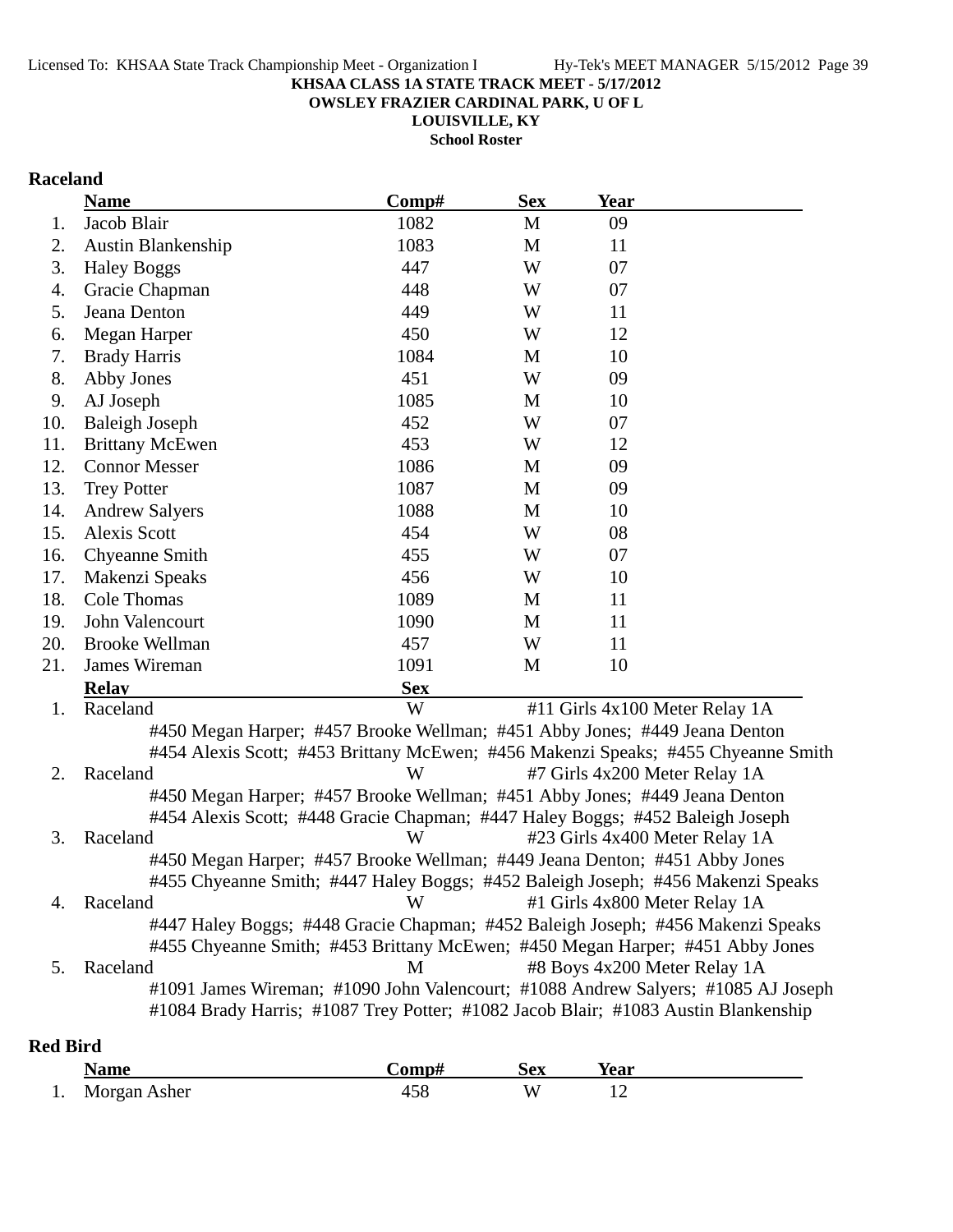**OWSLEY FRAZIER CARDINAL PARK, U OF L**

**LOUISVILLE, KY**

**School Roster**

#### **Rose Hill Christian**

| <b>Name</b>   | Comp# | <b>Sex</b> | Year |  |
|---------------|-------|------------|------|--|
| 1. Lori Etter |       | W          |      |  |
| 2. Olivia Kee | 460   | W          | 09   |  |

### **Russellville**

|                | <b>Name</b>                                 | Comp#      | <b>Sex</b> | <b>Year</b>                                                                         |
|----------------|---------------------------------------------|------------|------------|-------------------------------------------------------------------------------------|
| 1.             | <b>Quintin Calloway</b>                     | 1092       | M          | 12                                                                                  |
| 2.             | <b>Demarcus Hampton</b>                     | 1093       | M          | 10                                                                                  |
| 3.             | Joshua Hampton                              | 1094       | M          | 11                                                                                  |
| 4.             | Dominique Harris                            | 1095       | M          | 12                                                                                  |
| 5.             | Diamond Hines                               | 461        | W          | 08                                                                                  |
| 6.             | Zacharius Hines                             | 1096       | M          | 11                                                                                  |
| 7.             | Antonio Rose                                | 1097       | M          | 10                                                                                  |
| 8.             | Alescia Swinson                             | 462        | W          | 08                                                                                  |
| 9.             | Devonna Sydnor                              | 463        | W          | 10                                                                                  |
| 10.            | <b>Passion Townsend</b>                     | 464        | W          | 12                                                                                  |
| 11.            | Jalonda Wells                               | 465        | W          | 08                                                                                  |
|                | <b>Relay</b>                                | <b>Sex</b> |            |                                                                                     |
| $\mathbf{1}$ . | Russellville                                | W          |            | #11 Girls 4x100 Meter Relay 1A                                                      |
|                |                                             |            |            | #461 Diamond Hines; #465 Jalonda Wells; #463 Devonna Sydnor; #464 Passion Townsend  |
|                | #462 Alescia Swinson;                       |            |            |                                                                                     |
| 2.             | Russellville                                | W          |            | #7 Girls 4x200 Meter Relay 1A                                                       |
|                |                                             |            |            | #461 Diamond Hines; #463 Devonna Sydnor; #464 Passion Townsend; #465 Jalonda Wells  |
|                | #462 Alescia Swinson;                       |            |            |                                                                                     |
| 3.             | Russellville                                | M          |            | #12 Boys 4x100 Meter Relay 1A                                                       |
|                |                                             |            |            | #1095 Dominique Harris; #1094 Joshua Hampton; #1093 Demarcus Hampton; #1096 Zachari |
|                | #1097 Antonio Rose; #1092 Quintin Calloway; |            |            |                                                                                     |
| 4.             | Russellville                                | М          |            | #8 Boys 4x200 Meter Relay 1A                                                        |
|                |                                             |            |            | #1095 Dominique Harris; #1094 Joshua Hampton; #1093 Demarcus Hampton; #1096 Zachari |
|                | #1092 Quintin Calloway; #1097 Antonio Rose; |            |            |                                                                                     |
| 5.             | Russellville                                | M          |            | #24 Boys 4x400 Meter Relay 1A                                                       |

#1092 Quintin Calloway; #1097 Antonio Rose; #1096 Zacharius Hines; #1094 Joshua Hampto #1093 Demarcus Hampton; #1095 Dominique Harris;

### **Sayre**

| <b>Name</b>             | $\bf Comp\#$ | Sex | Year |
|-------------------------|--------------|-----|------|
| Jed Ball                | 1098         | M   |      |
| 2. Philippine Couturier | 466          | W   | 09   |
| 3. Maddox Patterson     | 467          | W   | 09   |
| 4. Nicholas Waltman     | 1099         | М   | 10   |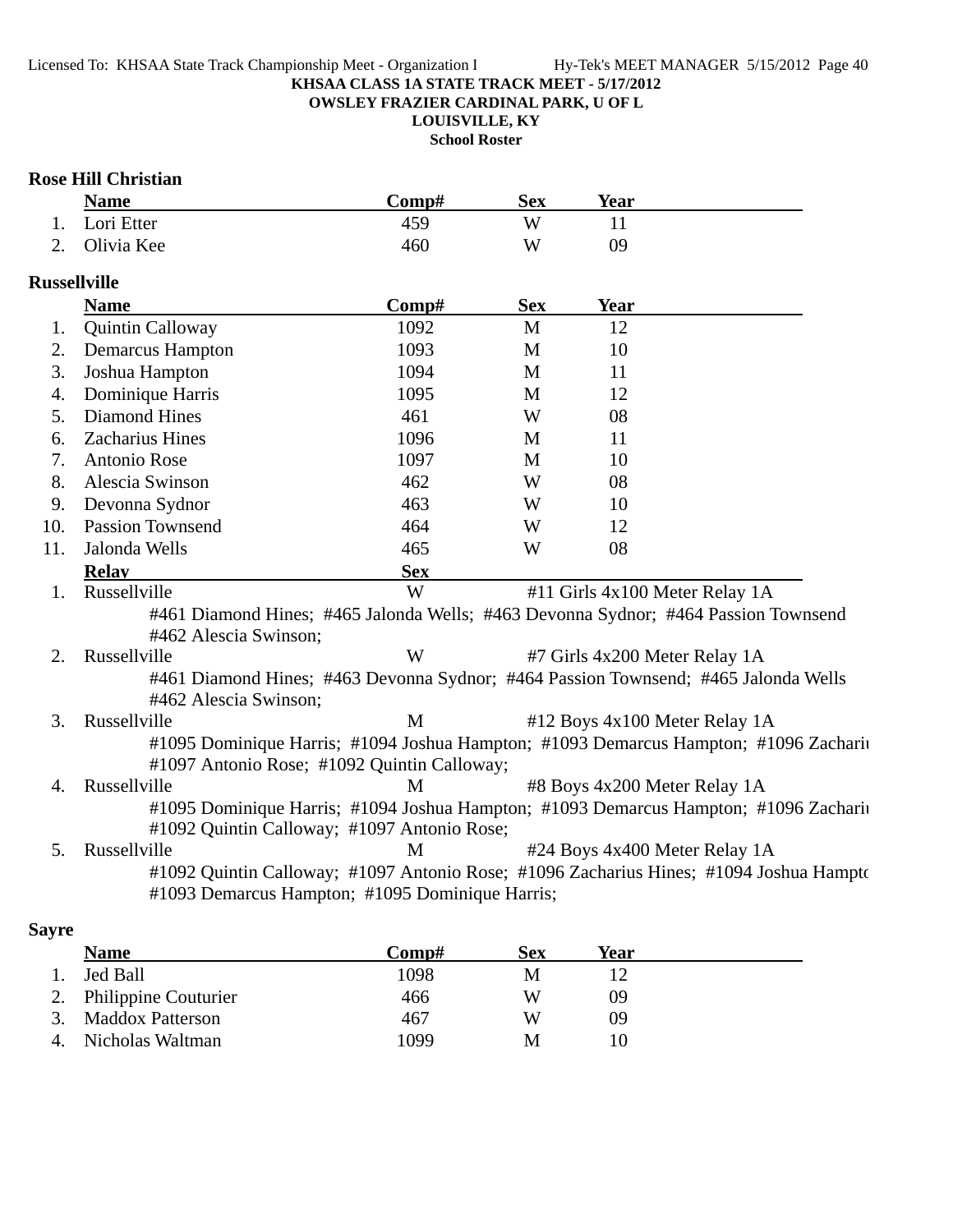**OWSLEY FRAZIER CARDINAL PARK, U OF L**

### **LOUISVILLE, KY**

**School Roster**

### **Shelby Valley**

|                | <b>Name</b>           | Comp#        | <b>Sex</b>                   | Year                              |
|----------------|-----------------------|--------------|------------------------------|-----------------------------------|
| 1.             | Lucas Fields          | 1100         | M                            | 12                                |
|                | 2. Corey Griffith     | 1101         | M                            |                                   |
|                | 3. Tyler Richardson   | 1102         | M                            |                                   |
|                | 4. Jordan Robinson    | 1103         | M                            | 12                                |
| 5.             | <b>Austin Thacker</b> | 1104         | М                            |                                   |
|                | <b>Relay</b>          | <b>Sex</b>   |                              |                                   |
| $\blacksquare$ | 011171                | $\mathbf{A}$ | $\mathbf{u}$ 10 $\mathbf{v}$ | $\overline{100M}$ $\overline{11}$ |

1. Shelby Valley **1. Shelby Valley 1.** Shelby Valley

#1104 Austin Thacker; #1102 Tyler Richardson; #1100 Lucas Fields; #1103 Jordan Robinson #1101 Corey Griffith;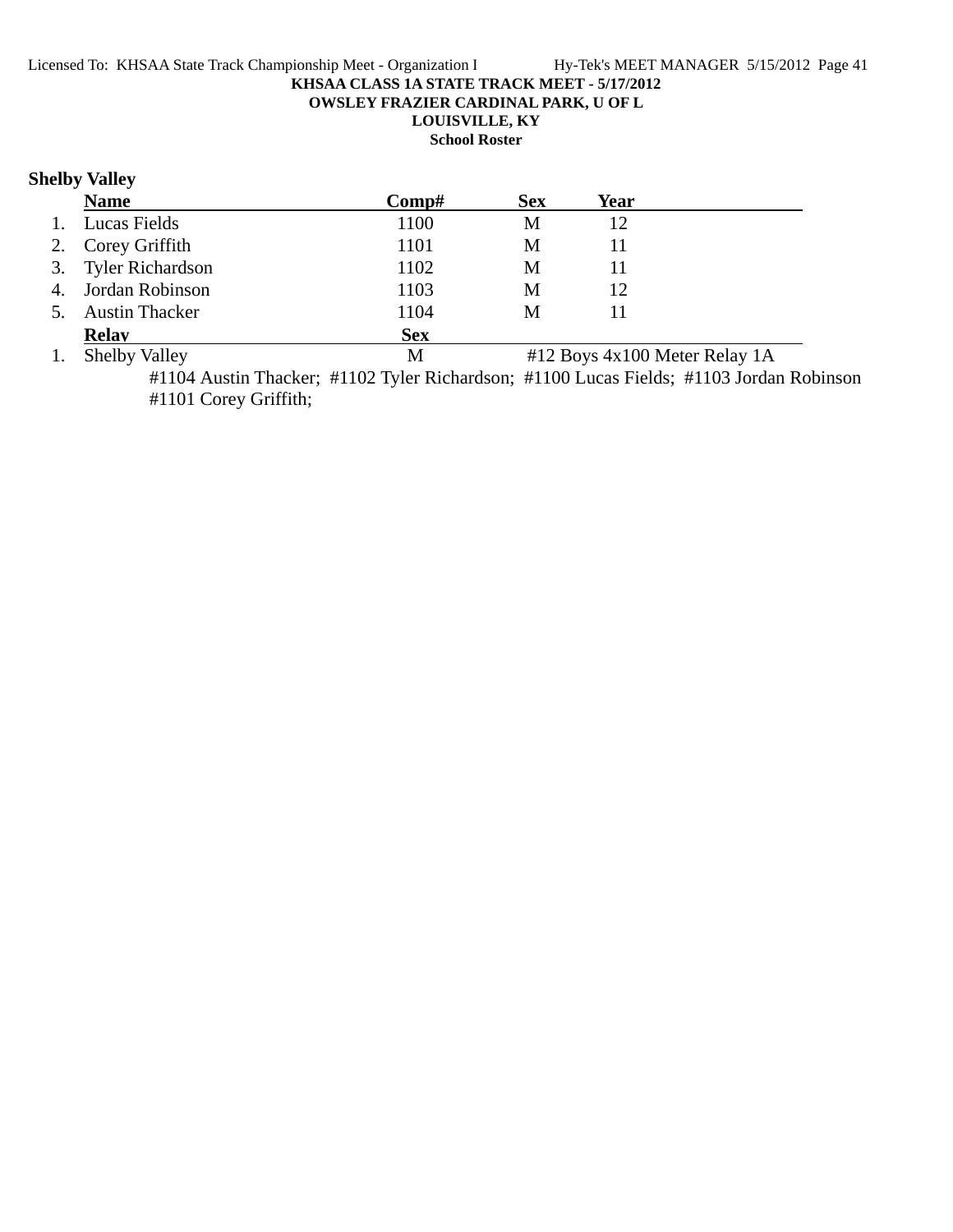**OWSLEY FRAZIER CARDINAL PARK, U OF L**

**LOUISVILLE, KY**

**School Roster**

### **Somerset**

|     | <b>Name</b>            | Comp#      | <b>Sex</b>   | <b>Year</b>                    |  |
|-----|------------------------|------------|--------------|--------------------------------|--|
| 1.  | <b>Austin Adams</b>    | 1105       | M            | 12                             |  |
| 2.  | <b>Cheyenne Adams</b>  | 468        | W            | 11                             |  |
| 3.  | <b>Christian Adams</b> | 1106       | $\mathbf M$  | 12                             |  |
| 4.  | Kathryn Alexander      | 469        | W            | 10                             |  |
| 5.  | Johnathon Baker        | 1107       | $\mathbf M$  | 11                             |  |
| 6.  | <b>Braden Bigelow</b>  | 1108       | $\mathbf M$  | 10                             |  |
| 7.  | Jarrod Branscum        | 1109       | $\mathbf M$  | 10                             |  |
| 8.  | Cam Cheuvront          | 1110       | M            | 10                             |  |
| 9.  | <b>Katie Dalton</b>    | 470        | W            | 08                             |  |
| 10. | <b>Matt Gordon</b>     | 1111       | $\mathbf M$  | 11                             |  |
| 11. | <b>Brandon Hall</b>    | 1112       | $\mathbf{M}$ | 12                             |  |
| 12. | Derek Hall             | 1113       | $\mathbf{M}$ | 09                             |  |
| 13. | <b>Joey Hall</b>       | 1114       | $\mathbf M$  | 09                             |  |
| 14. | Nick Henry             | 1115       | M            | 09                             |  |
| 15. | Sam Heuer              | 471        | W            | 09                             |  |
| 16. | Will Hinton            | 1116       | M            | 11                             |  |
| 17. | Akesha Kirkpatrick     | 472        | W            | 12                             |  |
| 18. | Mariko Krause          | 473        | W            | 12                             |  |
| 19. | <b>Tristian Krause</b> | 1117       | M            | 09                             |  |
| 20. | Will Lange             | 1118       | M            | 10                             |  |
| 21. | Ariel McGinnis         | 474        | W            | 09                             |  |
| 22. | <b>Tyler Megargel</b>  | 1119       | M            | 11                             |  |
| 23. | <b>Andre Mills</b>     | 1120       | $\mathbf M$  | 12                             |  |
| 24. | Maranda Mills          | 475        | W            | 09                             |  |
| 25. | <b>Brian Obino</b>     | 1121       | M            | 12                             |  |
| 26. | <b>Ensley Peters</b>   | 1122       | $\mathbf M$  | 10                             |  |
| 27. | Kaycee Rader           | 476        | W            | 09                             |  |
| 28. | <b>Sydney Saindon</b>  | 477        | W            | 09                             |  |
| 29. | Mary Schoolcraft       | 478        | W            | 09                             |  |
| 30. | April Shelton          | 479        | W            | 08                             |  |
| 31. | Tomoki Suda            | 1123       | M            | 09                             |  |
| 32. | <b>Emily Vaught</b>    | 480        | W            | 07                             |  |
| 33. | Jessica Wallace        | 481        | W            | 11                             |  |
|     | <b>Relay</b>           | <b>Sex</b> |              |                                |  |
| 1.  | Somerset               | W          |              | #11 Girls 4x100 Meter Relay 1A |  |

#475 Maranda Mills; #479 April Shelton; #474 Ariel McGinnis; 2. Somerset W #7 Girls 4x200 Meter Relay 1A

#472 Akesha Kirkpatrick; #481 Jessica Wallace; #479 April Shelton; #480 Emily Vaught #475 Maranda Mills; #476 Kaycee Rader; #474 Ariel McGinnis;

3. Somerset W #23 Girls 4x400 Meter Relay 1A #473 Mariko Krause; #481 Jessica Wallace; #480 Emily Vaught; #474 Ariel McGinnis #479 April Shelton; #476 Kaycee Rader; #475 Maranda Mills; #477 Sydney Saindon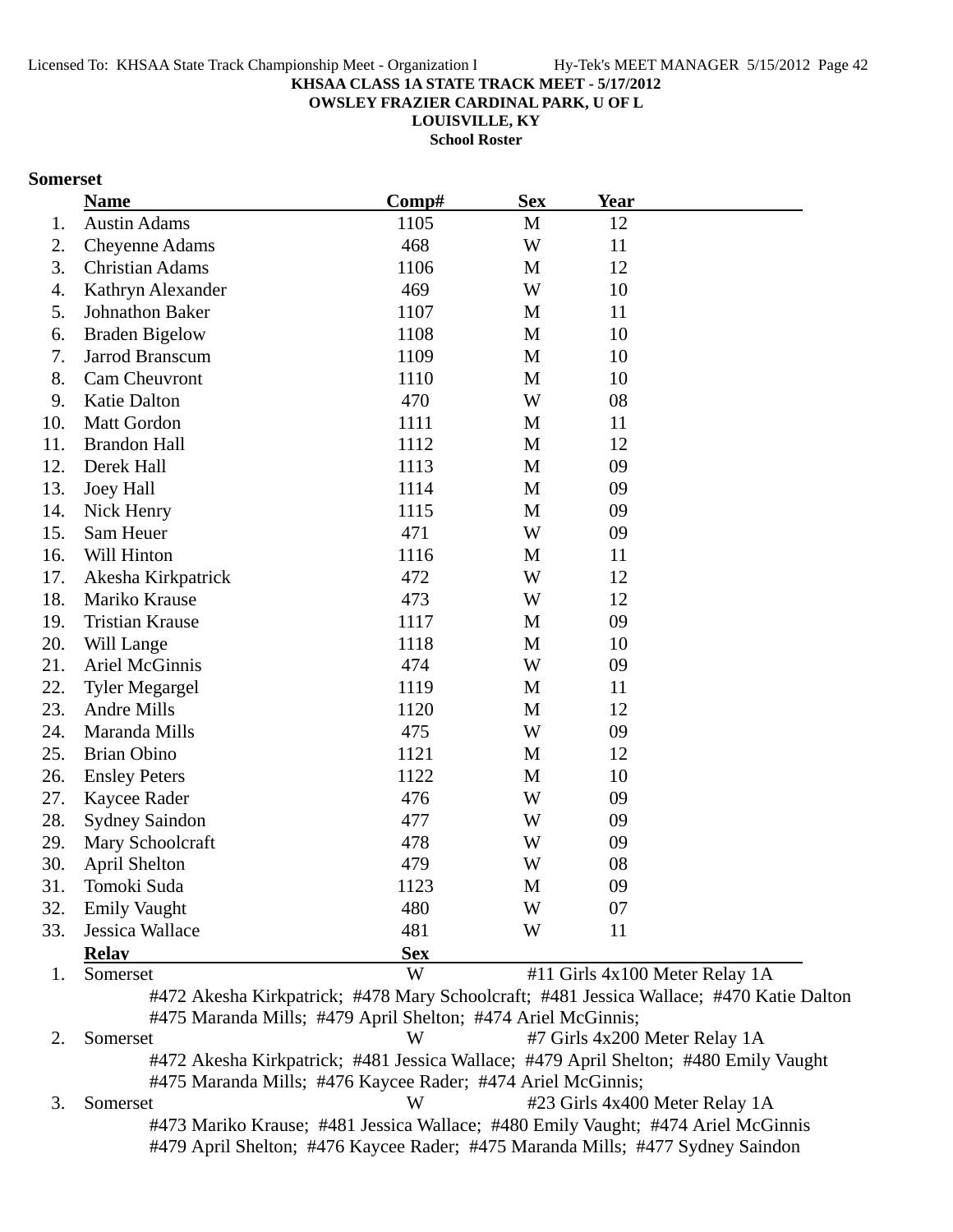#### Licensed To: KHSAA State Track Championship Meet - Organization I Hy-Tek's MEET MANAGER 5/15/2012 Page 43 **KHSAA CLASS 1A STATE TRACK MEET - 5/17/2012 OWSLEY FRAZIER CARDINAL PARK, U OF L LOUISVILLE, KY**

**School Roster**

#### **Somerset**

|    | <b>Relay</b> |                                                              | <b>Sex</b>                                                                              |  |
|----|--------------|--------------------------------------------------------------|-----------------------------------------------------------------------------------------|--|
| 4. | Somerset     | W                                                            | #1 Girls 4x800 Meter Relay 1A                                                           |  |
|    |              |                                                              | #473 Mariko Krause; #474 Ariel McGinnis; #476 Kaycee Rader; #479 April Shelton          |  |
|    |              |                                                              | #481 Jessica Wallace; #471 Sam Heuer; #469 Kathryn Alexander; #478 Mary Schoolcraft     |  |
|    | Somerset     | M                                                            | #12 Boys 4x100 Meter Relay 1A                                                           |  |
|    |              |                                                              | #1118 Will Lange; #1110 Cam Cheuvront; #1121 Brian Obino; #1112 Brandon Hall            |  |
|    |              |                                                              | #1119 Tyler Megargel; #1116 Will Hinton; #1106 Christian Adams; #1123 Tomoki Suda       |  |
| 6. | Somerset     | M                                                            | #8 Boys 4x200 Meter Relay 1A                                                            |  |
|    |              |                                                              | #1106 Christian Adams; #1110 Cam Cheuvront; #1118 Will Lange; #1120 Andre Mills         |  |
|    |              | #1112 Brandon Hall; #1119 Tyler Megargel; #1121 Brian Obino; |                                                                                         |  |
|    | Somerset     | M <sub>1</sub>                                               | #24 Boys 4x400 Meter Relay 1A                                                           |  |
|    |              |                                                              | #1112 Brandon Hall; #1115 Nick Henry; #1120 Andre Mills; #1113 Derek Hall               |  |
|    |              |                                                              | #1106 Christian Adams; #1117 Tristian Krause; #1105 Austin Adams; #1107 Johnathon Baker |  |
| 8. | Somerset     | M                                                            | #2 Boys 4x800 Meter Relay 1A                                                            |  |
|    |              |                                                              | #1105 Austin Adams; #1117 Tristian Krause; #1115 Nick Henry; #1120 Andre Mills          |  |
|    |              | #1112 Brandon Hall; #1113 Derek Hall; #1114 Joey Hall;       |                                                                                         |  |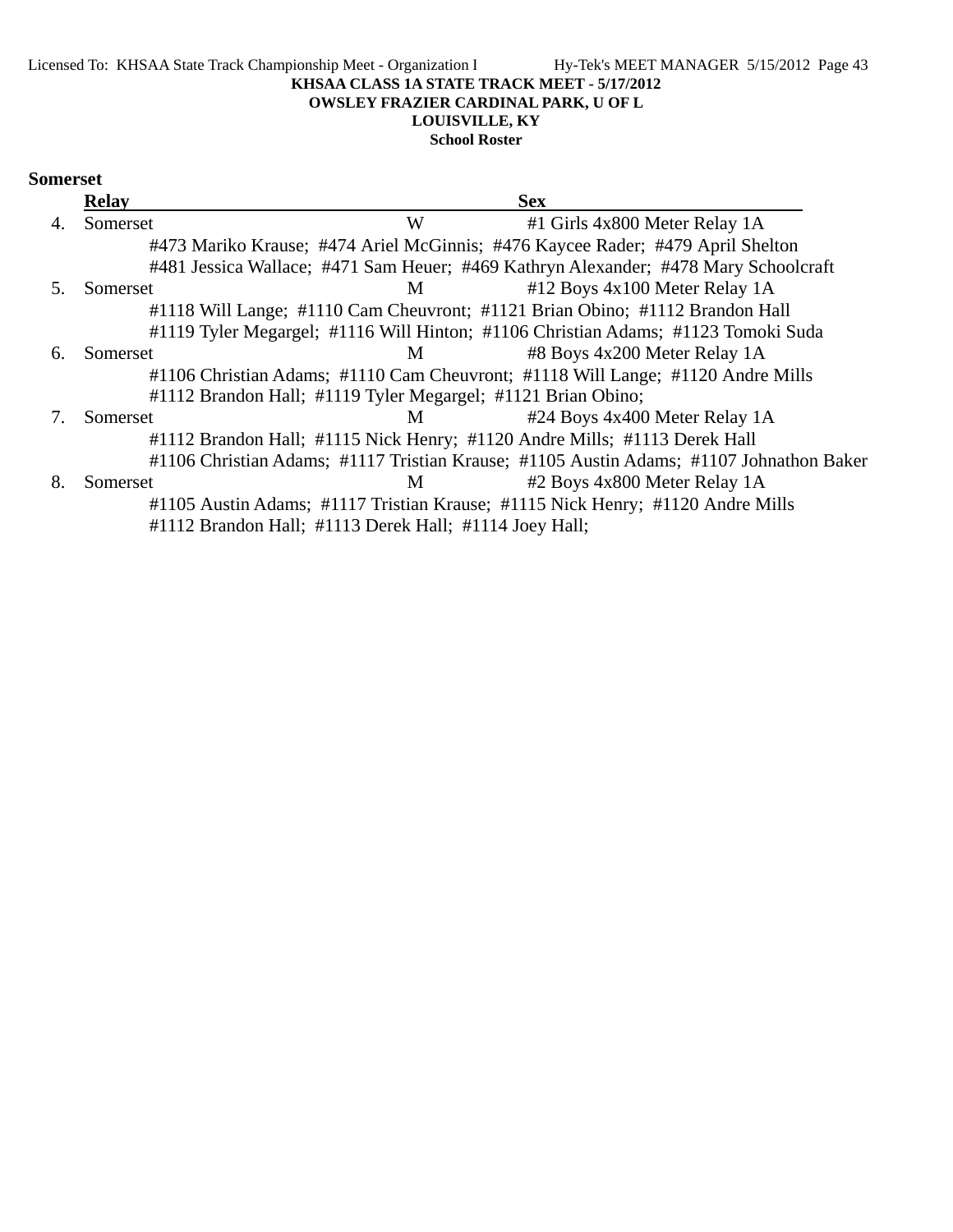**OWSLEY FRAZIER CARDINAL PARK, U OF L**

**LOUISVILLE, KY**

**School Roster**

### **St. Henry District**

|     | <b>Name</b>               | Comp#      | <b>Sex</b>  | <u>Year</u>                    |  |
|-----|---------------------------|------------|-------------|--------------------------------|--|
| 1.  | Craig Aldridge            | 1124       | M           | 11                             |  |
| 2.  | Robert Brockman           | 1125       | M           | 09                             |  |
| 3.  | Meghan Burke              | 482        | W           | 11                             |  |
| 4.  | Lauren Cahill             | 483        | W           | 10                             |  |
| 5.  | <b>Shaun Cawley</b>       | 1126       | $\mathbf M$ | 12                             |  |
| 6.  | <b>Taylor Connett</b>     | 484        | W           | 10                             |  |
| 7.  | <b>Madison Culbertson</b> | 485        | W           | 10                             |  |
| 8.  | Sullivan Culbertson       | 486        | W           | 12                             |  |
| 9.  | <b>Brendan Dooley</b>     | 1127       | M           | 12                             |  |
| 10. | <b>Austin Eibel</b>       | 1128       | M           | 11                             |  |
| 11. | Celia Eltzroth            | 487        | W           | 10                             |  |
| 12. | Laura Felix               | 488        | W           | 11                             |  |
| 13. | J. P. Ferraro             | 1129       | M           | 09                             |  |
| 14. | Zach Haacke               | 1130       | M           | 12                             |  |
| 15. | David Hellmann            | 1131       | M           | 11                             |  |
| 16. | Sam Hentz                 | 489        | W           | 09                             |  |
| 17. | Lindsey Hinken            | 490        | W           | 12                             |  |
| 18. | Alex Jobert               | 1132       | M           | 12                             |  |
| 19. | Jessica Knaley            | 491        | W           | 12                             |  |
| 20. | Mitchell Kriege           | 1133       | M           | 12                             |  |
| 21. | Nathan Mark               | 1134       | M           | 12                             |  |
| 22. | <b>Matt Martin</b>        | 1135       | M           | 11                             |  |
| 23. | Katie Mauntel             | 492        | W           | 12                             |  |
| 24. | Jordan Miller             | 493        | W           | 09                             |  |
| 25. | Sierra Moore              | 494        | W           | 12                             |  |
| 26. | Katherine Munzer          | 495        | W           | 10                             |  |
| 27. | Mackenzie Overwein        | 496        | W           | 11                             |  |
| 28. | <b>Sydney Pitts</b>       | 497        | W           | 11                             |  |
| 29. | Cameron Rohmann           | 1136       | M           | 12                             |  |
| 30. | Kirsti Ryan               | 498        | W           | 12                             |  |
| 31. | Erin Schulte              | 499        | W           | 12                             |  |
| 32. | <b>Andrew Smith</b>       | 1137       | M           | 09                             |  |
| 33. | <b>Dylan Strasburger</b>  | 1138       | M           | 09                             |  |
| 34. | <b>Andrew Svec</b>        | 1139       | M           | 12                             |  |
| 35. | <b>Ashley Svec</b>        | 500        | W           | 12                             |  |
| 36. | Liz Vagedes               | 501        | W           | 12                             |  |
| 37. | Drew Walker               | 1140       | M           | 12                             |  |
| 38. | <b>Scott Wilson</b>       | 1141       | M           | 09                             |  |
| 39. | Daniel Wolfer             | 1142       | M           | 11                             |  |
|     | <b>Relav</b>              | <b>Sex</b> |             |                                |  |
| 1.  | St. Henry District        | W          |             | #11 Girls 4x100 Meter Relay 1A |  |

#487 Celia Eltzroth; #485 Madison Culbertson; #493 Jordan Miller; #486 Sullivan Culbertson #488 Laura Felix; #492 Katie Mauntel; #482 Meghan Burke; #498 Kirsti Ryan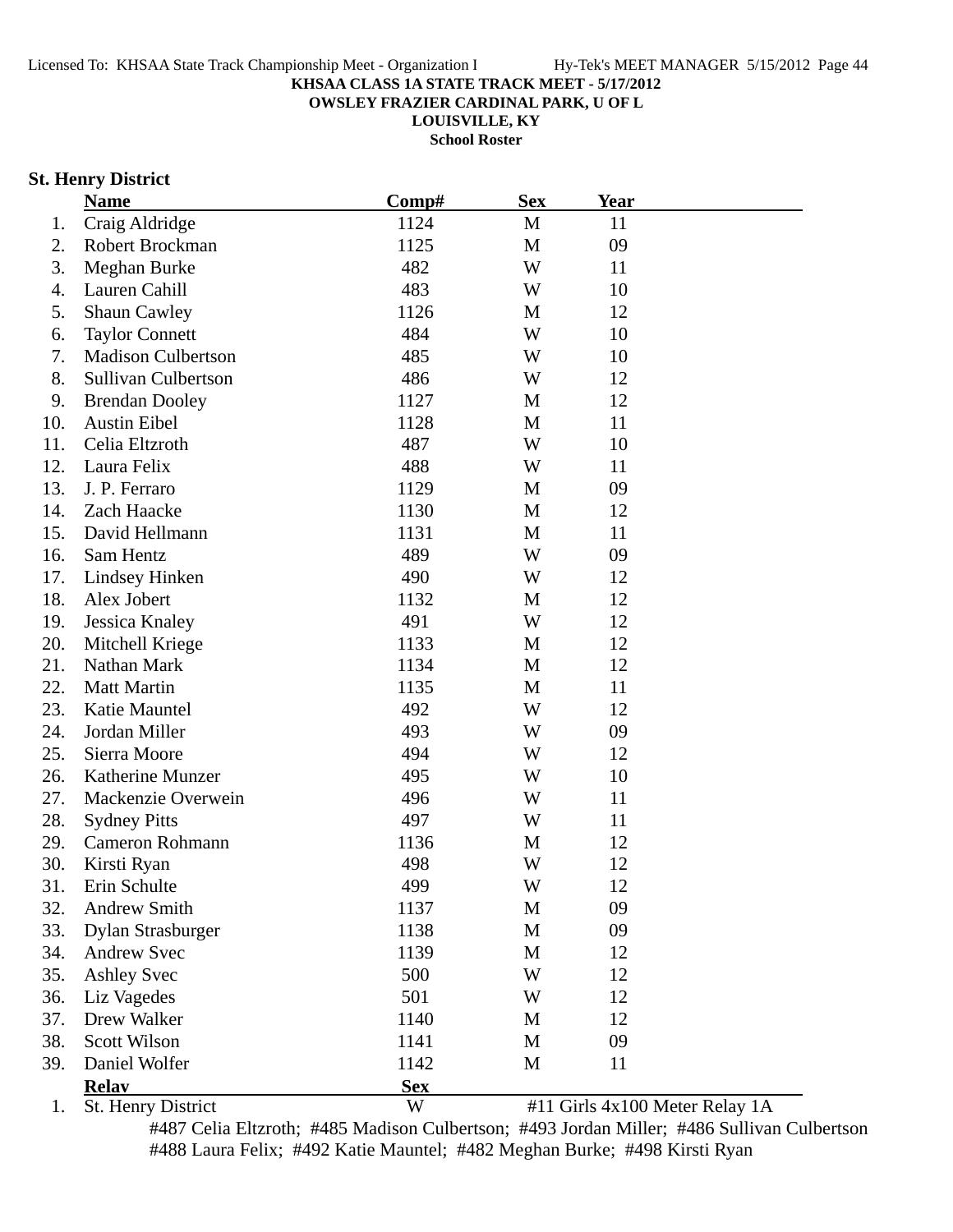#### **OWSLEY FRAZIER CARDINAL PARK, U OF L**

### **LOUISVILLE, KY**

### **School Roster**

#### **St. Henry District**

|    | <b>Relay</b>              |   | <b>Sex</b>                                                                           |
|----|---------------------------|---|--------------------------------------------------------------------------------------|
| 2. | St. Henry District        | W | #7 Girls 4x200 Meter Relay 1A                                                        |
|    |                           |   | #483 Lauren Cahill; #488 Laura Felix; #493 Jordan Miller; #486 Sullivan Culbertson   |
|    |                           |   | #485 Madison Culbertson; #492 Katie Mauntel; #487 Celia Eltzroth; #482 Meghan Burke  |
| 3. | St. Henry District        | W | #23 Girls 4x400 Meter Relay 1A                                                       |
|    |                           |   | #483 Lauren Cahill; #488 Laura Felix; #494 Sierra Moore; #484 Taylor Connett         |
|    |                           |   | #493 Jordan Miller; #486 Sullivan Culbertson; #492 Katie Mauntel; #500 Ashley Svec   |
| 4. | <b>St. Henry District</b> | W | #1 Girls 4x800 Meter Relay 1A                                                        |
|    |                           |   | #489 Sam Hentz; #484 Taylor Connett; #490 Lindsey Hinken; #500 Ashley Svec           |
|    |                           |   | #494 Sierra Moore; #493 Jordan Miller; #483 Lauren Cahill; #497 Sydney Pitts         |
| 5. | St. Henry District        | M | #8 Boys 4x200 Meter Relay 1A                                                         |
|    |                           |   | #1126 Shaun Cawley; #1130 Zach Haacke; #1132 Alex Jobert; #1133 Mitchell Kriege      |
|    |                           |   | #1129 J. P. Ferraro; #1128 Austin Eibel; #1138 Dylan Strasburger; #1139 Andrew Svec  |
| 6. | St. Henry District        | M | #24 Boys 4x400 Meter Relay 1A                                                        |
|    |                           |   | #1133 Mitchell Kriege; #1127 Brendan Dooley; #1136 Cameron Rohmann; #1130 Zach Haacl |
|    |                           |   | #1125 Robert Brockman; #1128 Austin Eibel; #1137 Andrew Smith; #1139 Andrew Svec     |
| 7. | St. Henry District        | M | #2 Boys 4x800 Meter Relay 1A                                                         |
|    |                           |   | #1125 Robert Brockman; #1127 Brendan Dooley; #1140 Drew Walker; #1134 Nathan Mark    |
|    |                           |   | #1136 Cameron Rohmann; #1130 Zach Haacke; #1141 Scott Wilson; #1142 Daniel Wolfer    |

### **St. Mary**

|    | <b>Name</b>            | Comp#      | <b>Sex</b> | Year                         |
|----|------------------------|------------|------------|------------------------------|
|    | William Broadbent      | 1143       | M          | 11                           |
| 2. | Daniel DeNeve          | 1144       | M          | 10                           |
| 3. | John DeNeve            | 1145       | M          | 09                           |
| 4. | Paul DeNeve            | 1146       | M          | 12                           |
| 5. | Nathan Ellis           | 1147       | M          | 12                           |
| 6. | <b>Matt Ousterhaus</b> | 1148       | M          | 11                           |
| 7. | Drew Shever            | 1149       | M          | 12                           |
| 8. | <b>Austin Spees</b>    | 1150       | М          | 12                           |
|    | <b>Relay</b>           | <b>Sex</b> |            |                              |
|    | St. Mary               | M          |            | #2 Boys 4x800 Meter Relay 1A |

#1147 Nathan Ellis; #1146 Paul DeNeve; #1144 Daniel DeNeve; #1148 Matt Ousterhaus #1150 Austin Spees; #1145 John DeNeve; #1149 Drew Shever; #1143 William Broadbent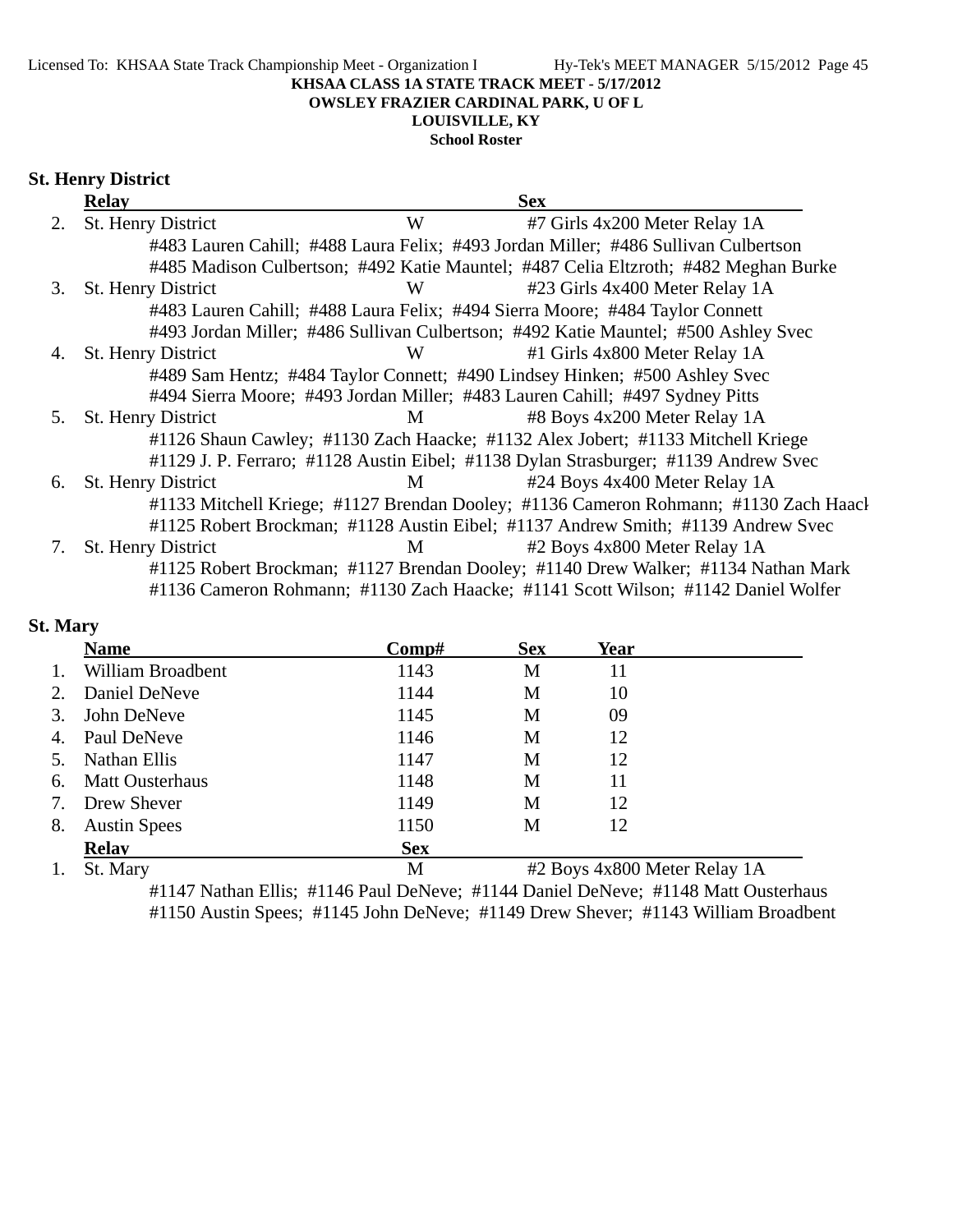**OWSLEY FRAZIER CARDINAL PARK, U OF L**

**LOUISVILLE, KY**

**School Roster**

### **Todd County Central**

|     | <b>Name</b>                                                                             | Comp#      | <b>Sex</b> | Year                           |  |
|-----|-----------------------------------------------------------------------------------------|------------|------------|--------------------------------|--|
|     | Julia Fox                                                                               | 502        | W          | 11                             |  |
| 2.  | William Fox                                                                             | 1151       | M          | 11                             |  |
| 3.  | <b>Kelvin Garrett</b>                                                                   | 1152       | М          | 09                             |  |
| 4.  | Erwin Graves                                                                            | 1153       | M          | 10                             |  |
| 5.  | Claire Hart                                                                             | 503        | W          | 10                             |  |
| 6.  | Terrance Johnson                                                                        | 1154       | M          | 10                             |  |
| 7.  | Markaishia Mimms                                                                        | 504        | W          | 07                             |  |
| 8.  | Demetria Rose                                                                           | 505        | W          | 11                             |  |
| 9.  | Kalisha Rose                                                                            | 506        | W          | 12                             |  |
| 10. | <b>Maggie Simons</b>                                                                    | 507        | W          | 11                             |  |
| 11. | <b>Brandon Tino-Cuniffe</b>                                                             | 1155       | M          | 12                             |  |
|     | <b>Relay</b>                                                                            | <b>Sex</b> |            |                                |  |
| 1.  | <b>Todd County Central</b>                                                              | W          |            | #11 Girls 4x100 Meter Relay 1A |  |
|     | #507 Maggie Simons; #506 Kalisha Rose; #502 Julia Fox; #505 Demetria Rose               |            |            |                                |  |
|     | #504 Markaishia Mimms;                                                                  |            |            |                                |  |
| 2.  | <b>Todd County Central</b>                                                              | W          |            | #7 Girls 4x200 Meter Relay 1A  |  |
|     | #502 Julia Fox; #505 Demetria Rose; #507 Maggie Simons; #506 Kalisha Rose               |            |            |                                |  |
|     | #504 Markaishia Mimms;                                                                  |            |            |                                |  |
| 3.  | <b>Todd County Central</b>                                                              | M          |            | #12 Boys 4x100 Meter Relay 1A  |  |
|     | #1153 Erwin Graves; #1151 William Fox; #1152 Kelvin Garrett; #1155 Brandon Tino-Cuniffe |            |            |                                |  |
|     | #1154 Terrance Johnson;                                                                 |            |            |                                |  |

### **Trimble County**

|     | <b>Name</b>            | Comp#      | <b>Sex</b> | Year                          |  |
|-----|------------------------|------------|------------|-------------------------------|--|
|     | Christian Apel         | 1156       | M          | 10                            |  |
| 2.  | Kirsten Baird          | 508        | W          | 08                            |  |
| 3.  | <b>Conner Ball</b>     | 1157       | M          | 10                            |  |
| 4.  | <b>Stuart Barnes</b>   | 1158       | M          | 12                            |  |
| 5.  | Morgan Chappell        | 509        | W          | 08                            |  |
| 6.  | Olivia Cooley          | 510        | W          | 10                            |  |
| 7.  | <b>Kelsie Courtney</b> | 511        | W          | 11                            |  |
| 8.  | Erin Gonterman         | 512        | W          | 10                            |  |
| 9.  | <b>Bo Hawkes</b>       | 1159       | M          | 09                            |  |
| 10. | <b>Kyle Puckett</b>    | 1160       | M          | 11                            |  |
| 11. | <b>Emily Tingle</b>    | 513        | W          | 09                            |  |
| 12. | Kylie Wilberding       | 514        | W          | 09                            |  |
| 13. | Justin Williamson      | 1161       | M          | 11                            |  |
|     | <b>Relav</b>           | <b>Sex</b> |            |                               |  |
|     | <b>Trimble County</b>  | W          |            | #1 Girls 4x800 Meter Relay 1A |  |

#508 Kirsten Baird; #514 Kylie Wilberding; #512 Erin Gonterman; #509 Morgan Chappell #510 Olivia Cooley; #513 Emily Tingle;

2. Trimble County M #2 Boys 4x800 Meter Relay 1A #1156 Christian Apel; #1157 Conner Ball; #1160 Kyle Puckett; #1159 Bo Hawkes #1161 Justin Williamson;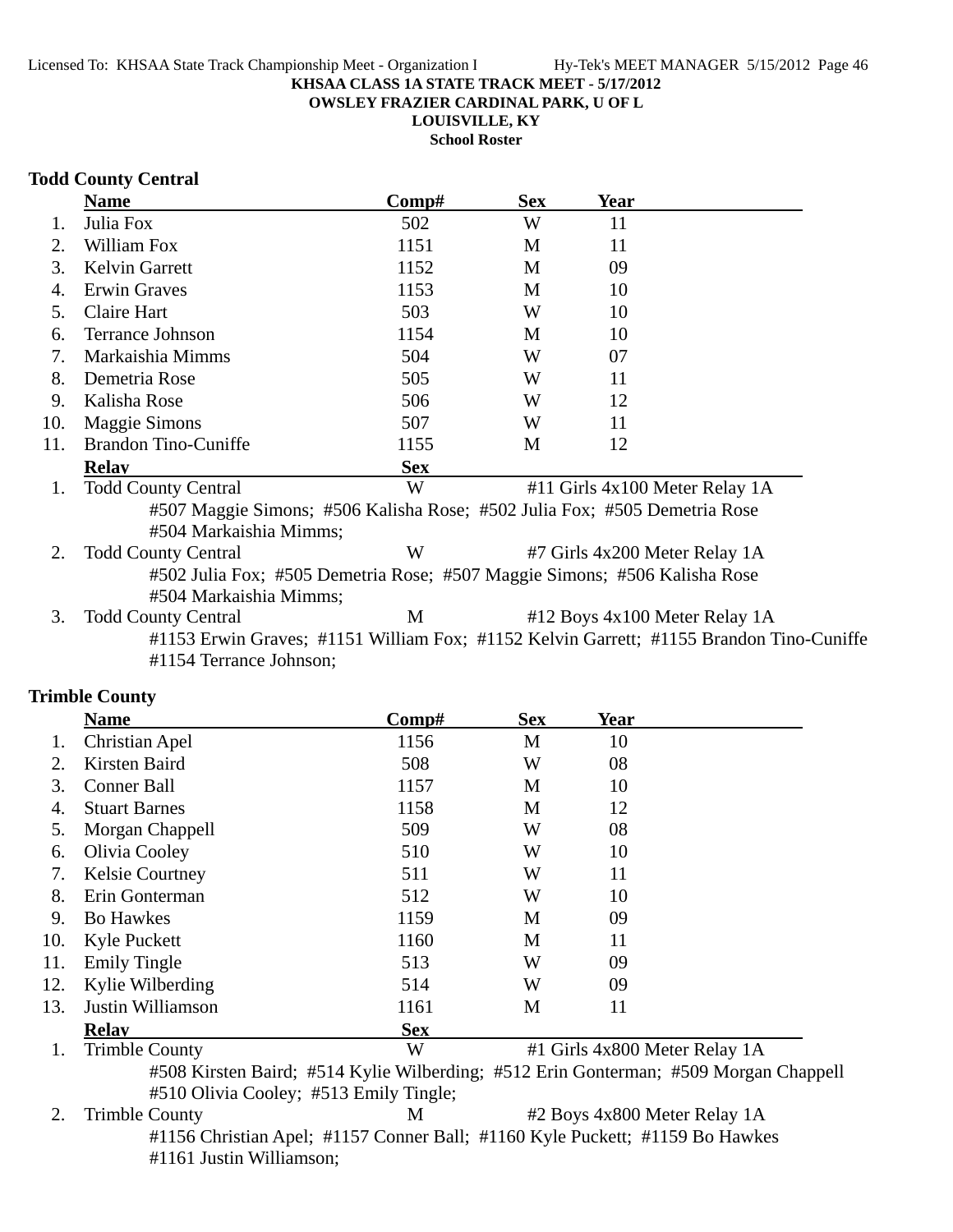**OWSLEY FRAZIER CARDINAL PARK, U OF L**

**LOUISVILLE, KY School Roster**

### **Villa Madonna**

|     | <b>Name</b>                                                                        | Comp#      | <b>Sex</b> | <b>Year</b>                   |                                |
|-----|------------------------------------------------------------------------------------|------------|------------|-------------------------------|--------------------------------|
| 1.  | <b>Abby Austin</b>                                                                 | 515        | W          | 09                            |                                |
| 2.  | <b>Rachel Bailey</b>                                                               | 516        | W          | 12                            |                                |
| 3.  | <b>Megan Barton</b>                                                                | 517        | W          | 11                            |                                |
| 4.  | Eric Baugh                                                                         | 1162       | M          | 09                            |                                |
| 5.  | Alec Bauscher                                                                      | 1163       | M          | 11                            |                                |
| 6.  | Maria Blom                                                                         | 518        | W          | 10                            |                                |
| 7.  | Libby Califf                                                                       | 519        | W          | 09                            |                                |
| 8.  | <b>Tyler Cobaugh</b>                                                               | 1164       | M          | 11                            |                                |
| 9.  | Melissa Cunha                                                                      | 520        | W          | 11                            |                                |
| 10. | Mitchell Day                                                                       | 1165       | M          | 11                            |                                |
| 11. | Lauren Dumaine                                                                     | 521        | W          | 11                            |                                |
| 12. | <b>Grant Giesbrecht</b>                                                            | 1166       | M          | 09                            |                                |
| 13. | Luke Hontas                                                                        | 1167       | M          | 11                            |                                |
| 14. | Clay Jackson                                                                       | 1168       | M          | 11                            |                                |
| 15. | Allison Laber                                                                      | 522        | W          | 09                            |                                |
| 16. | Meggie Lund                                                                        | 523        | W          | 11                            |                                |
| 17. | Katie Miller                                                                       | 524        | W          | 12                            |                                |
| 18. | <b>Paulette Moser</b>                                                              | 525        | W          | 09                            |                                |
| 19. | Monique Patil                                                                      | 526        | W          | 09                            |                                |
| 20. | Sarah Penney                                                                       | 527        | W          | 09                            |                                |
| 21. | Kelsi Pickens                                                                      | 528        | W          | 12                            |                                |
| 22. | Amanda Schleper                                                                    | 529        | W          | 09                            |                                |
| 23. | Chris Turner                                                                       | 1169       | M          | 12                            |                                |
| 24. | Amanda Werner                                                                      | 530        | W          | 09                            |                                |
|     | <b>Relav</b>                                                                       | <b>Sex</b> |            |                               |                                |
| 1.  | Villa Madonna                                                                      | W          |            |                               | #11 Girls 4x100 Meter Relay 1A |
|     | #517 Megan Barton; #525 Paulette Moser; #527 Sarah Penney; #515 Abby Austin        |            |            |                               |                                |
|     | #530 Amanda Werner; #519 Libby Califf; #526 Monique Patil; #518 Maria Blom         |            |            |                               |                                |
| 2.  | Villa Madonna                                                                      | W          |            | #7 Girls 4x200 Meter Relay 1A |                                |
|     | #517 Megan Barton; #527 Sarah Penney; #515 Abby Austin; #530 Amanda Werner         |            |            |                               |                                |
|     | #524 Katie Miller; #525 Paulette Moser; #526 Monique Patil; #519 Libby Califf      |            |            |                               |                                |
| 3.  | Villa Madonna                                                                      | W          |            |                               | #23 Girls 4x400 Meter Relay 1A |
|     | #515 Abby Austin; #524 Katie Miller; #525 Paulette Moser; #530 Amanda Werner       |            |            |                               |                                |
|     | #529 Amanda Schleper; #523 Meggie Lund; #518 Maria Blom; #516 Rachel Bailey        |            |            |                               |                                |
| 4.  | Villa Madonna                                                                      | W          |            | #1 Girls 4x800 Meter Relay 1A |                                |
|     | #530 Amanda Werner; #524 Katie Miller; #529 Amanda Schleper; #520 Melissa Cunha    |            |            |                               |                                |
|     | #523 Meggie Lund; #522 Allison Laber; #518 Maria Blom; #516 Rachel Bailey          |            |            |                               |                                |
| 5.  | Villa Madonna                                                                      | M          |            | #2 Boys 4x800 Meter Relay 1A  |                                |
|     | #1168 Clay Jackson; #1165 Mitchell Day; #1163 Alec Bauscher; #1162 Eric Baugh      |            |            |                               |                                |
|     | #1167 Luke Hontas; #1164 Tyler Cobaugh; #1166 Grant Giesbrecht; #1169 Chris Turner |            |            |                               |                                |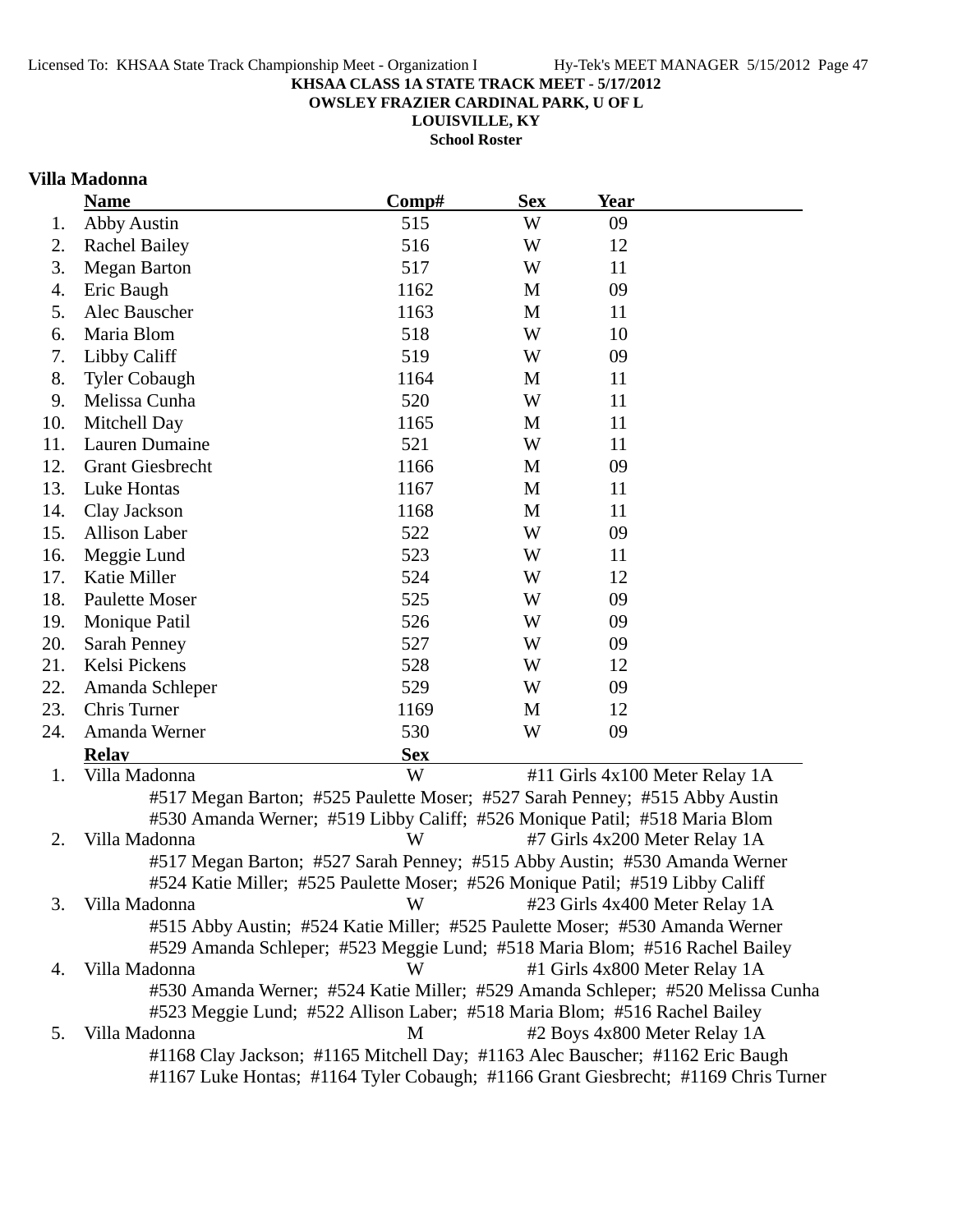**OWSLEY FRAZIER CARDINAL PARK, U OF L**

**LOUISVILLE, KY**

**School Roster**

### **Walden**

|    | <b>Name</b>             | Comp#                                                 | <b>Sex</b> | <b>Year</b> |                                                                                      |
|----|-------------------------|-------------------------------------------------------|------------|-------------|--------------------------------------------------------------------------------------|
|    | CJ Burton               | 1170                                                  | М          | 09          |                                                                                      |
| 2. | <b>Forest Dearing</b>   | 1171                                                  | M          | 11          |                                                                                      |
| 3. | Sean Dowling            | 1172                                                  | М          | 09          |                                                                                      |
| 4. | Guy Holloway            | 1173                                                  | М          | 11          |                                                                                      |
| 5. | <b>Patrick Peterson</b> | 1174                                                  | М          | 10          |                                                                                      |
| 6. | Ben Spear               | 1175                                                  | M          | 10          |                                                                                      |
| 7. | Jacob Wunsch            | 1176                                                  | М          | 10          |                                                                                      |
|    | <b>Relav</b>            | <b>Sex</b>                                            |            |             |                                                                                      |
| 1. | Walden                  | M                                                     |            |             | #24 Boys 4x400 Meter Relay 1A                                                        |
|    |                         |                                                       |            |             | #1171 Forest Dearing; #1173 Guy Holloway; #1174 Patrick Peterson; #1176 Jacob Wunsch |
|    |                         | #1175 Ben Spear; #1172 Sean Dowling; #1170 CJ Burton; |            |             |                                                                                      |
|    |                         |                                                       |            |             |                                                                                      |

2. Walden M #2 Boys 4x800 Meter Relay 1A #1171 Forest Dearing; #1174 Patrick Peterson; #1176 Jacob Wunsch; #1175 Ben Spear #1172 Sean Dowling; #1170 CJ Burton;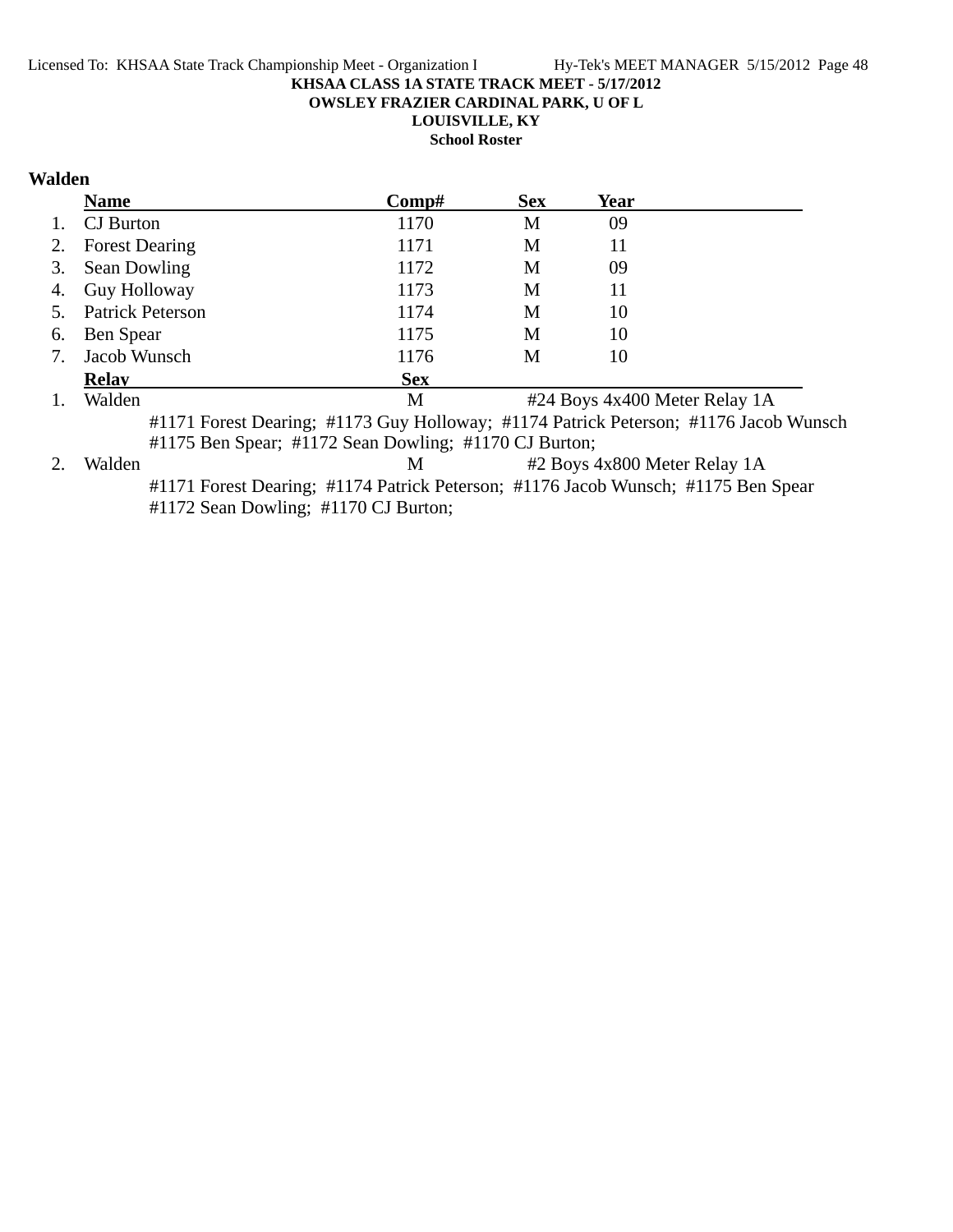**OWSLEY FRAZIER CARDINAL PARK, U OF L**

**LOUISVILLE, KY School Roster**

### **Walton Verona**

|     | <b>Name</b>                                                                         | Comp#      | <b>Sex</b>   | Year |                                                                                          |
|-----|-------------------------------------------------------------------------------------|------------|--------------|------|------------------------------------------------------------------------------------------|
| 1.  | <b>Brandon Acosta</b>                                                               | 1177       | M            | 10   |                                                                                          |
| 2.  | Nate Akins                                                                          | 1178       | $\mathbf{M}$ | 09   |                                                                                          |
| 3.  | Jaeden Bell                                                                         | 1179       | M            | 11   |                                                                                          |
| 4.  | <b>Corey Bennett</b>                                                                | 1180       | M            | 11   |                                                                                          |
| 5.  | Hannah Case                                                                         | 531        | W            | 10   |                                                                                          |
| 6.  | Travis Czechorski                                                                   | 1181       | M            | 11   |                                                                                          |
| 7.  | Matt Harper                                                                         | 1182       | M            | 09   |                                                                                          |
| 8.  | Daniel Helton                                                                       | 1183       | M            | 10   |                                                                                          |
| 9.  | Nick Johnston                                                                       | 1184       | M            | 09   |                                                                                          |
| 10. | Jon Jones                                                                           | 1185       | M            | 10   |                                                                                          |
| 11. | <b>Chris Latimore</b>                                                               | 1186       | M            | 10   |                                                                                          |
| 12. | Zach MacAdams                                                                       | 1187       | M            | 12   |                                                                                          |
| 13. | Alie Mills                                                                          | 532        | W            | 09   |                                                                                          |
| 14. | Shelby Mullikan                                                                     | 533        | W            | 10   |                                                                                          |
| 15. | Kelly O'Brien                                                                       | 534        | W            | 12   |                                                                                          |
| 16. | <b>Blanca Ortega</b>                                                                | 535        | W            | 09   |                                                                                          |
| 17. | <b>Madison Peace</b>                                                                | 536        | W            | 11   |                                                                                          |
| 18. | <b>Avery Perry</b>                                                                  | 537        | W            | 09   |                                                                                          |
| 19. | Noah Richardson                                                                     | 1188       | M            | 08   |                                                                                          |
| 20. | Joe Rider                                                                           | 1189       | M            | 10   |                                                                                          |
| 21. | <b>Rachel Rouse</b>                                                                 | 538        | W            | 11   |                                                                                          |
| 22. | Colin Schell                                                                        | 1190       | M            | 11   |                                                                                          |
| 23. | Kallen Schmitt                                                                      | 1191       | M            | 10   |                                                                                          |
| 24. | Nick Tannenbaum                                                                     | 1192       | M            | 10   |                                                                                          |
| 25. | Zoyie Walker                                                                        | 539        | W            | 09   |                                                                                          |
| 26. | Ethan Warner                                                                        | 1193       | M            | 11   |                                                                                          |
| 27. | Delaney Williams                                                                    | 540        | W            | 08   |                                                                                          |
| 28. | Heidi Zwick                                                                         | 541        | W            | 11   |                                                                                          |
|     | <b>Relav</b>                                                                        | <b>Sex</b> |              |      |                                                                                          |
| 1.  | <b>Walton Verona</b>                                                                | W          |              |      | #7 Girls 4x200 Meter Relay 1A                                                            |
|     | #531 Hannah Case; #533 Shelby Mullikan; #536 Madison Peace; #538 Rachel Rouse       |            |              |      |                                                                                          |
|     | #534 Kelly O'Brien; #535 Blanca Ortega; #540 Delaney Williams; #532 Alie Mills      |            |              |      |                                                                                          |
| 2.  | Walton Verona                                                                       | W          |              |      | #23 Girls 4x400 Meter Relay 1A                                                           |
|     | #540 Delaney Williams; #533 Shelby Mullikan; #535 Blanca Ortega; #536 Madison Peace |            |              |      |                                                                                          |
|     | #531 Hannah Case; #538 Rachel Rouse; #534 Kelly O'Brien                             |            |              |      |                                                                                          |
| 3.  | <b>Walton Verona</b>                                                                | W          |              |      | #1 Girls 4x800 Meter Relay 1A                                                            |
|     | #534 Kelly O'Brien; #535 Blanca Ortega; #540 Delaney Williams; #537 Avery Perry     |            |              |      |                                                                                          |
|     | #538 Rachel Rouse; #539 Zoyie Walker; #536 Madison Peace; #531 Hannah Case          |            |              |      |                                                                                          |
| 4.  | Walton Verona                                                                       | M          |              |      | #12 Boys 4x100 Meter Relay 1A                                                            |
|     | #1177 Brandon Acosta; #1179 Jaeden Bell; #1185 Jon Jones; #1188 Noah Richardson     |            |              |      |                                                                                          |
|     |                                                                                     |            |              |      | #1191 Kallen Schmitt; #1180 Corey Bennett; #1186 Chris Latimore; #1181 Travis Czechorski |
| 5.  | Walton Verona                                                                       | M          |              |      | #8 Boys 4x200 Meter Relay 1A                                                             |
|     | #1177 Brandon Acosta; #1179 Jaeden Bell; #1185 Jon Jones; #1191 Kallen Schmitt      |            |              |      |                                                                                          |
|     |                                                                                     |            |              |      | #1181 Travis Czechorski; #1188 Noah Richardson; #1184 Nick Johnston; #1180 Corey Benne   |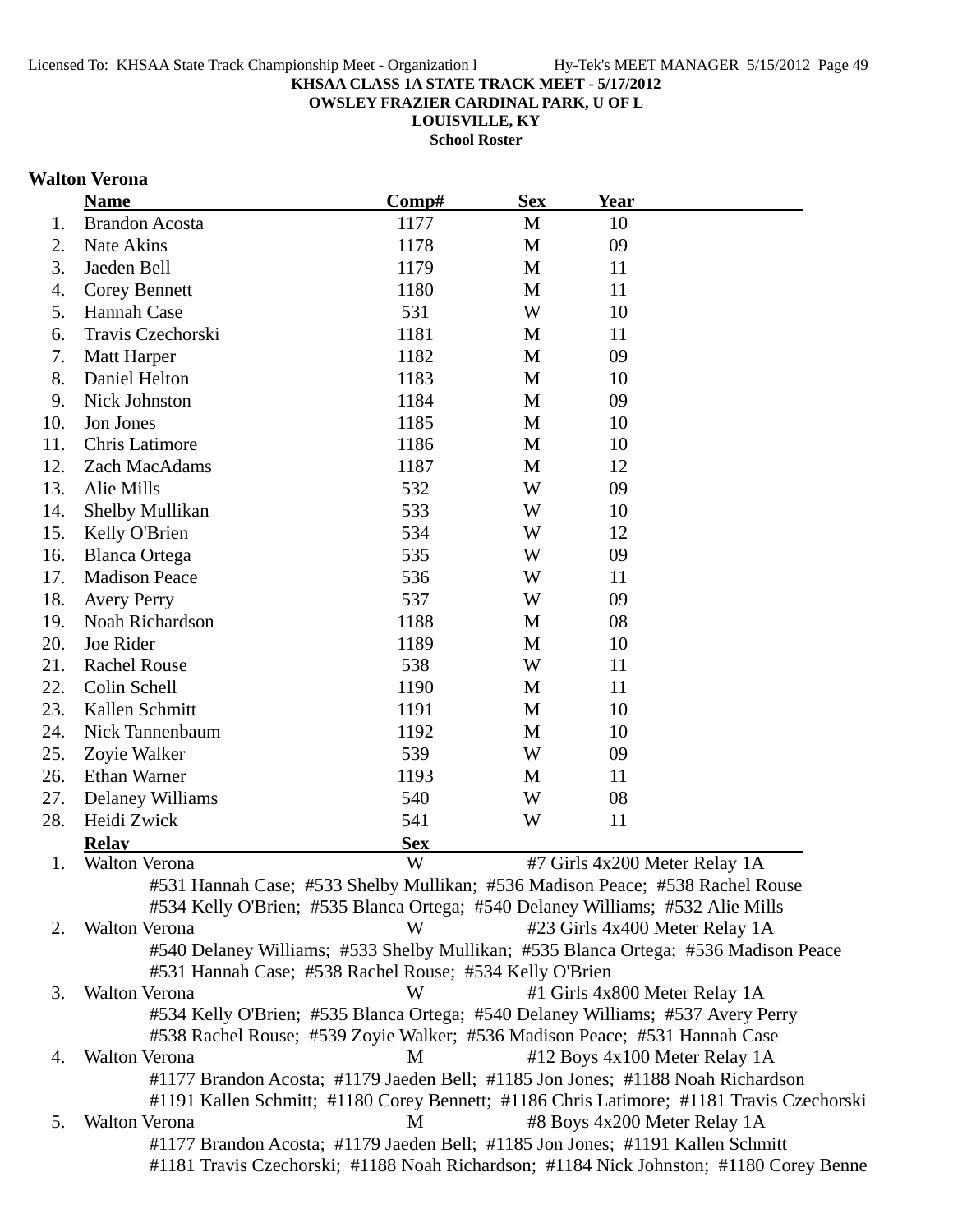#### Licensed To: KHSAA State Track Championship Meet - Organization I Hy-Tek's MEET MANAGER 5/15/2012 Page 50 **KHSAA CLASS 1A STATE TRACK MEET - 5/17/2012 OWSLEY FRAZIER CARDINAL PARK, U OF L LOUISVILLE, KY**

**School Roster**

#### **Walton Verona**

|    | <b>Relay</b>  |   | <b>Sex</b>                                                                       |  |
|----|---------------|---|----------------------------------------------------------------------------------|--|
| 6. | Walton Verona | M | #2 Boys 4x800 Meter Relay 1A                                                     |  |
|    |               |   | #1178 Nate Akins; #1182 Matt Harper; #1190 Colin Schell; #1184 Nick Johnston     |  |
|    |               |   | #1189 Joe Rider; #1191 Kallen Schmitt; #1192 Nick Tannenbaum; #1193 Ethan Warner |  |

### **Whitefield Academy**

| <b>Name</b>                                                                                                                                                                                                                                                                                                                        | Comp#      | <b>Sex</b> | Year                                                                                               |  |
|------------------------------------------------------------------------------------------------------------------------------------------------------------------------------------------------------------------------------------------------------------------------------------------------------------------------------------|------------|------------|----------------------------------------------------------------------------------------------------|--|
| Nathan Hepburn                                                                                                                                                                                                                                                                                                                     | 1194       | М          | 09                                                                                                 |  |
| Michael Hildreth                                                                                                                                                                                                                                                                                                                   | 1195       | М          | 12                                                                                                 |  |
| Andre Klaassen                                                                                                                                                                                                                                                                                                                     | 1196       | М          |                                                                                                    |  |
| Daniel Patterson                                                                                                                                                                                                                                                                                                                   | 1197       | М          | 12                                                                                                 |  |
| <b>Benjamin Pumpelly</b>                                                                                                                                                                                                                                                                                                           | 1198       | М          | 12                                                                                                 |  |
| <b>Relay</b>                                                                                                                                                                                                                                                                                                                       | <b>Sex</b> |            |                                                                                                    |  |
| $\mathbf{W}$ $\mathbf{U}$ $\mathbf{U}$ $\mathbf{U}$ $\mathbf{U}$ $\mathbf{U}$ $\mathbf{U}$ $\mathbf{U}$ $\mathbf{U}$ $\mathbf{U}$ $\mathbf{V}$ $\mathbf{U}$ $\mathbf{U}$ $\mathbf{U}$ $\mathbf{U}$ $\mathbf{U}$ $\mathbf{U}$ $\mathbf{U}$ $\mathbf{U}$ $\mathbf{U}$ $\mathbf{U}$ $\mathbf{U}$ $\mathbf{U}$ $\mathbf{U}$ $\mathbf{$ | <b>N</b>   |            | $\text{H10 D}$ = $\text{H}$ = 100 M $\text{H}$ = $\text{H}$ = $\text{H}$ = $\text{H}$ + $\text{H}$ |  |

1. Whitefield Academy M #12 Boys 4x100 Meter Relay 1A #1195 Michael Hildreth; #1196 Andre Klaassen; #1198 Benjamin Pumpelly; #1194 Nathan He #1197 Daniel Patterson;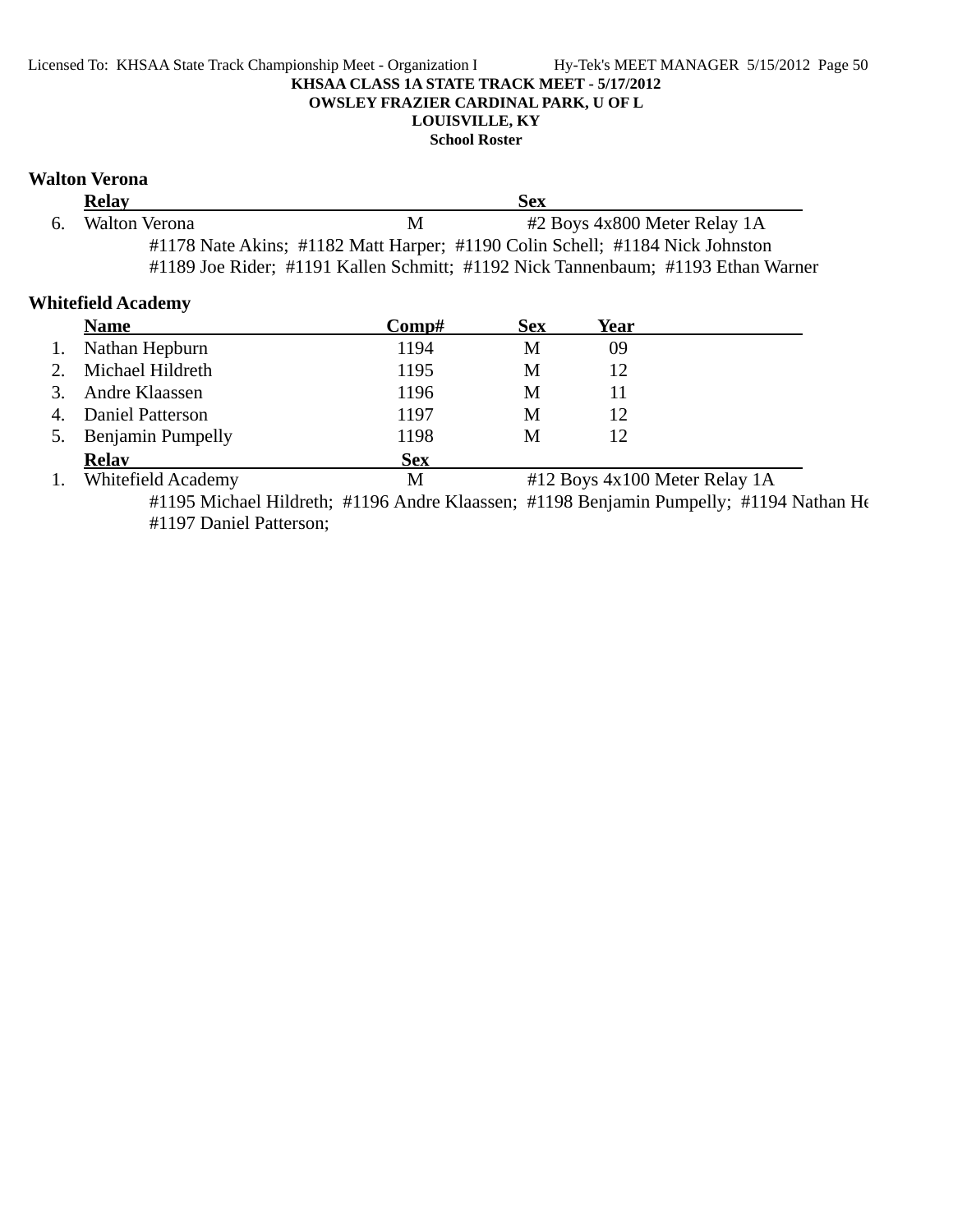**OWSLEY FRAZIER CARDINAL PARK, U OF L**

**LOUISVILLE, KY**

**School Roster**

### **Williamsburg**

|     | <b>Name</b>             | Comp#                                                                           | <b>Sex</b> | <b>Year</b> |                                |
|-----|-------------------------|---------------------------------------------------------------------------------|------------|-------------|--------------------------------|
| 1.  | Audrey Ash              | 542                                                                             | W          | 11          |                                |
| 2.  | Kevin Baker             | 1199                                                                            | M          | 12          |                                |
| 3.  | Jeffrey Bird            | 1200                                                                            | M          | 12          |                                |
| 4.  | Kacie Brown             | 543                                                                             | W          | 10          |                                |
| 5.  | <b>Natalie Croley</b>   | 544                                                                             | W          | 10          |                                |
| 6.  | <b>Tarrah Davis</b>     | 545                                                                             | W          | 10          |                                |
| 7.  | Reanna Dobek            | 546                                                                             | W          | 07          |                                |
| 8.  | <b>Garrett Faulkner</b> | 1201                                                                            | M          | 09          |                                |
| 9.  | Paige Haar              | 547                                                                             | W          | 12          |                                |
| 10. | <b>Ryan Haus</b>        | 1202                                                                            | M          | 08          |                                |
| 11. | <b>Brittney Hurst</b>   | 548                                                                             | W          | 07          |                                |
| 12. | Fhazaneh Jackson        | 549                                                                             | W          | 07          |                                |
| 13. | <b>Bailee Jarboe</b>    | 550                                                                             | W          | 11          |                                |
| 14. | Kailee Jarboe           | 551                                                                             | W          | 11          |                                |
| 15. | Chelsea Lawson          | 552                                                                             | W          | 09          |                                |
| 16. | Chase Lowrie            | 1203                                                                            | M          | 09          |                                |
| 17. | <b>Brandon Lyons</b>    | 1204                                                                            | M          | 11          |                                |
| 18. | Toby Nguyne             | 1205                                                                            | M          | 12          |                                |
| 19. | Chris O'Dell            | 1206                                                                            | M          | 12          |                                |
| 20. | <b>Alex Patterson</b>   | 1207                                                                            | M          | 08          |                                |
| 21. | Miranda Peace           | 553                                                                             | W          | 11          |                                |
| 22. | <b>Justin Perkins</b>   | 1208                                                                            | M          | 12          |                                |
| 23. | <b>Sarah Perkins</b>    | 554                                                                             | W          | 11          |                                |
| 24. | Eric Poore              | 1209                                                                            | M          | 09          |                                |
| 25. | Jheren Riley            | 1210                                                                            | M          | 12          |                                |
| 26. | Christa Smith           | 555                                                                             | W          | 10          |                                |
| 27. | Dewayne Smith           | 1211                                                                            | M          | 10          |                                |
| 28. | Cameron Smoak           | 1212                                                                            | M          | 12          |                                |
| 29. | Katie Stanley           | 556                                                                             | W          | 09          |                                |
| 30. | Kenny Willis            | 1213                                                                            | M          | 12          |                                |
|     | <b>Relav</b>            | <b>Sex</b>                                                                      |            |             |                                |
| 1.  | Williamsburg            | W                                                                               |            |             | #11 Girls 4x100 Meter Relay 1A |
|     |                         | #553 Miranda Peace; #549 Fhazaneh Jackson; #543 Kacie Brown; #554 Sarah Perkins |            |             |                                |
|     |                         | #542 Audrey Ash; #544 Natalie Croley; #552 Chelsea Lawson; #551 Kailee Jarboe   |            |             |                                |
| 2.  | Williamsburg            | W                                                                               |            |             | #7 Girls 4x200 Meter Relay 1A  |
|     |                         | #553 Miranda Peace; #549 Fhazaneh Jackson; #543 Kacie Brown; #554 Sarah Perkins |            |             |                                |
|     |                         | #544 Natalie Croley; #542 Audrey Ash; #551 Kailee Jarboe; #555 Christa Smith    |            |             |                                |
| 3.  | Williamsburg            | W                                                                               |            |             | #1 Girls 4x800 Meter Relay 1A  |

#555 Christa Smith; #546 Reanna Dobek; #551 Kailee Jarboe; #545 Tarrah Davis #548 Brittney Hurst; #552 Chelsea Lawson; #550 Bailee Jarboe; #556 Katie Stanley 4. Williamsburg M #12 Boys 4x100 Meter Relay 1A #1200 Jeffrey Bird; #1211 Dewayne Smith; #1203 Chase Lowrie; #1210 Jheren Riley #1207 Alex Patterson; #1205 Toby Nguyne; #1212 Cameron Smoak; #1213 Kenny Willis